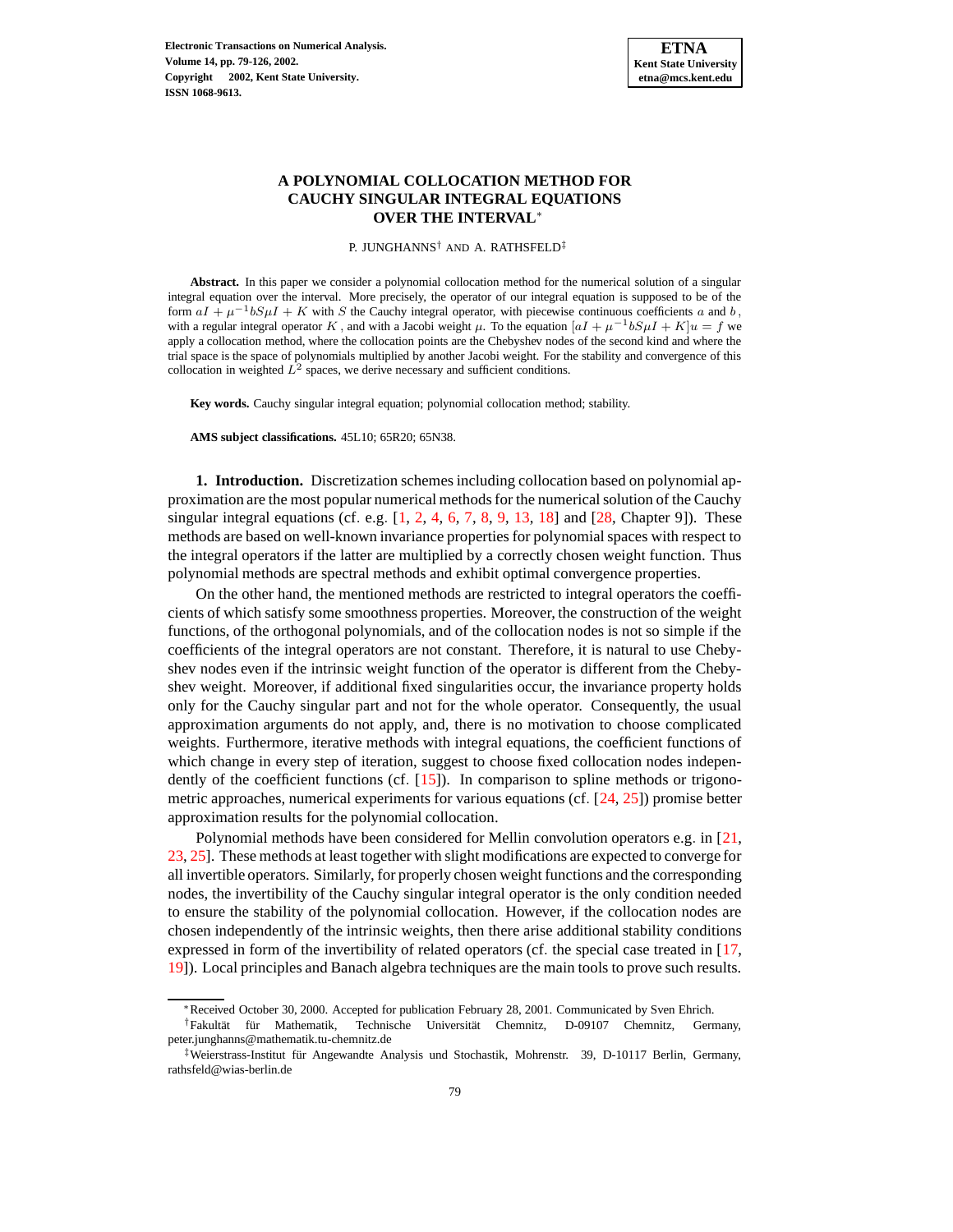In this paper we analyze the polynomial collocation method for an integral equation of the type

<span id="page-1-1"></span>(1.1) 
$$
a(x)u(x) + \frac{b(x)}{\mu(x)} \frac{1}{\pi i} \int_{-1}^{1} \frac{\mu(y)u(y)}{y-x} dy + \int_{-1}^{1} k(x, y)u(y) dy = f(x),
$$

 $-1 < x < 1$  $-1 < x < 1$  $-1 < x < 1$ , where  $a, b : [-1, 1] \longrightarrow \mathbb{C}$  stand for given piecewise continuous<sup>1</sup> coefficient functions, where the weight function  $\mu$  is defined by  $\mu(x) := (1-x)^{\gamma}(1+x)^{\delta}$  with real numbers  $-1 < \gamma, \delta < 1$ , where the kernel  $k : (-1,1) \times (-1,1) \mapsto \mathbb{C}$  is supposed to be continuous, where the right-hand side function f is given in the weighted  $L^2$  space  $\mathbf{L}^2_\sigma$ , and where u stands for the unknown solution. The Hilbert space  $\mathbf{L}^2_\sigma$  is defined as the space of all functions  $u : (-1,1) \longrightarrow \mathbb{C}$  which are square integrable with respect to the weight  $\sigma(x) := v^{\alpha,\beta}(x) := (1-x)^{\alpha}(1+x)^{\beta}, -1 < \alpha, \beta < 1$ . The inner product of this space is defined by

$$
\langle u, v \rangle_{\sigma} := \int_{-1}^{1} u(x) \overline{v(x)} \sigma(x) \, \mathrm{d}x
$$

and the norm by  $||u||_{\sigma} := \sqrt{\langle u, u \rangle_{\sigma}}$ . Note that the condition  $-1 < \alpha, \beta < 1$  for the exponents of the classical Jacobi weight guarantees that the singular integral operator  $S$ :  $\mathbf{L}_{\sigma}^2 \longrightarrow \mathbf{L}_{\sigma}^2$  is continuous, i.e.  $S \in \mathcal{L}(\mathbf{L}_{\sigma}^2)$  (see [\[11,](#page-46-17) Theorem I.4.1]). In short operator notation  $(1.1)$  takes the form

<span id="page-1-2"></span>(1.2) 
$$
Au := (aI + b\mu^{-1}S\mu I + K)u = f.
$$

Here  $aI : L^2_\sigma \longrightarrow L^2_\sigma$  denotes the multiplication operator defined by  $(au)(x) := a(x)u(x)$ , the operator  $S: L^2_\sigma \longrightarrow L^2_\sigma$  is the Cauchy singular integral operator given by

$$
(Su)(x) := \frac{1}{\pi i} \int_{-1}^{1} \frac{u(y)}{y - x} \, dy,
$$

and  $K: \mathbf{L}^2_{\sigma} \to \mathbf{L}^2_{\sigma}$  stands for the integral operator with kernel  $k(x, y)$ .

For the numerical solution of the singular integral equation  $(1.2)$ , we consider the polynomial collocation method

<span id="page-1-3"></span>
$$
a(x_{jn}^{\varphi})u_n(x_{jn}^{\varphi}) + \frac{b(x_{jn}^{\varphi})}{\mu(x_{jn}^{\varphi})} \frac{1}{\pi i} \int_{-1}^{1} \frac{\mu(y)u_n(y)}{y - x_{jn}^{\varphi}} dy + \int_{-1}^{1} k(x_{jn}^{\varphi}, y)u_n(y) dy = f(x_{jn}^{\varphi}),
$$
  
(1.3) 
$$
j = 1, ..., n,
$$

where the collocation points  $x_{jn}^{\varphi} := \cos \frac{j\pi}{n+1}$  $\frac{j}{n+1}$ ,  $j = 1, ..., n$ , are the Chebyshev nodes of the second kind corresponding to the weight function  $\varphi(x) := \sqrt{1 - x^2}$  and where the trial function  $u_n$  is sought in the space of all functions  $u_n = \vartheta p_n$  with  $p_n$  a polynomial of degree less than *n* and with the Jacobi weight  $\vartheta := v^{\frac{1}{4} - \frac{\alpha}{2}, \frac{1}{4} - \frac{\beta}{2}}$ . To formulate our main result on the convergence of the method  $(1.3)$ , we have to write it in the operator form

<span id="page-1-4"></span>
$$
(1.4) \t A_n u_n = M_n f, \t u_n \in \text{im } L_n.
$$

Here  $L_n$  denotes the orthogonal projection of  $\mathbf{L}^2_\sigma$  onto the n dimensional trial space im  $L_n$ of polynomials multiplied by  $\vartheta$ . By  $M_n$  we denote the interpolation projection defined by

<span id="page-1-0"></span><sup>&</sup>lt;sup>1</sup>For definiteness, we assume that the function values coincide with the limits from the left and that the functions are continuous at the point  $-1$ . The set of piecewise continuous functions on  $[-1, 1]$  is denoted by **PC**.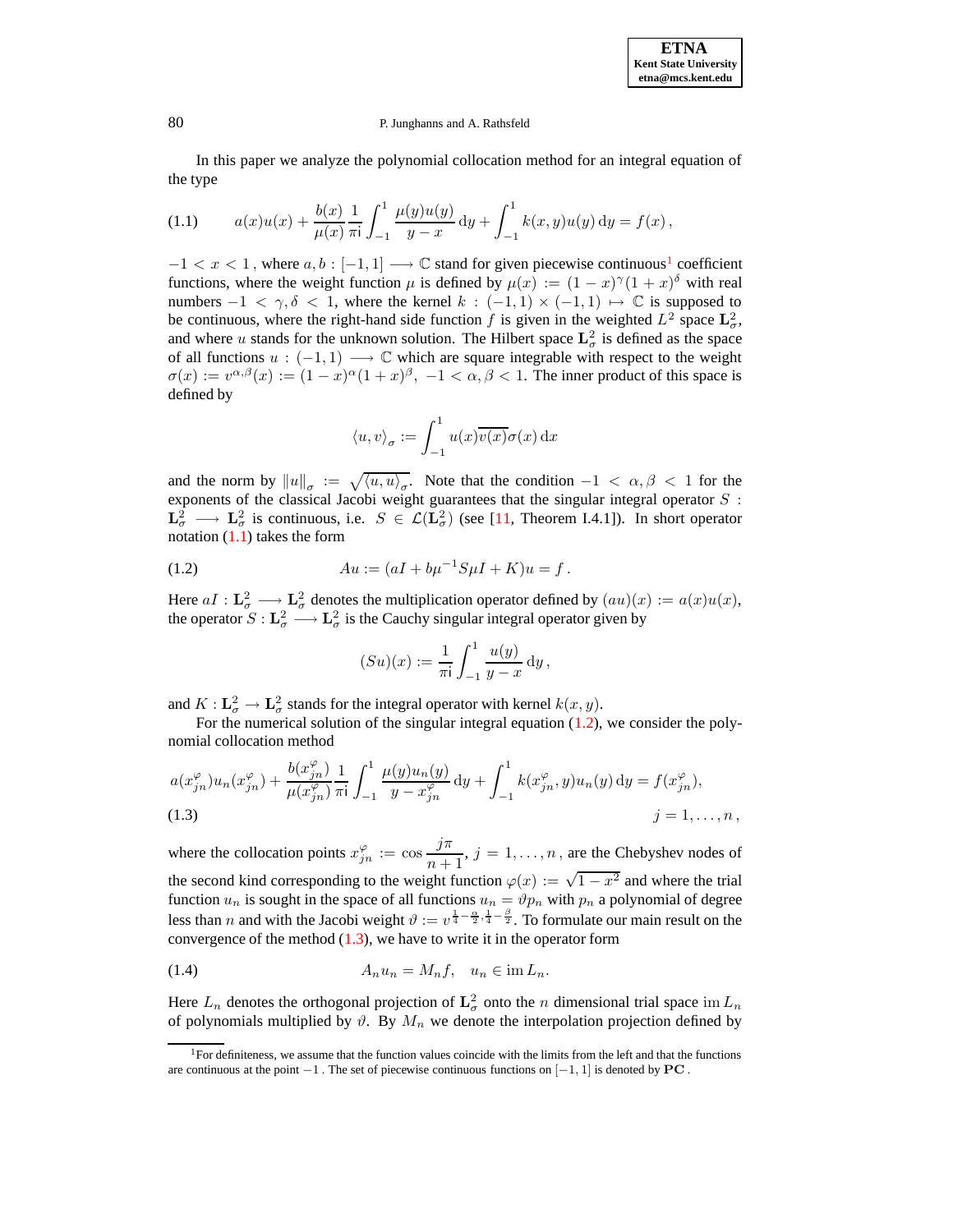### A polynomial collocation method 81

 $M_n f \in \text{im } L_n$  and  $(M_n f)(x_{jn}^{\varphi}) = f(x_{jn}^{\varphi}), \ j = 1, \ldots, n$ . Finally, the discretized integral operator  $A_n$ : im  $L_n \to \text{im } L_n$  is given by  $A_n := M_n A_{\text{im } L_n}$ . In accordance with e.g. [\[28,](#page-46-9) Chapter 1], we call the collocation method stable if the operators  $A_n$  are invertible at least for sufficiently large *n* and if the norms of the inverse operators  $A_n^{-1}$  are bounded uniformly with respect to n. Of course, the norm is the operator norm in the space im  $L_n$  if the last is equipped with the restriction of the  $L^2_{\sigma}$  norm. We call the collocation method [\(1.4\)](#page-1-4) convergent if, for any right-hand side  $f \in \mathbf{L}^2_\sigma$  and for any approximating sequence  $f_n$  with  $||f - f_n||_{\sigma} \to 0$ , the approximate solutions  $u_n$  obtained by solving  $A_n u_n = f_n$  converge to the exact solution u of [\(1.2\)](#page-1-2) in the norm of  $\mathbf{L}^2_{\sigma}$ . Note that the stability implies bounded condition numbers for the matrix representation of  $A_n$  in a convenient basis, and, together with the consistency relation  $A_n L_n \to A$ , it implies the convergence.

To formulate our main result, we need some notation and a few assumptions. For the exponents in the weight functions  $\mu$  and  $\sigma$ , we suppose

<span id="page-2-0"></span>(1.5) 
$$
-1 < \alpha - 2\gamma < 1, \quad -1 < \beta - 2\delta < 1,
$$

<span id="page-2-1"></span>(1.6) 
$$
\alpha_0 := \gamma + \frac{1}{4} - \frac{\alpha}{2} \neq 0, \quad \beta_0 := \delta + \frac{1}{4} - \frac{\beta}{2} \neq 0.
$$

Note that condition [\(1.5\)](#page-2-0) ensures the boundedness of the integral operator  $A \in \mathcal{L}(\mathbf{L}^2_\sigma)$ whereas  $(1.6)$  is needed to derive strong limits for the discrete operators in Lemma [3.10.](#page-13-0) Furthermore, we introduce the numbers

<span id="page-2-4"></span>(1.7) 
$$
\kappa_{\pm} := \frac{1}{2\pi} \arg \frac{a(\pm 1) \mp b(\pm 1)}{a(\pm 1) \pm b(\pm 1)} \in \left( -\frac{1}{2} - \epsilon_{\pm}, \frac{1}{2} - \epsilon_{\pm} \right),
$$

where

$$
\epsilon_+:=\frac{\alpha}{2}-\gamma\,,\quad \epsilon_-:=\frac{\beta}{2}-\delta\,.
$$

For the definition of  $\kappa_{\pm}$ , instead of  $(-1/2 - \epsilon_{\pm}, 1/2 - \epsilon_{\pm})$  any interval of length one can be used. Our choice, however, is natural since the invertibility of the operator  $A: L^2_{\sigma} \longrightarrow L^2_{\sigma}$ implies  $\kappa_- \neq \pm 1/2 - \epsilon_-$  and  $\kappa_+ \neq \pm 1/2 - \epsilon_+$ .

In the subsequent analysis, we will show that there exist limit operators of the matri-ces corresponding to the linear systems [\(1.3\)](#page-1-3). These operators  $W_{\omega}\{A_n\}$ ,  $\omega = 3.4$  will be introduced in the Lemmata [3.8](#page-10-0) and [3.10,](#page-13-0) and the invertibility of  $W_{\omega}\{A_n\}$ ,  $\omega = 3, 4$ will turn out to be necessary for the stability of the collocation method. The condition for  $W_{\omega} \{A_n\}, \ \omega = 3,4$  to be Fredholm and to have a vanishing index can be expressed by the condition

<span id="page-2-2"></span>
$$
\left|\kappa_{\pm} + \frac{1}{4}\right| < \frac{1}{2}.
$$

<span id="page-2-3"></span>Using the just introduced notation, the main result is

THEOREM 1.1. *Suppose that the conditions [\(1.5\)](#page-2-0) and [\(1.6\)](#page-2-1) are satisfied, that the coefficient functions* a *and* b *are piecewise continuous over* [0, 1] , *and that the kernel function*  $k(x, y)$  *divided by*  $(1 - x)^{\alpha/2 + 1/4} (1 + x)^{\beta/2 + 1/4}$  *is continuous on*  $[-1, 1] \times [-1, 1]$  *(or satisfies the weaker assumption met in Corollary [2.6\)](#page-8-0). The polynomial collocation method [\(1.3\)](#page-1-3) for the approximate solution of [\(1.1\)](#page-1-1) is stable and convergent if and only if*

- *i) the operator*  $A \in \mathcal{L}(\mathbf{L}_{\sigma}^2)$  *is invertible,*
- *ii) the condition [\(1.8\)](#page-2-2) holds,*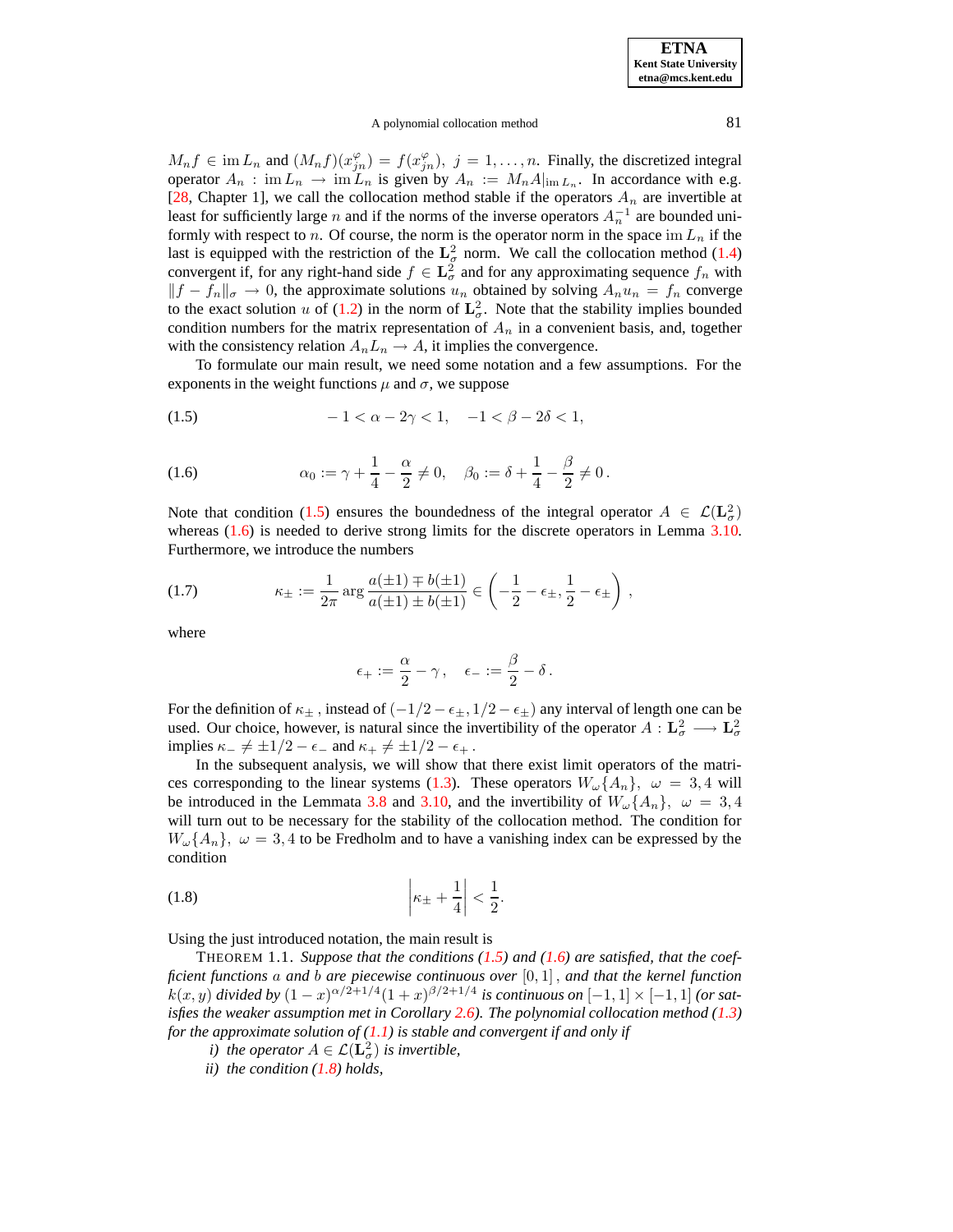*iii) the null spaces* ker  $W_3\{A_n\}$  *and* ker  $W_4\{A_n\}$  *are trivial.* 

Unfortunately, the verification of the condition iii) seems to be hopeless. Therefore, it is good to know that condition iii) is not "essential" in the following sense: The case that condition ii) is fulfilled but condition iii) not is very rare and exceptional. Indeed, we get

**REMARK** 1.2. *Fix*  $b(\pm 1)$ *,*  $\mu$ *, and*  $\sigma$ *. Consider the set*  $\Sigma_+$  *of all complex numbers*  $z =$  $a(\pm 1)$  *such that condition ii) holds. The set of points in*  $\Sigma_{\pm}$  *such that condition iii) is violated is countable and the accumulation points belong to*  $\mathbb{C}\setminus\Sigma_{\pm}$ *. This fact is a simple consequence of the general theory of analytic families of Fredholm operators.*

REMARK 1.3. *If the exceptional case should occur, then the numerical method should be modified slightly. One way to do this is the so called* i<sup>∗</sup> *modification introduced in [\[12\]](#page-46-18)* and used also e.g. in  $[20, 28]$  $[20, 28]$  $[20, 28]$ . For a stability proof of such a modified method, we refer to *[\[28\]](#page-46-9), Sections 11.30 and 12.46.*

REMARK 1.4. *In the particular case of singular integral operators*  $A = aI + b\mu^{-1}S\mu I$ with  $\mu(x) := \sqrt{\sigma(x)\varphi(x)}$  the condition *iii*) is satisfied whenever condition *ii*) holds. Indeed, *in this case the operators*  $A^{\mu}_{\pm}$  *are zero* (*cf. the subsequent Lemma* [3.10\)](#page-13-0) *and* [\[28\]](#page-46-9)*, Theorem 11.19 applies. Different proofs of this fact can be found in [\[17,](#page-46-15) [19,](#page-46-16) [31\]](#page-47-0) (cf. also [\[14,](#page-46-20) Cor. 3.3]).*

REMARK 1.5. *It is not hard to see that the investigation of the collocation method can be* restricted to the case where  $\sigma(x)$  is the Chebyshev weight of the first kind. Indeed, if  $L^0_{\varphi} : \mathbf{L}^2_{\varphi^{-1}} \longrightarrow \mathbf{L}^2_{\varphi^{-1}}, u \mapsto \sum_{k=0}^{n-1} \langle u, \widetilde{u}^0_k \rangle_{\varphi^{-1}} \widetilde{u}^0_k, \widetilde{u}^0_k = \varphi U_k, \text{ and } M^0_n = \varphi L^\varphi_n \varphi^{-1} I$ *(for the definition of*  $U_k$  *and*  $L_n^{\varphi}$ *, cf. Section* 2*), then the stability of*  $M_nAL_n$  : im  $L_n$   $\longrightarrow$  $\lim L_n$  *is equivalent to the stability of*  $M_n^0 \rho A \rho^{-1} L_n^0$  :  $\lim L_n^0 \longrightarrow \lim L_n^0$ , where  $\rho(x)$  *is equal to*  $(1-x)^{\frac{1}{4}+\frac{\alpha}{2}}(1+x)^{\frac{1}{4}+\frac{\beta}{2}}$  *(cf. [\[14\]](#page-46-20), Cor.* 3.3). *Nevertheless, we retain the notation introduced above. This does not cause additional technical difficulties and is important for further generalizations. Moreover, a wider class of kernels for the operator* K *can be treated.*

REMARK 1.6. *Another goal of the present paper is to prepare a subsequent paper devoted to polynomial collocation for Cauchy singular integral equations with perturbation kernels having fixed singularities ([\[16\]](#page-46-21)). These further results enable the application of transformation techniques to improve the convergence rate. In comparison to the corresponding spline methods, we expect smaller constants in the error estimates for the polynomial collocation and, consequently, faster convergence.*

The remainder of the present paper is devoted to the proof of Theorem [1.1.](#page-2-3) To show stability and convergence of [\(1.4\)](#page-1-4), we shall apply a general technique due to Roch and Silbermann (cf. e.g. [\[30\]](#page-47-1) and [\[28,](#page-46-9) Sections 10.31-10.41]). We shall introduce a special Banach algebra  $\mathcal F$  of sequences of discretized operators such that the stability of a sequence is equivalent to the invertibility of four limit operators and to the invertibility of a corresponding coset in a suitable quotient algebra  $\mathcal{F}/\mathcal{J}$  (cf. Section [2\)](#page-4-0). In particular, the collocation sequence  ${A_n}$  will be shown to be an element of the algebra  $F$  (cf. Section [3\)](#page-8-1). To show the invertibility of the corresponding element in the quotient algebra, we shall introduce a subalgebra  $A/J$  of this quotient algebra (cf. Section [4\)](#page-25-0) and a subalgebra in the center of  $A/J$  (cf. Section [5\)](#page-30-0), and, using the local principle of Allan and Douglas (cf. Theorem [5.2\)](#page-32-0), we shall reduce the invertibility to localized problems. These local invertibility problems will be solved in the Sections [6](#page-32-1) and [7.](#page-36-0) Concerning the invertibility of the limit operators, we shall show in Section [8](#page-42-0) that the invertibility of the four limit operators is just the stability criterion in Theorem [1.1.](#page-2-3)

Finally, we note that the setting for the proof enables the treatment of equations [\(1.1\)](#page-1-1) including kernel functions  $k$  with fixed singularities of Mellin convolution type. We will analyze these classes of equations in a subsequent paper. Having solved the stability and convergence problems for singular integral equations with and without fixed singularities,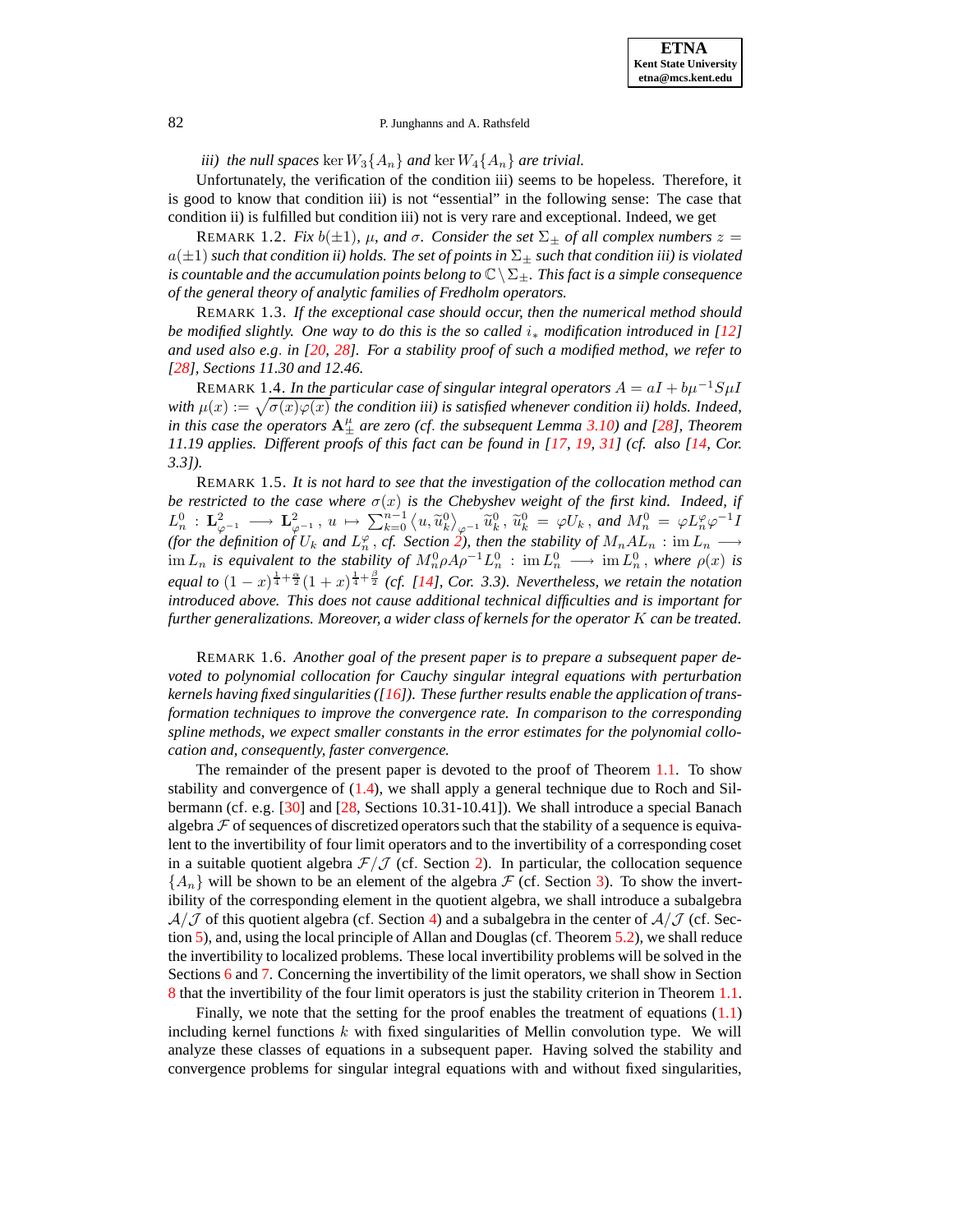A polynomial collocation method 83

the next essential task is to design algorithms for the assembling of the matrix of the corresponding collocation equations and for the efficient solution of the arising linear systems of equations. These issues will be stressed in future work.

<span id="page-4-0"></span>**2. Stability Reformulated as the Invertibility in a Banach Algebra.** In this section we introduce the Banach algebra of approximate operators together with some auxiliary notation. We formulate the theorem of Roch and Silbermann on the stability of operatorsequences in this algebra. This theorem is based on several assumptions which will be verified for our special application while introducing the setting.

For the definition of the algebra, we need some new spaces and operator sequences defined with the help of special basis functions. By  $T_n$  and  $U_n$ ,  $n = 0, 1, 2, \ldots$ , we denote the normalized Chebyshev polynomials

$$
T_0 := \sqrt{\frac{1}{\pi}}, \quad T_n(\cos s) := \sqrt{\frac{2}{\pi}} \cos ns, \quad n = 1, 2, \dots,
$$

and

$$
U_n(\cos s) := \sqrt{\frac{2}{\pi}} \frac{\sin(n+1)s}{\sin s}, \quad n = 0, 1, 2, \dots,
$$

of first and second kind, respectively. In particular, the  $U_n$  are orthogonal polynomials with respect to the Chebyshev weight of second kind  $\varphi(x)$ , and the points  $x_{jn}^{\varphi}$  are the zeros of  $U_n$ . We set

$$
\widetilde{u}_n(x) := \vartheta(x)U_n(x), \quad n = 0, 1, 2, \dots,
$$

with  $\vartheta := \sqrt{\sigma^{-1} \varphi} = v^{\frac{1}{4} - \frac{\alpha}{2}, \frac{1}{4} - \frac{\beta}{2}}$ . Then the solution of [\(1.4\)](#page-1-4) can be represented by

$$
u_n(x) = \sum_{k=0}^{n-1} \xi_{kn} \widetilde{u}_k(x),
$$

and, with respect to the orthonormal system  $\{\tilde{u}_n\}_{n=0}^{\infty}$  in  $\mathbf{L}^2_{\sigma}$ , the orthogonal projection  $L_n$ takes the form

$$
L_n u = \sum_{k=0}^{n-1} \langle u, \widetilde{u}_k \rangle_{\sigma} \widetilde{u}_k.
$$

The projection  $M_n$  is the weighted interpolation operator  $M_n := \partial L_n^{\varphi} \partial^{-1} I$ , where  $L_n^{\varphi}$  denotes the polynomial interpolation operator with respect to the nodes  $x_{jn}^{\varphi}$ ,  $j = 1, \ldots, n$ . By  $\ell^2$  we denote the Hilbert space of all square summable sequences  $\xi := {\xi_k}_{k=0}^{\infty}$  of complex numbers equipped with the inner product  $\langle \xi, \eta \rangle_{\ell^2} := \sum_{k=0}^{\infty} \xi_k \overline{\eta_k}$ . Finally, we introduce the Christoffel numbers with respect to the weight  $\varphi(x)$  by

$$
\lambda_{kn}^{\varphi} := \frac{\pi[\varphi(x_{kn}^{\varphi})]^2}{n+1}, \quad k = 1, \ldots, n,
$$

and the discrete weights

$$
\omega_{kn} := \sqrt{\frac{\pi}{n+1} \varphi(x_{kn}^{\varphi}) \sigma(x_{kn}^{\varphi})} = \sqrt{\frac{\pi}{n+1}} v^{\frac{1}{4} + \frac{\alpha}{2}, \frac{1}{4} + \frac{\beta}{2}}(x_{kn}^{\varphi}).
$$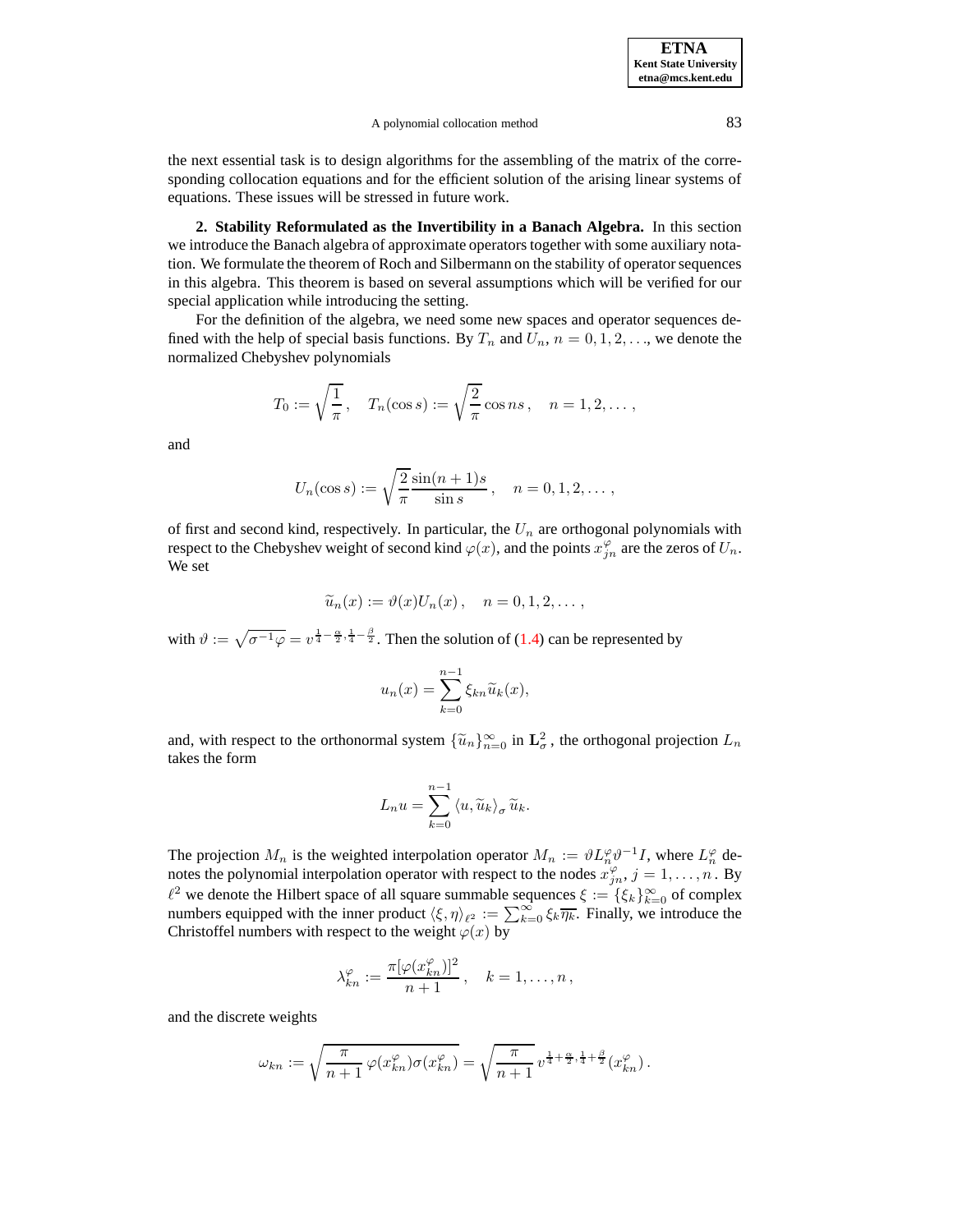Now we are in the position to define the four limit operators. We introduce the index set  $T := \{1, 2, 3, 4\}$ , and, for  $\omega \in T$ , we define projections  $L_n^{(\omega)}$  on the Hilbert spaces  $\mathbf{X}_{\omega}$ and operators  $E_n^{(\omega)}$ : im  $L_n \longrightarrow \text{im } L_n^{(\omega)}$ . The limit operators (belonging to  $\mathcal{L}(\mathbf{X}_{\omega})$ ) of the sequence  $\{A_n\}$  are the strong limits  $W_\omega\{A_n\} := \lim_{n \to \infty} E_n^{(\omega)} A_n(E_n^{(\omega)})^{-1} L_n^{(\omega)}$ . In particular, we define the spaces  $\mathbf{X}_{\omega}$ , the projections  $L_n^{(\omega)}$ , and the operators  $E_n^{(\omega)}$  by  $\mathbf{X}_1$  :=  $\mathbf{X}_2 \, := \, \mathbf{L}^2_\sigma, \, \mathbf{X}_3 \, := \, \mathbf{X}_4 \, := \, \ell^2, \, L^{(1)}_n \, := \, L^{(2)}_n \, := \, L_n, \, L^{(3)}_n \, := \, L^{(4)}_n \, := \, P_n, \, E^{(1)}_n \, := \, L_n,$  $E_n^{(2)} := W_n, E_n^{(3)} := V_n, E_n^{(4)} := \widetilde{V}_n$ , where

<span id="page-5-3"></span>(2.1) 
$$
W_n u := \sum_{k=0}^{n-1} \langle u, \widetilde{u}_{n-1-k} \rangle_{\sigma} \widetilde{u}_k,
$$

$$
P_n \{ \xi_0, \xi_1, \xi_2, \ldots \} := \{ \xi_0, \ldots, \xi_{n-1}, 0, 0, \ldots \},
$$

$$
V_n u := \{ \omega_{1n} u(x_{1n}^{\varphi}), \ldots, \omega_{nn} u(x_{nn}^{\varphi}), 0, 0, \ldots \},
$$

$$
\widetilde{V}_n u := \{ \omega_{nn} u(x_{nn}^{\varphi}), \ldots, \omega_{1n} u(x_{1n}^{\varphi}), 0, 0, \ldots \}.
$$

The operators involved in the last definitions have the following important properties. Immediately from the definitions, we conclude that  $(E_n^{(1)})^{-1} = L_n$ ,  $(E_n^{(2)})^{-1} = W_n$  and

$$
(E_n^{(3)})^{-1}\xi = \sum_{k=1}^n \frac{\xi_{k-1}}{\omega_{kn}} \tilde{\ell}_{kn}^{\varphi} , \quad (E_n^{(4)})^{-1}\xi = \sum_{k=1}^n \frac{\xi_{n-k}}{\omega_{kn}} \tilde{\ell}_{kn}^{\varphi} ,
$$

where

$$
\widetilde{\ell}_{kn}^{\varphi}(x) := \frac{\vartheta(x)}{\vartheta(x_{kn}^{\varphi})} \,\ell_{kn}^{\varphi}(x) = \frac{\vartheta(x) U_n(x)}{\vartheta(x_{kn}^{\varphi})(x - x_{kn}^{\varphi}) U_n'(x_{kn}^{\varphi})} \,.
$$

The matrix of the operator  $W_n$  with respect to the interpolation basis  $\{\tilde{\ell}_{kn}^{\varphi}\}_{k=1}^n$  takes the form

<span id="page-5-2"></span>(2.2) 
$$
E_n^{(3)} W_n (E_n^{(3)})^{-1} = \left( (-1)^{j+1} \delta_{k,j} \right)_{k,j=1}^n.
$$

<span id="page-5-0"></span>Furthermore, the operators  $E_n^{(\omega)}$  are isometries, i.e.

(2.3) 
$$
(E_n^{(\omega)})^* = (E_n^{(\omega)})^{-1}, \quad \omega \in T.
$$

For  $\omega = 1, 2$ , this is obvious. In case  $\omega = 3$  we have, for  $u = \vartheta v \in \text{im } L_n$  and  $\xi \in \text{im } P_n$ ,

<span id="page-5-1"></span>
$$
\langle V_n u, \xi \rangle_{\ell^2} = \sum_{k=1}^n \omega_{kn} u(x_{kn}^{\varphi}) \overline{\xi_{k-1}} = \sum_{k=1}^n \sqrt{\frac{\pi}{n+1}} \varphi(x_{kn}^{\varphi}) v(x_{kn}^{\varphi}) \overline{\xi_{k-1}}
$$

$$
= \sum_{k=1}^n \lambda_{kn}^{\varphi} \frac{v(x_{kn}^{\varphi})}{\sqrt{\frac{\pi}{n+1}} \varphi(x_{kn}^{\varphi})} \overline{\xi_{k-1}} = \left\langle v, \sum_{k=1}^n \frac{\xi_{k-1}}{\sqrt{\frac{\pi}{n+1}} \varphi(x_{kn}^{\varphi})} \ell_{kn}^{\varphi} \right\rangle_{\varphi}
$$

$$
= \left\langle u, \sum_{k=1}^n \frac{\xi_{k-1} \vartheta(x_{kn}^{\varphi})}{\sqrt{\frac{\pi}{n+1}} \varphi(x_{kn}^{\varphi})} \widetilde{\ell}_{kn}^{\varphi} \right\rangle_{\sigma} = \left\langle u, V_n^{-1} \xi \right\rangle_{\sigma}.
$$

Analogously, we get [\(2.3\)](#page-5-0) for the case  $\omega = 4$ . Finally, we observe the property

LEMMA 2.1. The sequences  $\left\{ E_n^{(\omega_1)}(E_n^{(\omega_2)})^{-1}L_n^{(\omega_2)} \right\}$  converge weakly to zero for all *indices*  $\omega_1, \omega_2 \in T$  *with*  $\omega_1 \neq \omega_2$ *.*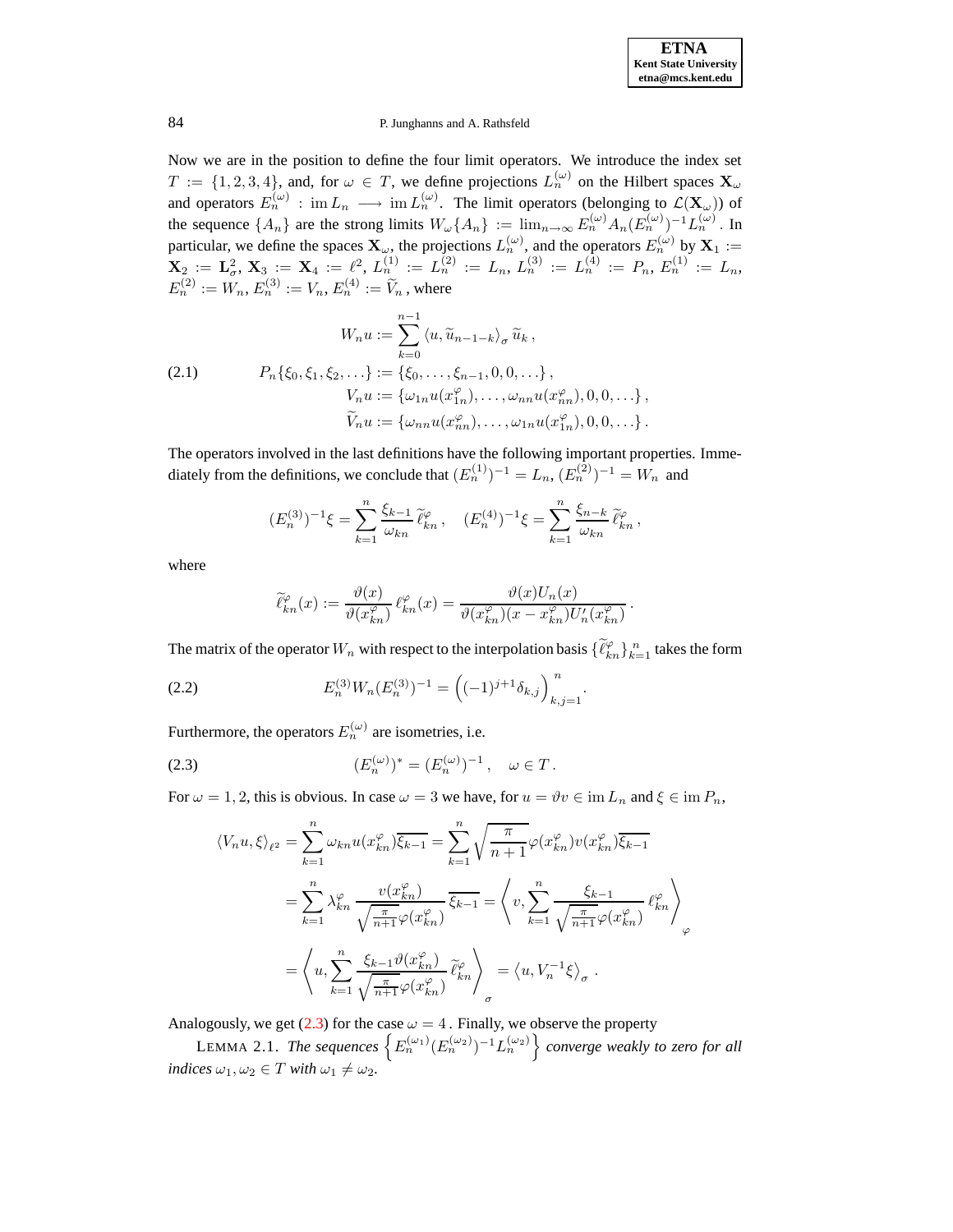## A polynomial collocation method 85

| $\omega_2$<br>$\omega_1$ | $\mathbf{1}$ | 2                                               | 3                                                                                         | 4                              |
|--------------------------|--------------|-------------------------------------------------|-------------------------------------------------------------------------------------------|--------------------------------|
|                          | $L_n$        | $W_nL_n$                                        | $V_n^{-1}P_n$                                                                             | $\widetilde{V}_n^{-1}P_n$      |
| $\overline{2}$           |              | $W_n L_n$ $L_n$                                 | $W_nV_n^{-1}P_n\ \Big \ W_n\widetilde{V}_n^{-1}P_n$                                       |                                |
| 3                        |              | $V_n L_n \left  V_n W_n L_n \right  \qquad P_n$ |                                                                                           | $V_n \widetilde{V}_n^{-1} P_n$ |
| 4                        |              |                                                 | $\widetilde{V}_n L_n \left[ \widetilde{V}_n W_n L_n \right] \widetilde{V}_n V_n^{-1} P_n$ | $P_n$                          |

*Proof*. We prove the weak convergence to zero for all operator sequences outside the main diagonal of the following table.

**Table of**  $E_n^{(\omega_1)}(E_n^{(\omega_2)})^{-1}L_n^{(\omega_2)}$ 

First we remark that all sequences in this table are uniformly bounded. Thus, the weak convergence of  $W_nL_n$  follows from

$$
\langle f, W_n L_n \widetilde{u}_m \rangle_{\sigma} = \langle f, \widetilde{u}_{n-1-m} \rangle_{\sigma} \longrightarrow 0, \quad n \longrightarrow \infty,
$$

which holds for all  $f \in \mathbf{L}^2_\sigma$  and  $m \in \mathbb{N}$ . Setting  $e_m := \{\delta_{km}\}_{k=0}^\infty$ , we get, for  $n >$  $\max\{m, j\},\$ 

$$
\langle e_{j-1}, V_n L_n \tilde{u}_m \rangle_{\ell^2} = \omega_{jn} \tilde{u}_m(x_{jn}^{\varphi}) = \sqrt{\frac{\pi}{n+1}} \varphi(x_{jn}^{\varphi}) U_m(x_{jn}^{\varphi})
$$

$$
= \sqrt{\frac{2}{n+1}} \sin \frac{(m+1)j\pi}{n+1},
$$

and the weak convergence of  $V_nL_n$  follows. Analogously we proceed with  $\widetilde{V}_nL_n$ ,  $V_nW_nL_n$ , and  $V_n W_n$ . The weak convergence of  $V_n^{-1} P_n$  follows from

$$
\langle \widetilde{u}_m, V_n^{-1} P_n e_{j-1} \rangle_{\sigma} = \frac{1}{\omega_{jn}} \langle \widetilde{u}_m, \widetilde{\ell}_{jn}^{\varphi} \rangle_{\sigma} = \frac{1}{\omega_{jn} \vartheta(x_{jn}^{\varphi})} \langle U_m, \ell_{jn}^{\varphi} \rangle_{\varphi}
$$

$$
= \frac{\lambda_{jn}^{\varphi}}{\omega_{jn} \vartheta(x_{jn}^{\varphi})} U_m(x_{jn}^{\varphi}) = \sqrt{\frac{2}{n+1}} \sin \frac{(m+1)j\pi}{n+1}
$$

which is valid for  $n > \max\{m, j\}$ . Analogously we get

$$
\left\langle \widetilde{u}_m, W_n V_n^{-1} P_n e_{j-1} \right\rangle_{\sigma} = \left\langle \widetilde{u}_{n-1-m}, V_n^{-1} P_n e_{j-1} \right\rangle_{\sigma} = \sqrt{\frac{2}{n+1}} \sin \frac{(n-m)j\pi}{n+1}.
$$

The relation

$$
\left\langle e_{m-1}, \widetilde{V}_n V_n^{-1} P_n e_{j-1} \right\rangle_{\ell^2} = \left\langle e_{m-1}, e_{n+1-j} \right\rangle_{\ell^2}
$$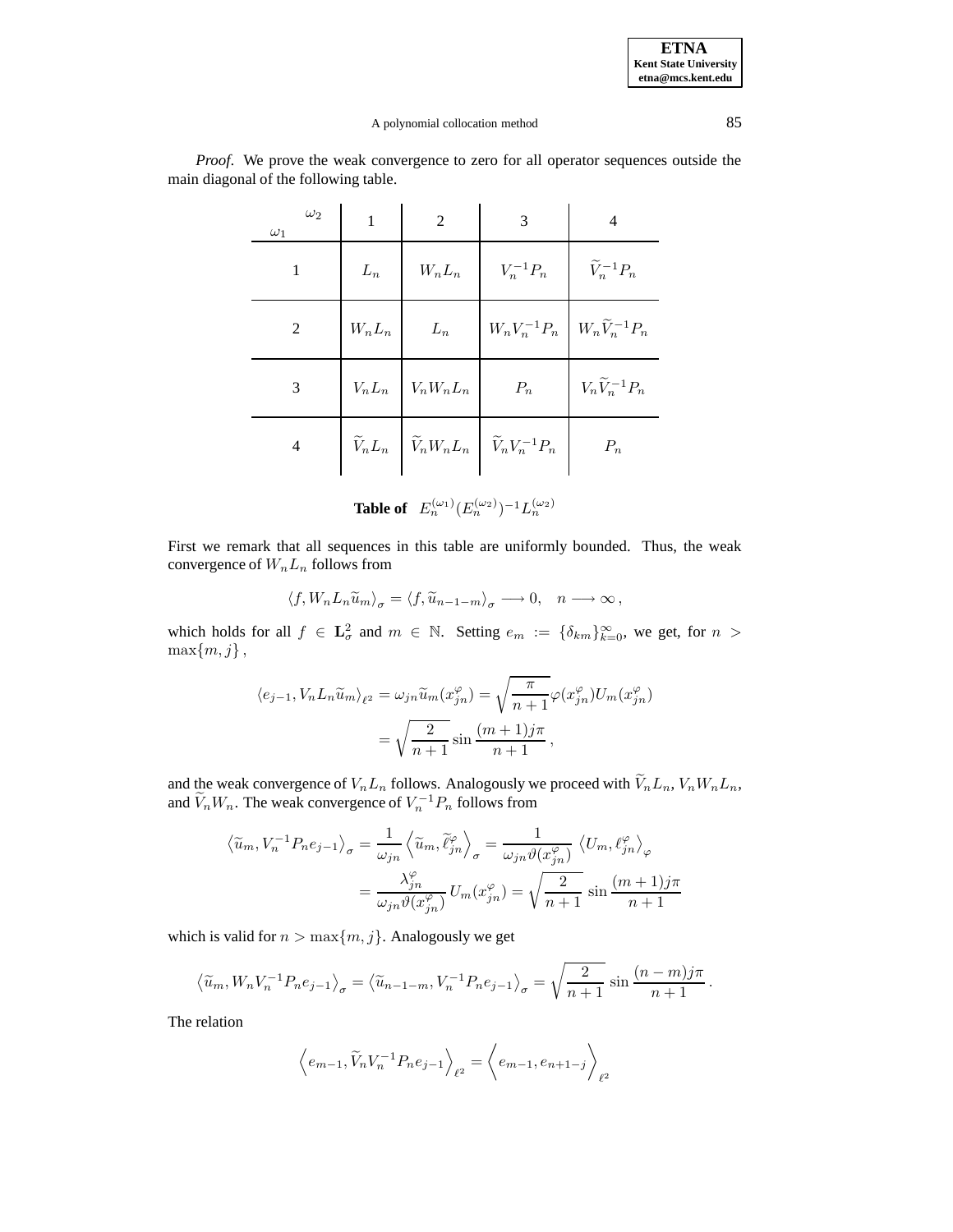shows the weak convergence to zero of the sequence  $\left\{ \widetilde{V}_n V_n^{-1} P_n \right\}$ . For the sequences  $\left\{\widetilde{V}_n^{-1}P_n\right\}$ ,  $\left\{W_n\widetilde{V}_n^{-1}P_n\right\}$ , and  $\left\{V_n\widetilde{V}_n^{-1}P_n\right\}$ , we can proceed in an analogous way.  $\Box$ 

Next we define the algebra of operator sequences - the basic algebra for our further considerations. By  $\mathcal F$  we denote the set of all sequences  $\{A_n\}=\{A_n\}_{n=1}^\infty$  of linear operators  $A_n: \text{im } L_n \longrightarrow \text{im } L_n$ , for which there exist operators  $W_\omega\{A_n\} \in \mathcal{L}(\mathbf{X}_\omega)$  such that, for all  $\omega \in T$ ,

$$
E_n^{(\omega)} A_n (E_n^{(\omega)})^{-1} L_n^{(\omega)} \longrightarrow W_\omega \{A_n\}, \quad \left(E_n^{(\omega)} A_n (E_n^{(\omega)})^{-1} L_n^{(\omega)}\right)^* \longrightarrow W_\omega \{A_n\}^*
$$

holds in the sense of strong convergence for  $n \to \infty$ . If we define

 $\lambda_1\{A_n\} + \lambda_2\{B_n\} := \{\lambda_1A_n + \lambda_2B_n\},\ \{A_n\}\{B_n\} := \{A_nB_n\},\ \{A_n\}^* := \{A_n^*\},\$ 

and

<span id="page-7-0"></span>
$$
\left\|\{A_n\}\right\|_{\mathcal{F}} := \sup \left\{\left\|A_n L_n\right\|_{\mathcal{L}(\mathbf{L}^2_{\sigma})} : n = 1, 2, \ldots\right\},\
$$

then it is not hard to see that  $\mathcal F$  becomes a  $C^*$ -algebra with unit element  $\{L_n\}$ . From Lemma [2.1](#page-5-1) and [\(2.3\)](#page-5-0) we conclude (cf. [\[28,](#page-46-9) Lemma 10.34])

COROLLARY 2.2. *For all*  $\omega \in T$  *and all compact operators*  $T_{\omega} \in \mathcal{K}(\mathbf{X}_{\omega})$ *, the sequences*  $\left\{ A_n^{(\omega)} \right\} = \left\{ (E_n^{(\omega)})^{-1} L_n^{(\omega)} T_{\omega} E_n^{(\omega)} \right\}$  belong to F, and, for  $\omega_1 \neq \omega_2$ , we get the strong limits  $E_n^{(\omega_1)} A_n^{(\omega_2)} (E_n^{(\omega_1)})^{-1} L_n^{(\omega_1)} \longrightarrow 0\,, \quad \left(E_n^{(\omega_1)} A_n^{(\omega_2)} (E_n^{(\omega_1)})^{-1} L_n^{(\omega_1)}\right)^* \longrightarrow 0\,.$ 

Using Corollary [2.2,](#page-7-0) we define the subset  $\mathcal{J} \subset \mathcal{F}$  of all sequences of the form

<span id="page-7-2"></span><span id="page-7-1"></span>
$$
\sum_{\omega=1}^{4} \left\{ (E_n^{(\omega)})^{-1} L_n^{(\omega)} T_{\omega} E_n^{(\omega)} \right\} + \left\{ C_n \right\},\,
$$

where  $T_{\omega} \in \mathcal{K}(\mathbf{X}_{\omega})$  and where  $\{C_n\}$  is in the ideal  $\mathcal{N} \subset \mathcal{F}$  of all sequences  $\{C_n\}$  tending to zero in norm, i.e. of all sequences with  $||C_nL_n||_{\mathcal{L}(\mathbf{L}^2_\sigma)} \longrightarrow 0$ . Now, the following theorem is crucial for our stability and convergence analysis.

THEOREM 2.3 ([\[28\]](#page-46-9), Theorem 10.33). *The set*  $J$  *forms a two-sided closed ideal of*  $\mathcal{F}$ *. A* sequence  $\{A_n\} \in \mathcal{F}$  *is stable if and only if the operators*  $W_\omega \{A_n\} : \mathbf{X}_\omega \longrightarrow \mathbf{X}_\omega, \omega \in T$ , *are invertible and if the coset*  $\{A_n\}$  +  $\mathcal J$  *is invertible in*  $\mathcal F/\mathcal J$ *.* 

In addition to the operator sequences corresponding to the collocation method applied to compact operators, the sequences of quadrature discretizations of integral operators with continuous kernels are contained in  $\mathcal{J}$ , too. Indeed, we can formulate the following lemma.

LEMMA 2.4. *Suppose the function*  $k(x, y) / \rho(y)$ , where  $\rho = \sqrt{\sigma \varphi} = \vartheta^{-1} \varphi$ , is con*tinuous on*  $[-1, 1] \times [-1, 1]$  *and that* K *is the integral operator with kernel*  $k(x, y)$ *. Then*  ${M_nKL_n} \in \mathcal{J}$ . Moreover, if the approximations  $K_n \in \mathcal{L}(\text{im } L_n)$  are defined by

$$
K_n=(E_n^{(3)})^{-1}\left(\frac{\pi}{n+1}\,\rho(x_{(i+1)n}^\varphi)k(x_{(i+1)n}^\varphi,x_{(j+1)n}^\varphi)\vartheta(x_{(j+1)n}^\varphi)\right)_{i,j=0}^{n-1}E_n^{(3)},
$$

*then the norms of the operators*  $K_n - L_n K |_{\text{im } L_n}$  *tend to zero, and*  $\{K_n\}$  *is in J.* 

*Proof.* The operators  $K_n$  can be written as  $M_nK_n$ , where

$$
\left(\widetilde{K}_n u_n\right)(x) = \int_{-1}^1 \varphi(y) L_n^{\varphi}\left[k(x,.)\varphi^{-1} u_n\right](y) \, dy.
$$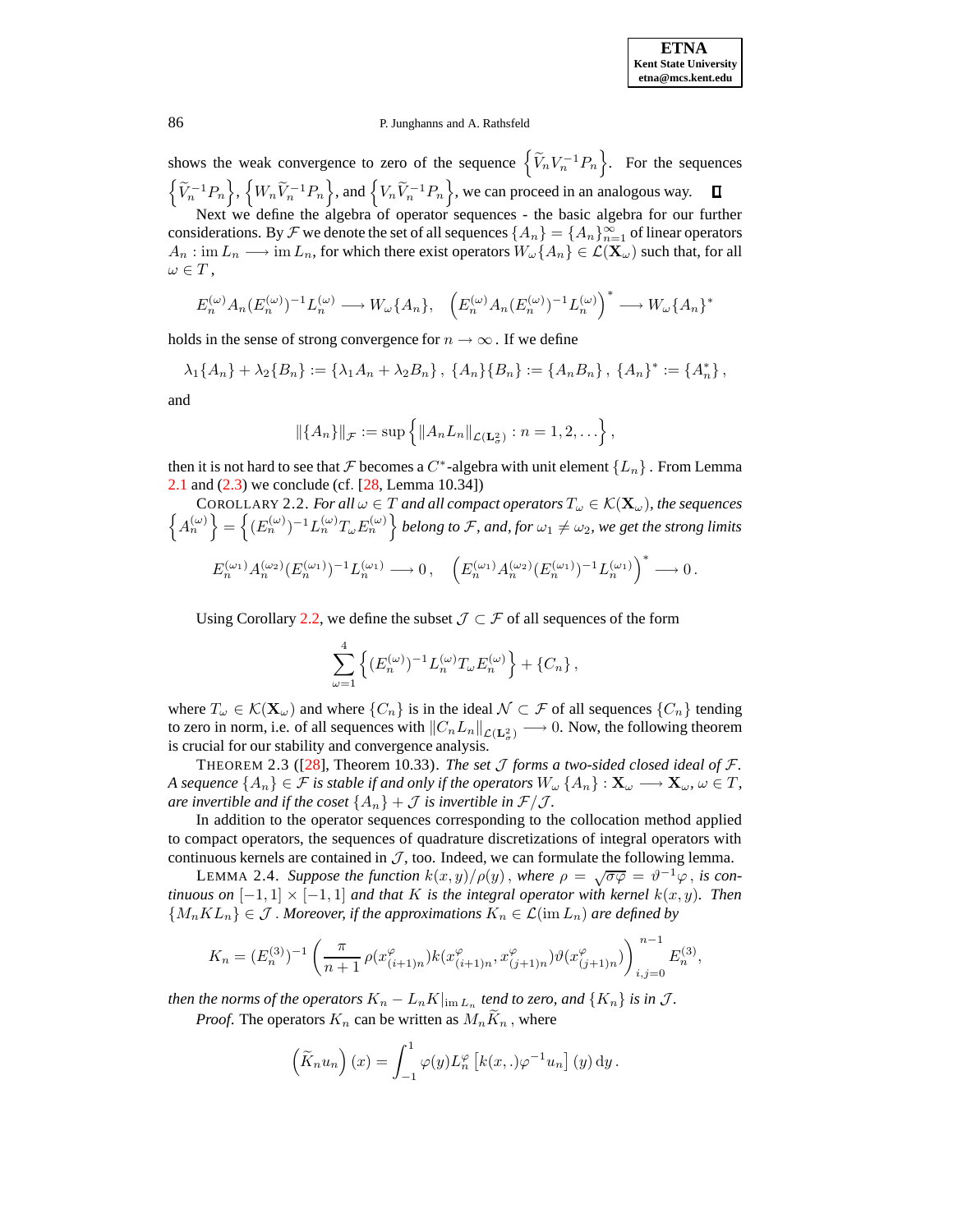<span id="page-8-2"></span>П

### A polynomial collocation method 87

Obviously, due to the Arzelà-Ascoli theorem the operator  $K : L^2_{\sigma} \longrightarrow \mathbb{C}[-1, 1]$  is compact. Hence,  $\lim_{n\to\infty}$   $||M_nKL_n - L_nKL_n||_{\mathcal{L}(\mathbf{L}^2_\sigma)} = 0$  (see Lemma [2.5](#page-8-2) below) and it is sufficient to show that  $\lim_{n\to\infty} \left\|\widetilde{K}_nL_n - KL_n\right\|_{\mathcal{L}(\mathbf{L}^2_{\sigma}, \mathbf{C}[-1,1])} = 0$ . To this end, we consider an arbitrary  $u \in \mathbf{L}_{\sigma}^2$  and get  $L_n u = \vartheta p_n$ , where  $p_n$  is a certain polynomial of degree less than n. By  $k_n(x, y)$  we refer to the best uniform approximation to  $k(x, y)/\rho(y)$  in the space of polynomials with degree less than  $n$  in both variables. Due to the exactness of the Gauß rule we have

$$
\left(\widetilde{K}_n L_n u\right)(x) = \int_{-1}^1 \varphi(y) L_n^{\varphi}[k(x,.)\rho^{-1}](y) p_n(y) \, \mathrm{d}y,
$$

and so

$$
\left| \left( \tilde{K}_n L_n u - KL_n u \right) (x) \right| = \left| \int_{-1}^1 \varphi(y) \Big( L_n^{\varphi}[k(x,.)\rho^{-1}](y) - k(x, y) / \rho(y) \Big) p_n(y) \, dy \right|
$$
  
\n
$$
\leq \left| \sum_{j=1}^n \lambda_{jn}^{\varphi} \left[ k(x, x_{jn}^{\varphi}) / \rho(x_{jn}^{\varphi}) - k_n(x, x_{jn}^{\varphi}) \right] p_n(x_{jn}^{\varphi}) \right|
$$
  
\n
$$
+ \left| \int_{-1}^1 \varphi(y) \left[ k_n(x, y) - k(x, y) / \rho(y) \right] p_n(y) \, dy \right|
$$
  
\n
$$
\leq C_n \left( \sqrt{\sum_{j=1}^n \lambda_{jn}^{\varphi} \left| p_n(x_{jn}^{\varphi}) \right|^2} + ||p_n||_{\varphi} \right) = 2C_n ||p_n||_{\varphi}
$$
  
\n
$$
= 2C_n ||L_n u||_{\sigma}
$$

with  $C_n := \|k(x,y)/\rho(y) - k_n(x,y)\|_\infty \, \|1\|_\varphi$  and  $\lim_{n\to\infty} C_n = 0$ .

LEMMA 2.5 ([\[19\]](#page-46-16), Lemma 3.1). *If the function*  $f$  :  $(-1, 1)$  →  $\mathbb C$  *is locally Riemann integrable and if, for some*  $\chi > 0$ *,* 

$$
|f(x)| \le C v^{\chi - \frac{1+\alpha}{2}, \chi - \frac{1+\beta}{2}}(x), \quad -1 < x < 1,
$$

*then*  $\lim_{n\to\infty}$   $||M_nf-f||_{\sigma} = 0$  *and* 

$$
||M_nf||_{\sigma} \leq C \sup\{|f(x)v^{-\chi + \frac{1+\alpha}{2}, -\chi + \frac{1+\beta}{2}}(x)| : -1 < x < 1\}.
$$

<span id="page-8-0"></span>COROLLARY 2.6. *Due to Lemma* [2.5](#page-8-2) *the condition on*  $k(x, y)$  *in Lemma* [2.4](#page-7-1) *can be relaxed. In fact, it is sufficient to assume that*  $v^{\frac{1+\alpha}{2}-\chi,\frac{1+\beta}{2}-\chi}(x)k(x,y)/\rho(y)$  *is continuous*  $\alpha$ *on*  $[-1, 1] \times [-1, 1]$  *for some*  $\chi > 0$ *, and the assertion of Lemma [2.4](#page-7-1) remains true.* 

<span id="page-8-1"></span>**3. The Operator Sequence of the Collocation Method as an Element of the Banach Algebra** F. We have to show that the sequence of discretized operators  $A_n := M_n A_{\text{lim}} L_n$ is an element of  $\mathcal F$ . At first we summarize some well-known results (cf. the Lemmata [3.1–](#page-9-0)[3.6](#page-9-1)) and Remark [3.7\)](#page-10-1) which will be needed in the following. We start with recalling the wellknown relations between the Chebyshev polynomials of first and second kind

<span id="page-8-3"></span>(3.1) 
$$
S\varphi U_n = iT_{n+1}, \quad n = 0, 1, 2, \dots,
$$

and

<span id="page-8-4"></span>(3.2) 
$$
T_{n+1} = \frac{1}{2}(U_{n+1} - U_{n-1}), \quad n = 0, 1, 2, \dots, \quad U_{-1} \equiv 0.
$$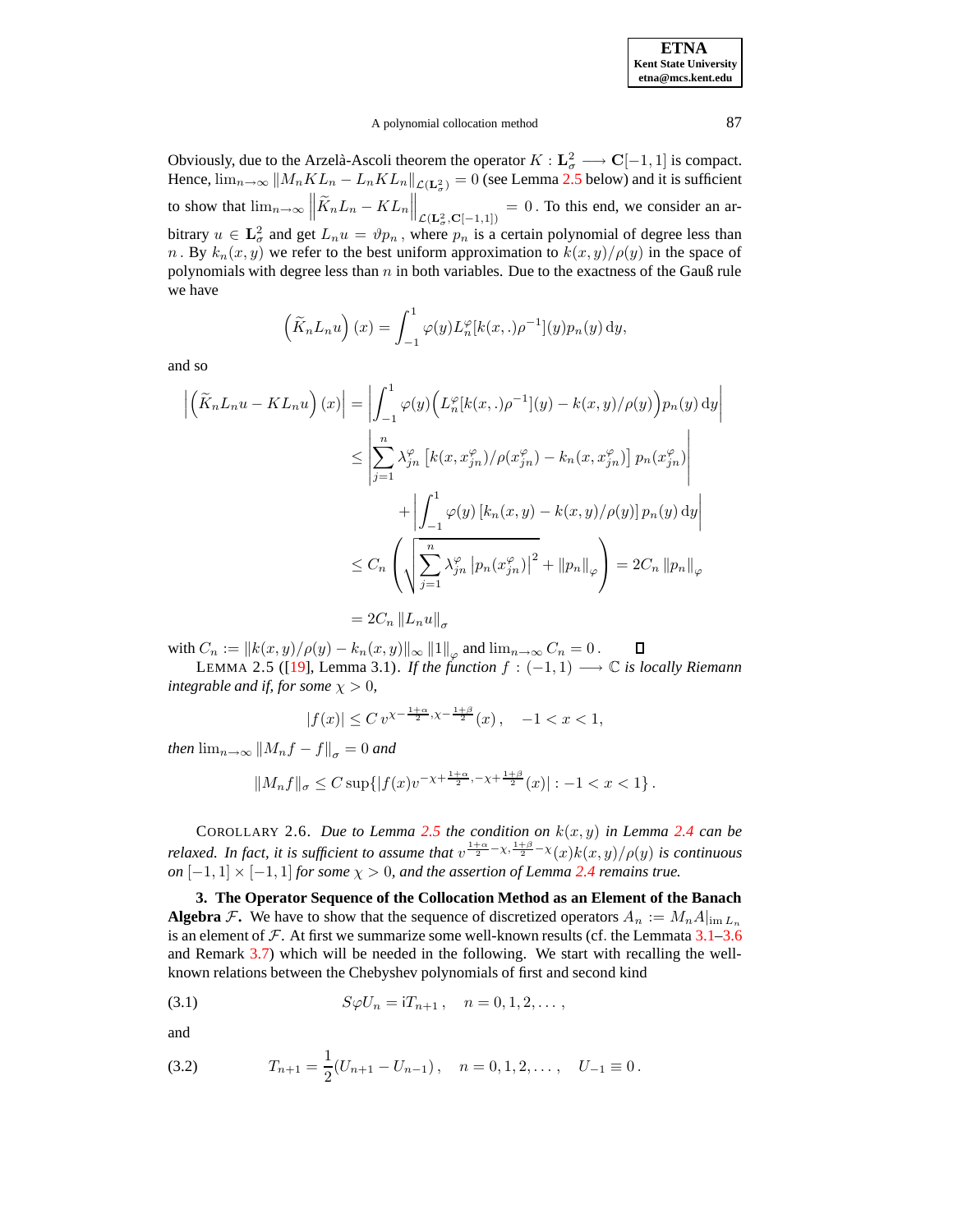<span id="page-9-0"></span>LEMMA 3.1 ([\[26\]](#page-46-22), Theorem 9.25). *Suppose*  $\mu$  *and*  $\nu$  *are classical Jacobi weights with*  $\mu\nu \in L^1(-1,1)$ , and fix  $j \in \mathbb{N}$ . Then, for each polynomial  $q(x)$  with  $\deg q \leq jn$ ,

$$
\sum_{k=1}^n \lambda_{kn}^{\mu} |q(x_{kn}^{\mu})| \nu(x_{kn}^{\mu}) \le C \int_{-1}^1 |q(x)| \mu(x) \nu(x) dx,
$$

*where the constant* C *does not depend on* n *and* q .

Now we consider an  $\eta$  with  $0 < \eta \leq 1$ . By  $\mathbb{C}^{0,\eta} := \mathbb{C}^{0,\eta}[-1,1]$  we denote the Banach space of all Hölder continuous functions  $f : [-1, 1] \longrightarrow \mathbb{C}$  with respect to the exponent  $\eta$ . The norm in this space is defined by

<span id="page-9-3"></span>
$$
||f||_{\mathbf{C}^{0,\eta}} := ||f||_{\infty} + \sup \left\{ \frac{|f(x) - f(y)|}{|x - y|^{\eta}} : x, y \in [-1,1], x \neq y \right\},\,
$$

where  $||f||_{\infty} := \sup \{ |f(x)| : -1 \le x \le 1 \}.$ 

LEMMA 3.2 ([\[31\]](#page-47-0), Lemma 4.13). *If*  $w \in \mathbb{C}^{0,\eta}$  *with*  $\eta > \frac{1}{2}[1 + \max\{\alpha,\beta,0\}]$ *, then the commutator*  $wS - SwI$  *belongs to*  $\mathcal{K}(\mathbf{L}_{\sigma}^{2}, \mathbf{C}^{0,\lambda})$  *for some*  $\lambda > 0$ *.* 

LEMMA 3.3 ([\[28\]](#page-46-9), Proposition 9.7, Theorem 9.9). Assume that  $a, b \in \mathbb{C}^{0,\eta}$  are real *valued functions, where*  $\eta \in (0,1)$  *and*  $[a(x)]^2 + [b(x)]^2 > 0$  *for*  $x \in [-1,1]$ *. Furthermore, assume that the integers*  $\lambda_{\pm}$  *satisfy the relations* 

$$
\alpha_0 := \lambda_+ + g(1) \in (-1, 1)
$$
 and  $\beta_0 := \lambda_- - g(-1) \in (-1, 1)$ ,

*where*  $g: [-1, 1] \longrightarrow \mathbb{R}$  *is a continuous function such that* 

<span id="page-9-2"></span>
$$
a(x) - ib(x) = \sqrt{[a(x)]^2 + [b(x)]^2} e^{i\pi g(x)}.
$$

*Then there exists a positive function*  $w \in \mathbb{C}^{0,\eta}$  *such that, for each polynomial p of degree n, the function*  $av^{\alpha_0,\beta_0}wp+iSbv^{\alpha_0,\beta_0}wp$  *is a polynomial of degree*  $n-\kappa$ *, where*  $\kappa = -\lambda_+ - \lambda_$ *and where, by definition, a polynomial of negative degree is identically zero.*

Suppose  $\gamma, \delta \geq 0$ . By  $\mathbf{C}_{\gamma, \delta}$  we denote the Banach space of all continuous functions  $f: (-1,1)$  → ℂ, for which  $v^{\gamma,\delta} f$  is continuous over  $[-1,1]$ . Moreover, by  $\widetilde{\mathbf{L}}_{v^{\alpha,\beta}}^p$  we refer to the Banach space of all functions f such that  $v^{\alpha,\beta} f$  belongs to  $\mathbf{L}^p(-1,1)$ . The norms in  $\mathbf{C}_{\gamma,\delta}$  and  $\widetilde{\mathbf{L}}_{v^{\alpha,\beta}}^{p}$  are defined by

$$
||f||_{\gamma,\delta,\infty} := ||v^{\gamma,\delta}f||_{\infty}, \quad ||f||_{\widetilde{\mathbf{L}}^p_{v^{\alpha,\beta}}} := ||v^{\alpha,\beta}f||_{\mathbf{L}^p(-1,1)}.
$$

<span id="page-9-4"></span>We introduce the operator  $T_{\gamma,\delta}$  by

<span id="page-9-5"></span>
$$
(T_{\gamma,\delta}u)(x) := \int_{-1}^1 \left[1 - \frac{v^{\gamma,\delta}(y)}{v^{\gamma,\delta}(x)}\right] \frac{u(y)}{y-x} dy, \quad -1 < x < 1.
$$

LEMMA 3.4 ([\[14\]](#page-46-20), Corollary 4.4). *If*

$$
p > 2 \,, \quad \gamma, \delta \in \left( -\frac{1}{4}, -\frac{1}{p} \right) \cup \left( \frac{1}{p}, 1 - \frac{1}{2p} \right) \,, \quad 0 < \chi < \min \left\{ \frac{1}{4} - \frac{1}{2p}, \frac{1}{4} + \gamma, \frac{1}{4} + \delta \right\} \,,
$$

*then the operator*  $T_{\gamma, \delta}$  :  $\tilde{\mathbf{L}}_{v^{\gamma-\frac{1}{2p}, \delta-\frac{1}{2p}}}^{p} \longrightarrow \mathbf{C}_{\gamma+\frac{1}{4}-\chi, \delta+\frac{1}{4}-\chi}$  is compact.

<span id="page-9-1"></span>LEMMA 3.5 ([\[14\]](#page-46-20), (2.9)). *The sequence*  $\{W_n\}$  *converges weakly to* 0 *in the space*  $\widetilde{\mathbf{L}}_{\psi}^p$ *with*  $\psi = v^{\frac{1}{4} + \frac{\alpha}{2} - \frac{1}{2p}, \frac{1}{4} + \frac{\beta}{2} - \frac{1}{2p}}$ .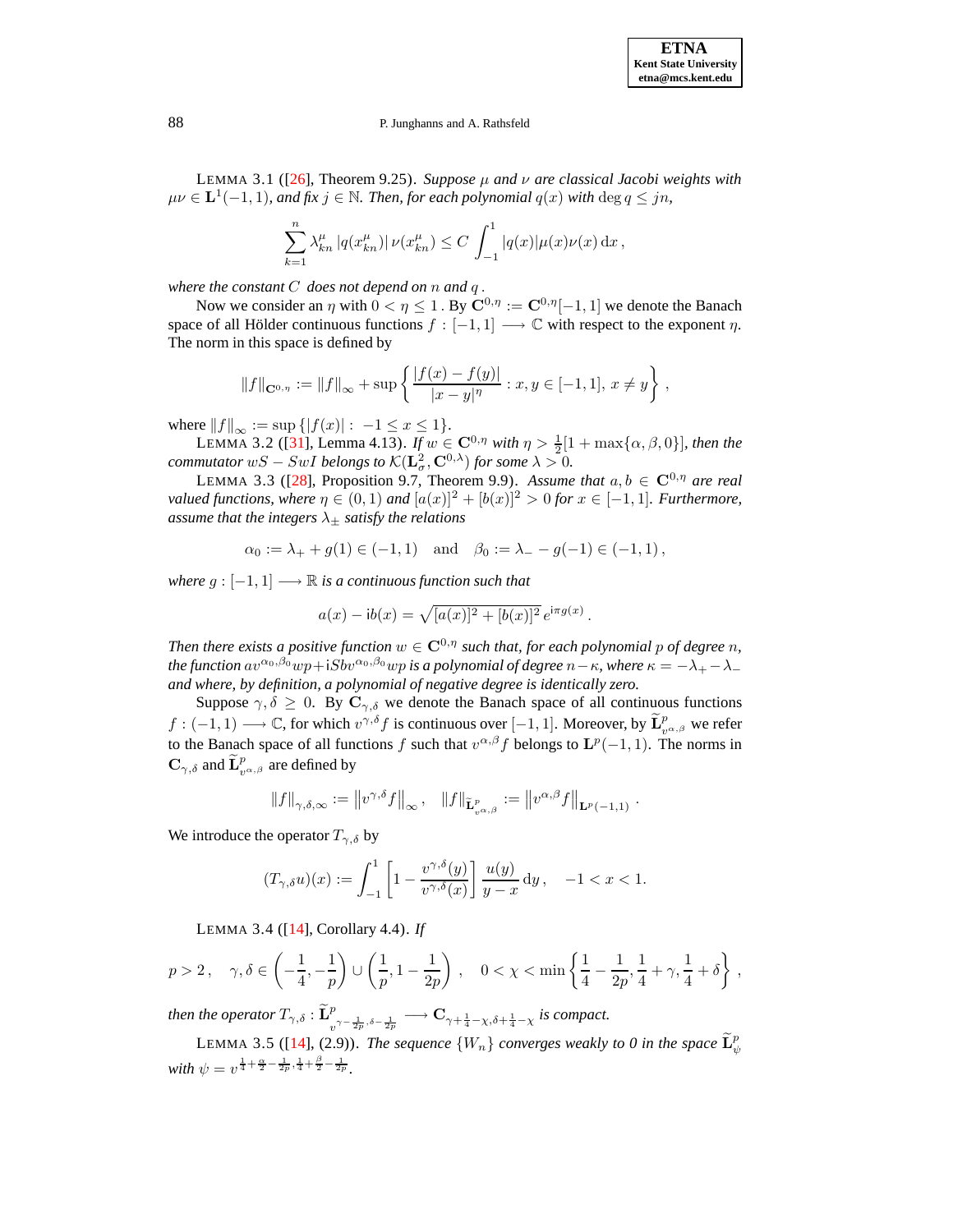### A polynomial collocation method 89

LEMMA 3.6 ([\[22\]](#page-46-23), relation after Theorem 3.1). *Suppose*  $\omega \in L^2$  *is a Jacobi weight and*  $f: (-1,1) \to \mathbb{C}$  *is a function satisfying*  $\omega \varphi^{-1}$ ,  $\omega^{-1} \varphi \in \mathbf{L}^2$  *and*  $f\omega$ ,  $f'\varphi \omega \in \mathbf{L}^2$ . Then *the polynomial interpolation projection* L ϕ n *based on the Chebyshev nodes of the second kind satisfies the error estimate*

$$
\|\omega(L_n^{\varphi}f - f)\|_{\mathbf{L}^2} \leq C n^{-1} \|f'\varphi\omega\|_{\mathbf{L}^2}.
$$

<span id="page-10-1"></span>Finally, we will use the following special case of Lebesgue's dominated convergence theorem.

**REMARK 3.7.** *If*  $\xi, \eta \in \ell^2$ ,  $\xi^n = {\xi^n_k}$ ,  $|\xi^n_k| \leq |\eta_k|$  for all  $k = 0, 1, 2, ...$  and for all  $n \geq n_0$ , and if  $\lim_{n \to \infty} \xi_k^n = \xi_k$  for all  $k = 0, 1, 2, \ldots$ , then  $\lim_{n \to \infty} ||\xi^n - \xi||_{\ell^2} = 0$ .

Now, for the singular integral operator  $A \in \mathcal{L}(\mathbf{L}^2_\sigma)$  (cf. [\(1.2\)](#page-1-2)), we show that the sequence  $\{M_n A L_n\}$  belongs to the algebra F, and we compute  $W_\omega \{A_n\}$ . We prove this fact separately for multiplication operators, for the singular integral operator  $\mu^{-1}S\mu$  with a special weight  $\mu$ , and for  $\mu^{-1}S\mu$  with a general  $\mu$ .

<span id="page-10-4"></span><span id="page-10-0"></span>LEMMA 3.8. *Let*  $a \in \mathbf{PC}$ ,  $A = aI$ , and  $A_n = M_n a L_n$ . *Then*  $\{A_n\} \in \mathcal{F}$ , *where* 

(3.3) 
$$
W_n A_n W_n = M_n a L_n \text{ and } A_n^* = M_n \overline{a} L_n,
$$

<span id="page-10-2"></span>*which implies*  $(W_n A_n W_n)^* = M_n \overline{a} L_n$  *and*  $W_1 \{A_n\} = W_2 \{A_n\} = A$ *. Moreover,* 

(3.4) 
$$
W_3 \{A_n\} = a(1)I
$$
 and  $W_4 \{A_n\} = a(-1)I$ .

*Proof.* Since the operators  $E_n^{(3)}$ :  $\lim L_n \longrightarrow \lim L_n^{(3)}$  are unitary, the system  $\{\frac{1}{\omega_{kn}}\tilde{\ell}_{kn}^{\varphi}$ :  $k = 1, \ldots n$  forms an orthonormal basis in im  $L_n$ . However, with respect to this Lagrange interpolation basis the matrix of the discretized multiplication operator and its adjoint take the form

<span id="page-10-3"></span>(3.5) 
$$
E_n^{(3)} M_n a L_n (E_n^{(3)})^{-1} = \left( a(x_{(k+1)n}^{\varphi}) \delta_{j,k} \right)_{j,k=0}^{n-1},
$$

(3.6) 
$$
E_n^{(3)}(M_n a L_n)^*(E_n^{(3)})^{-1} = \left(\overline{a}(x_{(k+1)n}^{\varphi})\delta_{j,k}\right)_{j,k=0}^{n-1}.
$$

From this representation as diagonal operators and the diagonal representation [\(2.2\)](#page-5-2) of  $W_n$ , we get  $W_n M_n a L_n W_n = M_n a L_n$  and the uniform boundedness of the sequence  $\{M_n a L_n\}$ 

<span id="page-10-6"></span><sup>k</sup>MnaLnkL(L<sup>2</sup> (3.7) <sup>σ</sup>) <sup>≤</sup> <sup>C</sup> <sup>k</sup>ak<sup>∞</sup> .

This uniform boundedness together with the convergence properties of  $M_n$  (cf. Lemma [2.5\)](#page-8-2) implies the convergences  $M_naL_n \longrightarrow aI$ ,  $(M_naL_n)^* = M_n\overline{a}L_n \longrightarrow \overline{a}I$  as well as  $W_nM_naL_nW_nL_n = M_naL_n \longrightarrow aI, (W_nM_naL_nW_n)^*L_n = M_n\overline{a}L_n \longrightarrow \overline{a}I.$  The limits in  $(3.4)$  follow easily from  $(3.5)$ . Similarly, the adjoints to the operators in  $(3.4)$  are the limits of the sequences of adjoint operators due to [\(3.6\)](#page-10-3).  $\Box$ 

LEMMA 3.9. *Suppose*  $A = \rho^{-1}S\rho I$ , where  $\rho = \vartheta^{-1}\varphi = \sqrt{\sigma\varphi}$  and  $A_n = M_n A L_n$ . *Then*  $\{A_n\} \in \mathcal{F}$  *and* 

<span id="page-10-5"></span>
$$
W_1\{A_n\} = A, \quad W_2\{A_n\} = -A, \quad W_3\{A_n\} = A_+, \quad W_4\{A_n\} = A_-
$$

*with*

$$
A_\pm:=\left(\pm\frac{2(k+1)}{\pi\mathrm{i}[(j+1)^2-(k+1)^2]}\,\widetilde{\delta}_{jk}\right)_{j,k=0}^\infty\,,\quad \widetilde{\delta}_{jk}:=\left\{\begin{array}{ll}2 & \text{if }k\equiv j+1\text{ mod }2\,,\\ 0 & \text{if }k\equiv j\text{ mod }2\,.\end{array}\right.
$$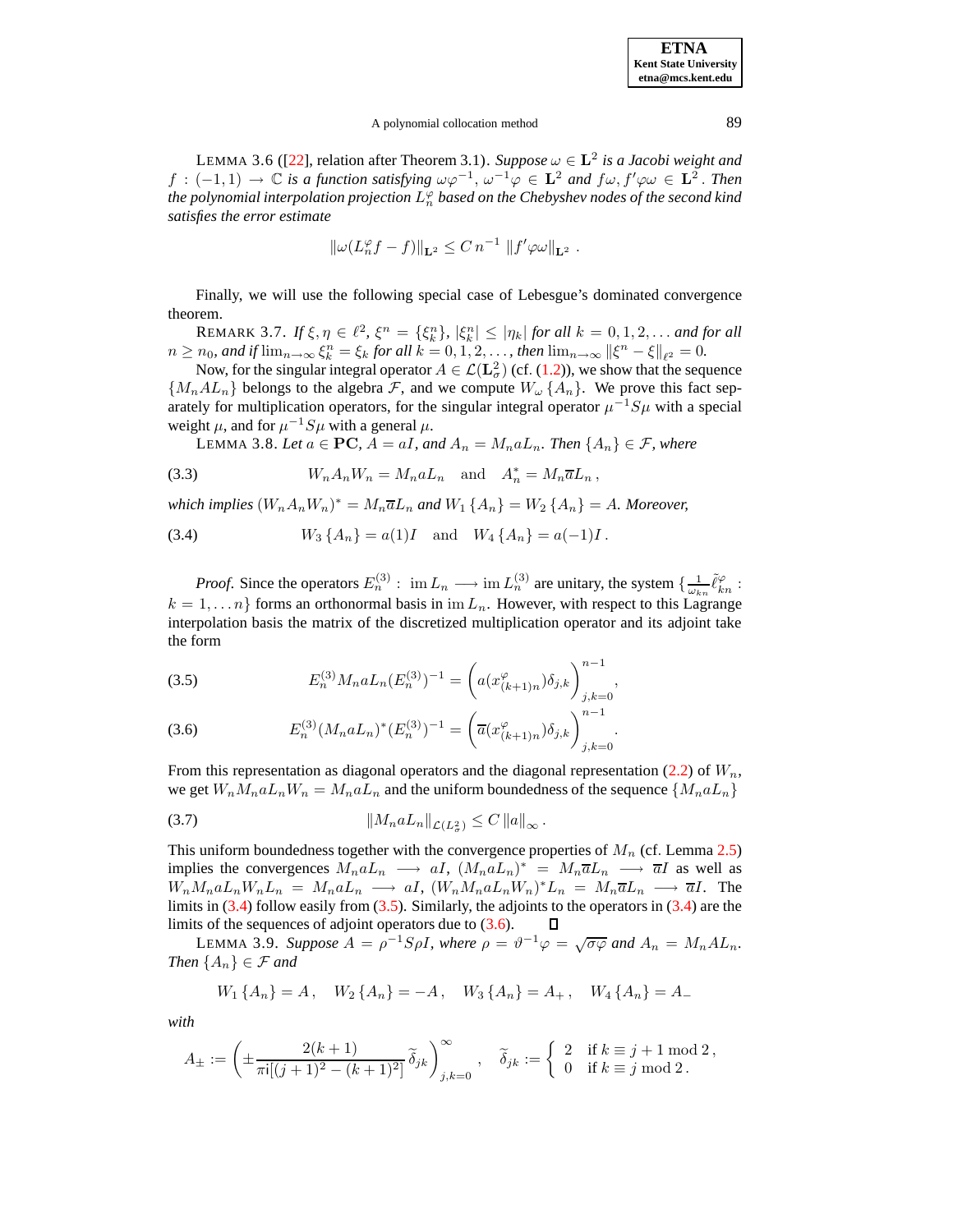.

### 90 P. Junghanns and A. Rathsfeld

*Proof.* At first we prove the uniform boundedness of the sequence  $\{A_n\}$ . From [\(3.1\)](#page-8-3) it follows that  $S\rho u_n$  is a polynomial with a degree of at most n for  $u_n \in \text{im } L_n$ . Hence we can apply Lemma [3.1](#page-9-0) together with the boundedness of the operator  $S: L^2_{\varphi^{-1}} \longrightarrow L^2_{\varphi^{-1}}$  and obtain, for  $u_n \in \text{im } L_n$ ,

$$
||M_n \rho^{-1} S \rho u_n||_{\sigma}^2 = ||L_n^{\varphi} \varphi^{-1} S \rho u_n||_{\varphi}^2 = \sum_{k=1}^n \lambda_{kn}^{\varphi} \varphi^{-2} (x_{kn}^{\varphi}) \, |(S \rho u_n)(x_{kn}^{\varphi})|^2
$$
  

$$
\leq C \int_{-1}^1 |(S \rho u_n)(x)|^2 \, \varphi^{-1}(x) \, dx \leq C ||\rho u_n||_{\varphi^{-1}}^2 = C ||u_n||_{\sigma}^2
$$

Again with the help of  $(3.1)$  as well as with the help of Lemma [2.5](#page-8-2) we see that, for fixed m and for  $n > m$  tending to  $\infty$ ,

$$
M_n \rho^{-1} S \rho \tilde{u}_m = i M_n \rho^{-1} T_{m+1} \longrightarrow i \rho^{-1} T_{m+1} = \rho^{-1} S \rho \tilde{u}_m
$$

in  $\mathbf{L}_{\sigma}^2$ . If we additionally take into account [\(3.2\)](#page-8-4) and [\(3.3\)](#page-10-4), then we also get

$$
W_n M_n \rho^{-1} S \rho W_n \tilde{u}_m = \frac{1}{2} W_n M_n \rho^{-1} \vartheta^{-1} W_n W_n (\tilde{u}_{n-m} - \tilde{u}_{n-m-2}) = -i M_n \rho^{-1} T_{m+1}
$$
  
= 
$$
-M_n \rho^{-1} S \rho \tilde{u}_m \longrightarrow -\rho^{-1} S \rho \tilde{u}_m
$$

in  $\mathbf{L}^2_{\sigma}$ . The well-known Poincaré-Bertrand commutation formula implies that, for  $u \in \mathbf{L}^2_{\sigma}$ and  $v \in \mathbf{L}_{\sigma^{-1}}^2$ ,

$$
\langle Su, v \rangle = \langle u, Sv \rangle ,
$$

where  $\langle .,.\rangle$  denotes the  $\mathbf{L}^2(-1,1)$  inner product without weight. Consequently, the adjoint operator of  $S: L^2_\sigma \longrightarrow L^2_\sigma$  is equal to  $\sigma^{-1}S\sigma I: L^2_\sigma \longrightarrow L^2_\sigma$ . Again, taking into account that  $SpL_n u$  is a polynomial with a degree of at most n (cf. [\(3.1\)](#page-8-3)), we conclude, for  $u, v \in L^2_{\sigma}$ ,

$$
\langle M_n \rho^{-1} S \rho L_n u, v \rangle_{\sigma} = \langle L_n^{\varphi} \varphi^{-1} S \rho L_n u, \vartheta^{-1} L_n v \rangle_{\varphi}
$$
  
\n
$$
= \sum_{k=1}^n \lambda_{kn}^{\varphi} (\varphi \vartheta)^{-1} (x_{kn}^{\varphi}) (S \rho L_n u) (x_{kn}^{\varphi}) (L_n v) (x_{kn}^{\varphi})
$$
  
\n
$$
= \langle S \rho L_n u, L_n^{\varphi} (\varphi \vartheta)^{-1} L_n v \rangle_{\varphi} = \langle S \rho L_n u, \vartheta M_n \varphi^{-1} L_n v \rangle_{\sigma}
$$
  
\n
$$
= \langle u, L_n \vartheta S \rho M_n \varphi^{-1} L_n v \rangle_{\sigma} .
$$

<span id="page-11-0"></span>Hence, since  $L_n \vartheta S \rho L_n = M_n \vartheta S \rho L_n$ ,

$$
(3.9) \quad (M_n \rho^{-1} S \rho L_n)^* = M_n \vartheta S \rho M_n \varphi^{-1} L_n = M_n \varphi L_n M_n \rho^{-1} S \rho L_n M_n \varphi^{-1} L_n \, .
$$

In view of Lemma [2.5](#page-8-2) we obtain the  $\mathbf{L}^2_{\sigma}$  convergence  $M_n\varphi^{-1}\widetilde{u}_m \longrightarrow \varphi^{-1}\widetilde{u}_m$  for each fixed  $m = 0, 1, 2, \ldots$ , and the strong convergence of  $(M_n \rho^{-1} S \rho L_n)^*$  follows from the strong convergence of  $M_n \varphi L_n$  and  $M_n \rho^{-1} S \rho L_n$ . From [\(3.9\)](#page-11-0) we also get the  $\mathbf{L}^2_{\sigma}$  convergence

$$
(W_n M_n \rho^{-1} S \rho W_n)^* = -M_n \varphi L_n M_n \rho^{-1} S \rho L_n M_n \varphi^{-1} L_n \longrightarrow \vartheta S \vartheta^{-1} I = -(\rho^{-1} S \rho I)^*.
$$

The limit relations for  $W_{\omega}\lbrace A_n \rbrace$ ,  $\omega = 1, 2$  are proved.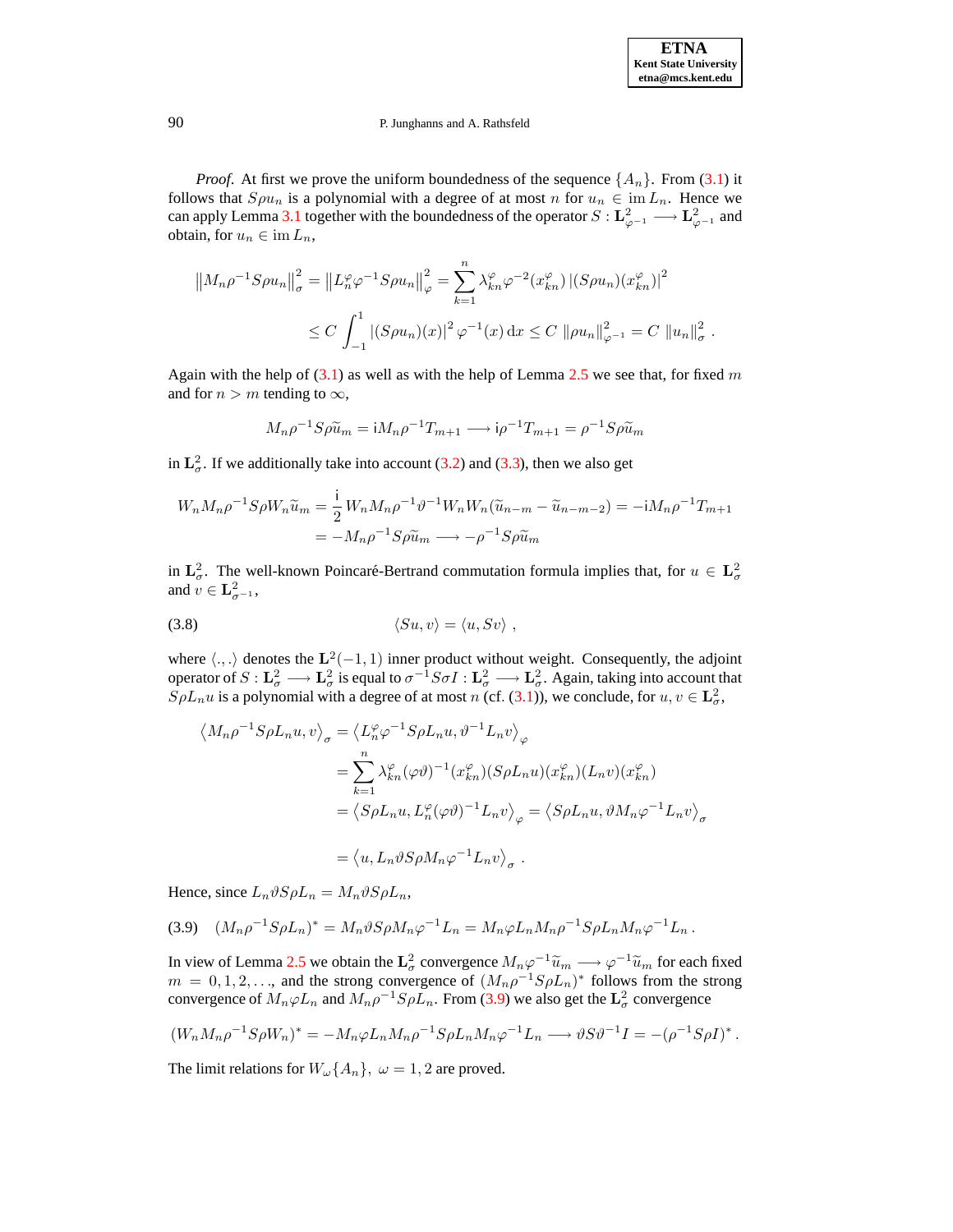# A polynomial collocation method 91

To get  $W_3\{A_n\}$ , we compute the matrix of  $A_n$  with respect to the basis  $\{\widetilde{\ell}_{k,n}^{\varphi}\}\$ . With the help of [\(3.1\)](#page-8-3) and  $U'_n(x_{kn}^{\varphi}) = \sqrt{2/\pi} (-1)^{k+1}(n+1)/[\varphi(x_{kn}^{\varphi})]^2$  we compute, for  $x \in$  $(-1,1) \setminus \{x_{kn}^{\varphi}\},\$ 

$$
\left(A\tilde{\ell}_{kn}^{\varphi}\right)(x) = \frac{1}{\rho(x)\vartheta(x_{kn}^{\varphi})} \frac{1}{\pi i} \int_{-1}^{1} \frac{U_n(y)\varphi(y) \, dy}{(y-x)(y-x_{kn}^{\varphi})U_n'(x_{kn}^{\varphi})}
$$
\n
$$
= \frac{1}{\rho(x)\vartheta(x_{kn}^{\varphi})U_n'(x_{kn}^{\varphi})} \frac{1}{x_{kn}^{\varphi}-x} \frac{1}{\pi i} \int_{-1}^{1} \left(\frac{1}{y-x_{kn}^{\varphi}} - \frac{1}{y-x}\right) U_n(y)\varphi(y) \, dy
$$
\n
$$
= \sqrt{\frac{\pi}{2}} \frac{(-1)^{k+1}}{n+1} \frac{\rho(x_{kn}^{\varphi})\varphi(x_{kn}^{\varphi})}{\rho(x)} \frac{i}{x_{kn}^{\varphi}-x} \left[T_{n+1}(x_{kn}^{\varphi}) - T_{n+1}(x)\right].
$$

In particular, we obtain

$$
\left(A\widetilde{\ell}_{kn}^{\varphi}\right)(x_{jn}^{\varphi})=\frac{\rho(x_{kn}^{\varphi})\varphi(x_{kn}^{\varphi})}{\mathsf{i}(n+1)\rho(x_{jn}^{\varphi})}\,\frac{\widetilde{\delta}_{jk}}{x_{kn}^{\varphi}-x_{jn}^{\varphi}}\,.
$$

<span id="page-12-2"></span>Hence, for  $n > m$ ,

$$
E_n^{(3)} A_n (E_n^{(3)})^{-1} L_n^{(3)} e_{m-1} = \left\{ \frac{\omega_{jn}}{\omega_{mn}} \left( A \tilde{\ell}_{mn}^{\varphi} \right) (x_{jn}^{\varphi}) \right\}_{j=1}^n
$$

$$
= \left\{ \frac{\varphi(x_{mn}^{\varphi})}{i(n+1)} \frac{\tilde{\delta}_{jm}}{x_{mn}^{\varphi} - x_{jn}^{\varphi}} \right\}_{j=1}^n,
$$

(3.10)

where we have taken into account that 
$$
\omega_{jn} = \sqrt{\frac{\pi}{n+1}} \rho(x_{jn}^{\varphi})
$$
 and  $T'_{n+1}(x) = (n+1)U_n(x)$   
(cf. the computation of the diagonal entries). Now we observe that, for fixed k and j with  $k \neq j$  and for  $n \to \infty$ ,

<span id="page-12-0"></span>
$$
(3.11) \quad \frac{\varphi(x_{kn}^{\varphi})}{n+1} \frac{1}{x_{kn}^{\varphi} - x_{jn}^{\varphi}} = \frac{\sin \frac{k\pi}{n+1}}{2(n+1)\sin \frac{k+j}{2(n+1)}\pi \sin \frac{j-k}{2(n+1)}\pi} \longrightarrow \frac{2k}{\pi(j^2 - k^2)}
$$

and, for fixed k and  $j = 1, \ldots, n$ ,  $j \neq k$ , and  $n > 2k$ ,

<span id="page-12-1"></span>
$$
(3.12) \frac{\varphi(x_{kn}^{\varphi})}{n+1} \frac{1}{|x_{kn}^{\varphi}-x_{jn}^{\varphi}|} \leq \frac{\frac{k\pi}{n+1}}{2(n+1)\frac{2\sqrt{2}}{3\pi} \frac{k+j}{2(n+1)}\pi \frac{2}{\pi} \frac{|j-k|}{2(n+1)}\pi} = \frac{3\pi k}{2\sqrt{2}|j^2-k^2|},
$$

and the same for fixed j and  $k = 1, \ldots, n, k \neq j$ , and  $n > 2j$ . Using [\(3.11\)](#page-12-0) and [\(3.12\)](#page-12-1) together with Remark [3.7,](#page-10-1) we see that

$$
\|E_n^{(3)} A_n (E_n^{(3)})^{-1} L_n^{(3)} e_{m-1} - P_n A_+ e_{m-1}\|_{\ell^2}
$$
  
= 
$$
\sum_{j=1}^n \left| \frac{\varphi(x_{mn}^{\varphi})}{n+1} \frac{1}{x_{mn}^{\varphi} - x_{jn}^{\varphi}} - \frac{2m}{\pi (j^2 - m^2)} \right|^2 \widetilde{\delta}_{jm} \longrightarrow 0, \quad n \longrightarrow \infty
$$

and

$$
\left\| \left( E_n^{(3)} A_n (E_n^{(3)})^{-1} L_n^{(3)} \right)^* e_{m-1} - P_n A_+^* e_{m-1} \right\|_{\ell^2}
$$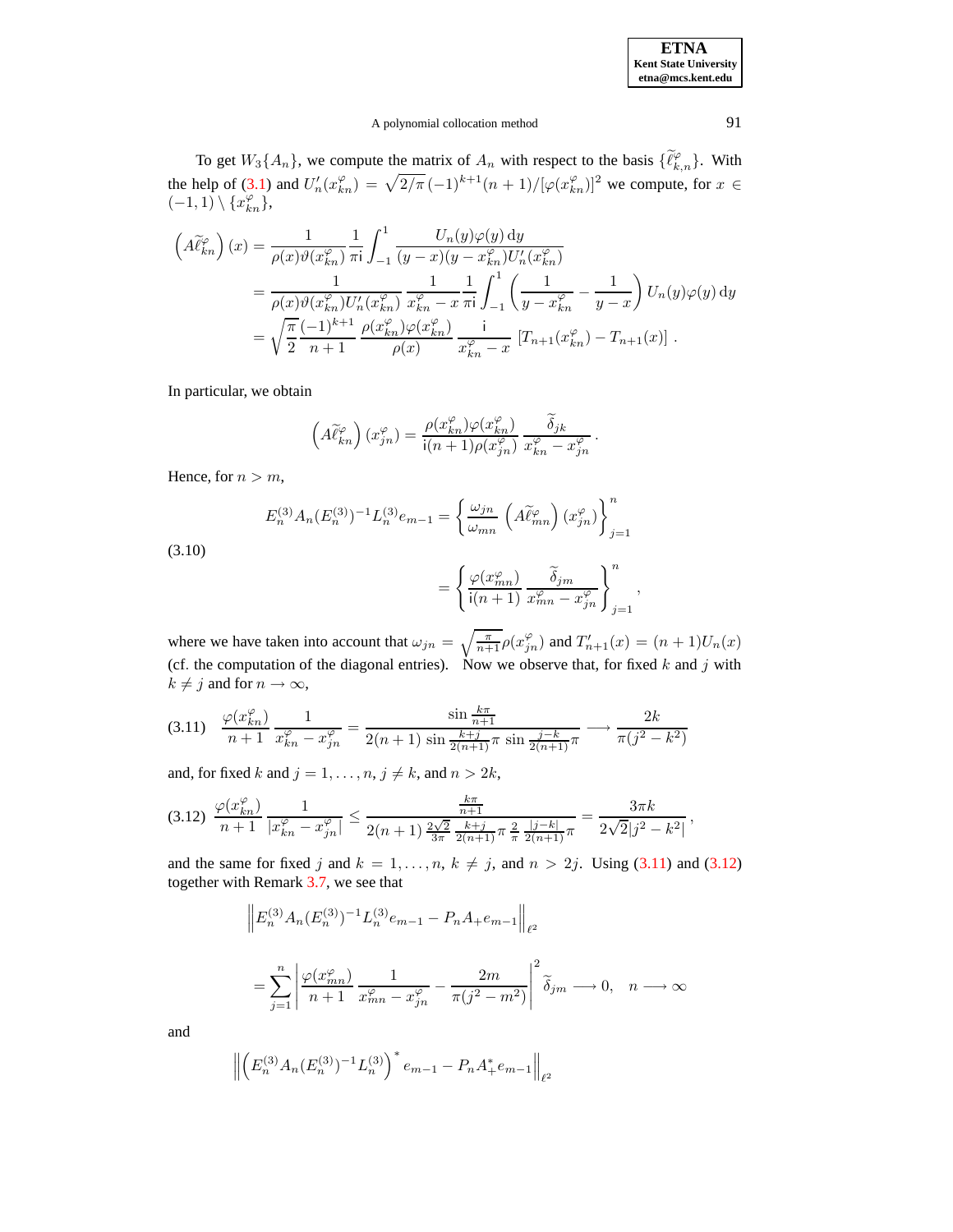$$
= \sum_{j=1}^n \left| \frac{\varphi(x_{jn}^\varphi)}{n+1} \, \frac{1}{x_{mn}^\varphi-x_{jn}^\varphi} - \frac{2j}{\pi(j^2-m^2)} \right|^2 \widetilde{\delta}_{jm} \longrightarrow 0, \quad n \longrightarrow \infty \, .
$$

The case  $\omega = 4$  can be treated analogously.  $\Box$ 

<span id="page-13-0"></span>Now we deal with the general operator  $\mu^{-1}S\mu I$  and the corresponding operator sequence  ${M_n\mu^{-1}S\mu L_n}$  of the collocation method, where  $\mu = v^{\gamma,\delta}$  and where we assume [\(1.5\)](#page-2-0) – [\(1.6\)](#page-2-1).

LEMMA 3.10. *Suppose*  $A = \mu^{-1} S \mu I$  and  $A_n = M_n A L_n$ , where  $\mu = v^{\gamma, \delta}$  satisfies *[\(1.5\)](#page-2-0) and [\(1.6\)](#page-2-1). Then*  ${A_n} \in \mathcal{F}$  *and* 

$$
W_1\{A_n\} = A\,, \qquad W_2\{A_n\} = -\rho^{-1}S\rho I\,,
$$

<span id="page-13-3"></span>(3.13)

$$
W_3\{A_n\} = A_+ + \mathbf{A}_+^{\mu}\,,\quad W_4\{A_n\} = A_- + \mathbf{A}_-^{\mu}\,.
$$

*Here*  $\rho := \vartheta^{-1} \varphi$  *and*  $A_{\pm}$  *are the same as in Lemma [3.9,](#page-10-5) and* 

<span id="page-13-4"></span>(3.14) 
$$
\mathbf{A}^{\mu}_{\pm} := \pm \mathbf{B}_{\pm} \pm \mathbf{D}_{\pm} \mathbf{A} \mathbf{D}_{\pm}^{-1} \mp \mathbf{A} \mp \mathbf{D}_{\pm} \mathbf{A} \mathbf{W} \mathbf{V}_{\pm} \mathbf{D}_{\pm}^{-1} \pm \mathbf{V}_{\pm} \mathbf{A} \mathbf{W}
$$

*with*

<span id="page-13-1"></span>(3.15) 
$$
\mathbf{A} := \left(\frac{2(k+1)(1-\delta_{j,k})}{\pi i[(j+1)^2 - (k+1)^2]}\right)_{j,k=0}^{\infty},
$$

(3.16) 
$$
\mathbf{D}_{\pm} := ((k+1)^{2\chi_{\pm}} \delta_{k,j})_{k,j=0}^{\infty},
$$

$$
\chi_{+} := \frac{1}{4} + \frac{\alpha}{2} - \gamma, \quad \chi_{-} := \frac{1}{4} + \frac{\beta}{2} - \delta,
$$

$$
\mathbf{B}_{\pm} := (b_{(k+1)}^{\pm} \delta_{k,j})_{k,j=0}^{\infty},
$$

$$
(3.17) \qquad \mathbf{V}_{\pm} := (d_{(k+1)}^{\pm} \delta_{k,j})_{k,j=0}^{\infty}, \quad \mathbf{W} := (\frac{(-1)^{(k+1)}}{\sqrt{2\pi}} \delta_{k,j})_{k,j=0}^{\infty}.
$$

*Moreover, choosing*  $\zeta_{\pm} := -\chi_{\pm}$ *, the*  $b_k^{\pm}$  *and*  $d_k^{\pm}$  *are defined by* 

<span id="page-13-2"></span>
$$
(3.18) \quad b_k^{\pm} := \frac{4(-1)^{k+1}k}{i} \sqrt{\frac{2}{\pi}} \int_0^{\infty} \frac{\left(\frac{s}{k\pi}\right)^{2\zeta_{\pm}} - 1}{[(k\pi)^2 - s^2]^2} s \sin s \, ds,
$$
\n
$$
d_k^{\pm} := 2\sqrt{\frac{2}{\pi}} \int_0^{\frac{\pi}{2}} \frac{\left(\frac{s}{k\pi}\right)^{2\zeta_{\pm}} - 1}{(k\pi)^2 - s^2} s \sin s \, ds
$$
\n
$$
(3.19)
$$

(3.19)

$$
+4\sqrt{\frac{2}{\pi}}\int_{\frac{\pi}{2}}^{\infty}\cos s \left\{\frac{s^2\left[\left(\frac{s}{k\pi}\right)^{2\zeta_{\pm}}-1\right]}{\left[(k\pi)^2-s^2\right]^2}+\frac{\zeta_{\pm}\left(\frac{s}{k\pi}\right)^{2\zeta_{\pm}}+\frac{1}{2}\left[\left(\frac{s}{k\pi}\right)^{2\zeta_{\pm}}-1\right]}{(k\pi)^2-s^2}\right\} ds.
$$

*Proof.* **i)** First we check the strong convergence of  $A_n$  towards  $W_1\{A_n\}$ . We choose integers  $\lambda_{\pm}$  such that  $\alpha_0 - \lambda_{+}$  and  $\lambda_{-} - \beta_0$  are in (-1, 0) (cf. [\(1.6\)](#page-2-1)). Moreover, by  $g(x)$ we denote a polynomial with degree of at most 1 such that  $g(1) = \alpha_0 - \lambda_+$  and  $g(-1) =$  $\lambda_{-} - \beta_0$ . Then,  $\hat{a}(x) := -\cot[\pi g(x)]$  is a continuous function on  $[-1, 1]$  and  $\hat{a}(x) - i = \sqrt{[\hat{a}(x)]^2 + 1} e^{i\pi g(x)}$ . By Lemma [3.3,](#page-9-2) there exists a positive function  $w \in \bigcap_{\eta \in (0,1)} \mathbb{C}^{0,\eta}$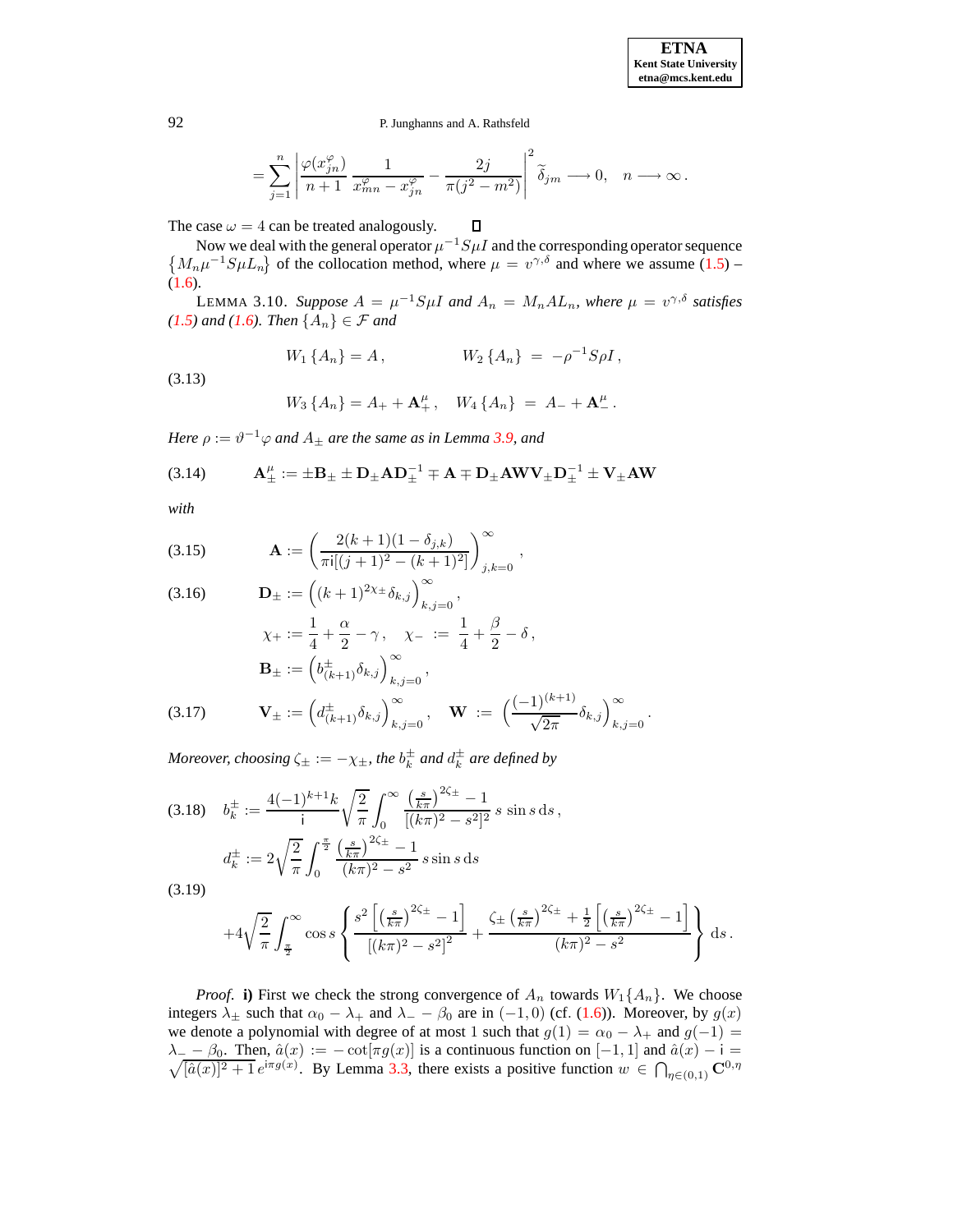### A polynomial collocation method 93

such that  $(\hat{a}I + iS) \mu w u_n$  is a polynomial of degree less than  $n - \kappa$  for each  $u_n \in \text{im } L_n$ , where  $\kappa = -\lambda_+ - \lambda_-$ . Now we use the decomposition

<span id="page-14-0"></span>
$$
(3.20) \qquad \mu^{-1} S \mu I = \hat{a} I - i(\mu w)^{-1} (\hat{a} I + iS) \mu w I + (\mu w)^{-1} (w S - S w I) \mu I
$$

to prove the uniform boundedness of the sequence  ${M_n\mu^{-1}S\mu L_n}$ . The uniform boundedness of  $\{M_n \hat{a} L_n\}$  follows from Lemma [3.8.](#page-10-0) Taking into account Lemma [3.1](#page-9-0) and the boundedness of  $S: \mathbf{L}_{v^{\alpha-2\gamma}, \beta-2\delta}^2 \longrightarrow \mathbf{L}_{v^{\alpha-2\gamma}, \beta-2\delta}^2$  we get, for  $u_n \in \text{im } L_n$  and  $q_n = (\hat{a}I + iS)\mu w u_n$ ,

$$
||M_n(\mu w)^{-1} q_n||_{\sigma}^2 = ||L_n^{\varphi}(\vartheta \mu w)^{-1} q_n||_{\varphi}^2 = \sum_{k=1}^n \lambda_{kn}^{\varphi} [(\vartheta \mu w)(x_{kn}^{\varphi})]^{-2} |q_n(x_{kn}^{\varphi})|^2
$$
  

$$
\leq C \int_{-1}^1 \frac{\varphi(x)}{[\vartheta(x)\mu(x)]^2} |q_n(x)|^2 dx
$$
  

$$
\leq C \int_{-1}^1 \frac{\varphi(x)}{[\vartheta(x)\mu(x)]^2} |\mu(x)u_n(x)|^2 dx = C ||u_n||_{\sigma}^2,
$$

which proves the uniform boundedness of the second term in  $(3.20)$  corresponding to the collocation method. To handle the third term we set  $H_w := wS - SwI$ . Due to [\(1.5\)](#page-2-0), we obtain the inequality  $\frac{1}{2}[1 + \max\{\alpha - 2\gamma, \beta - 2\delta, 0\}] < 1$ . Thus, in view of Lemma [3.2,](#page-9-3) we have  $H_w \in \mathcal{K}(\mathbf{L}^2_{\sigma\mu^{-2}})$  which implies  $\mu^{-1}H_w\mu I \in \mathcal{K}(\mathbf{L}^2_{\sigma})$ . Moreover, choosing a  $\chi > 0$ such that

$$
\chi < \min\left\{\frac{1+\alpha}{2}-\gamma, \frac{1+\alpha}{2}, \frac{1+\beta}{2}-\delta, \frac{1+\beta}{2}\right\}
$$

and applying the Lemmata [2.5](#page-8-2) and [3.2,](#page-9-3) we get  $\{(M_n - L_n)w^{-1}\mu^{-1}H_w\mu L_n\} \in \mathcal{N}$  and, consequently,

<span id="page-14-1"></span>(3.21) 
$$
\{M_n w^{-1} \mu^{-1} H_w \mu L_n\} \in \mathcal{J}.
$$

Using the decomposition  $(3.20)$  together with  $(1.5)$  and Lemma [2.5,](#page-8-2) we infer that, for each fixed  $m = 0, 1, 2, ...$ 

$$
M_n\mu^{-1}S\mu L_n\widetilde{u}_m \longrightarrow \mu^{-1}S\mu \widetilde{u}_m
$$

holds in  $\mathbf{L}^2_{\sigma}$ . The strong convergence of  $\{A_n\}$  to  $W_1\{A_n\}$  is shown. Now we prove the strong convergence of the sequence  $\{A_n^*\}$ , which obviously is uniformly bounded. To show that  $A_n^* \widetilde{u}_m$  converges for each  $m = 0, 1, 2, \ldots$  we again use the decomposition [\(3.20\)](#page-14-0), where the first and the third term are already covered by Lemma  $3.8$  and by  $(3.21)$ , respectively. For  $u, v \in \mathbf{L}_{\sigma}^2$  and  $q_n = (\hat{a}I + iS)\mu w L_n u$  we compute

$$
\langle M_n \mu^{-1}(\hat{a}I + iS)\mu w L_n u, L_n v \rangle_{\sigma} = \langle L_n^{\varphi}(\vartheta \mu)^{-1} q_n, \vartheta^{-1} L_n v \rangle_{\varphi}
$$
  

$$
= \sum_{j=1}^n \lambda_{jn}^{\varphi} \left( (\vartheta \mu)^{-1} q_n \right) (x_{jn}^{\varphi}) (\vartheta^{-1} L_n v) (x_{jn}^{\varphi})
$$
  

$$
= \langle q_n, L_n^{\varphi}(\vartheta \mu)^{-1} \vartheta^{-1} L_n v \rangle_{\varphi}
$$
  

$$
= \langle \vartheta \mu(\hat{a}I + i\mu^{-1} S \mu) w L_n u, M_n(\vartheta \mu)^{-1} L_n v \rangle_{\sigma}
$$
  

$$
= \langle u, L_n w(\hat{a}I + i\mu^{-1} S \mu I)^* \vartheta \mu M_n(\vartheta \mu^{-1} L_n v \rangle_{\sigma} .
$$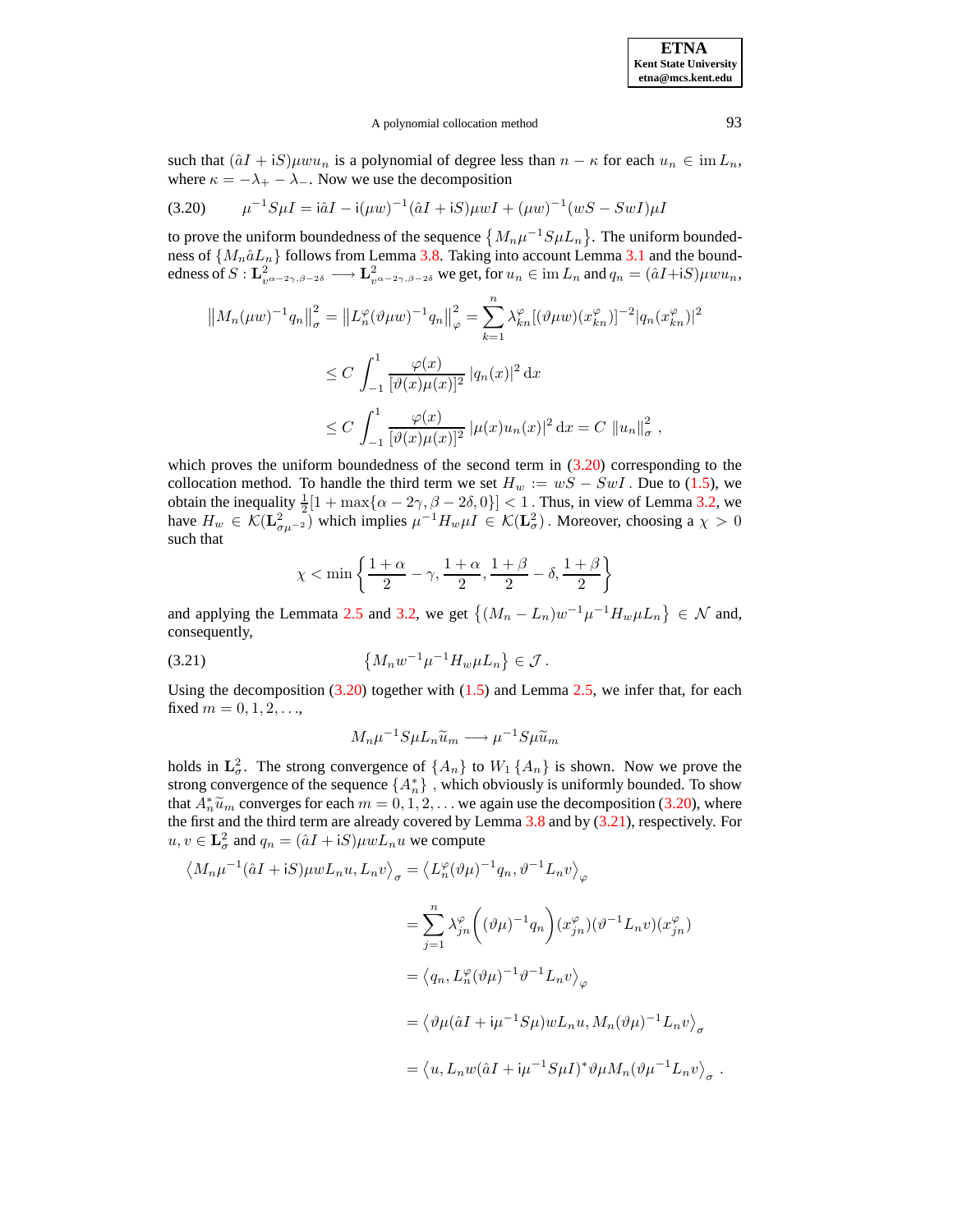Hence,  $(M_n(\mu w)^{-1}(\hat{a}I + iS)\mu w L_n)^* = L_n w(\hat{a}I + i\mu^{-1}S\mu I)^* \vartheta \mu M_n(\vartheta \mu)^{-1} L_n M_n w^{-1} L_n$ and it remains to show that  $\theta \mu M_n(\theta \mu)^{-1} \tilde{u}_m \longrightarrow \tilde{u}_m$  in  $\mathbf{L}^2_{\sigma}$ . For this we write

$$
\|\vartheta\mu M_n(\vartheta\mu)^{-1}\widetilde{u}_m - \widetilde{u}_m\|_{\sigma} = \left\|\vartheta^2\mu \left[L_n^{\varphi}(\vartheta^2\mu)^{-1}\widetilde{u}_m - (\vartheta^2\mu)^{-1}\widetilde{u}_m\right]\right\|_{\sigma}
$$

$$
= \left\|\mu\varphi\sigma^{-\frac{1}{2}}\left[L_n^{\varphi}(\vartheta^2\mu)^{-1}\widetilde{u}_m - (\vartheta^2\mu)^{-1}\widetilde{u}_m\right]\right\|_{\mathbf{L}^2}
$$

and remark that for  $\omega = \mu \varphi \sigma^{-\frac{1}{2}}$  and  $f = (\vartheta^2 \mu)^{-1} \tilde{u}_m$  the conditions of Lemma [3.6](#page-9-1) are fulfilled.

**ii**) Since  $\{A_n\}$  is uniformly bounded, we need to show the existence of the strong limits  $W_{\omega}\lbrace A_n \rbrace$  with  $\omega \in \lbrace 2,3,4 \rbrace$  for a complete system of functions, only. At first we prove the limit  $W_2 \{A_n\} = -\rho^{-1} S \rho I$ . We write

<span id="page-15-0"></span>(3.22) 
$$
\mu^{-1} S \mu I = \rho^{-1} S \rho I + \mu^{-1} K \mu I
$$

with  $K := S - \rho^{-1} \mu S \rho \mu^{-1} I$ . Moreover, for  $p \ge 2$ , we set

$$
\psi:=v^{\frac{1}{4}+\frac{\alpha}{2}-\frac{1}{2p},\frac{1}{4}+\frac{\beta}{2}-\frac{1}{2p}} ,\quad \widetilde{\psi}:=\mu^{-1}\psi=v^{\frac{1}{4}+\frac{\alpha}{2}-\gamma-\frac{1}{2p},\frac{1}{4}+\frac{\beta}{2}-\delta-\frac{1}{2p}} \, .
$$

By assumption [\(1.5\)](#page-2-0) we have  $-\frac{1}{4} < \frac{1}{4} + \frac{\alpha}{2} - \gamma < \frac{3}{4}$ ,  $-\frac{1}{4} < \frac{1}{4} + \frac{\beta}{2} - \delta < \frac{3}{4}$ , and together with [\(1.6\)](#page-2-1) we can apply Lemma [3.4](#page-9-4) for sufficiently large p and sufficiently small  $\chi > 0$  to conclude the compactness of

<span id="page-15-1"></span>
$$
(3.23)\quad K_{\mu} := \mu^{-1} K \mu I : \widetilde{\mathbf{L}}_{\psi}^{p} \xrightarrow{\mu I} \widetilde{\mathbf{L}}_{\widetilde{\psi}}^{p} \xrightarrow{K} \mathbf{C}_{\frac{1+\alpha}{2} - \gamma - \chi}, \frac{1+\beta}{2} - \delta - \chi \xrightarrow{\mu^{-1} I} \mathbf{C}_{\frac{1+\alpha}{2} - \chi}, \frac{1+\beta}{2} - \chi.
$$

Using the decomposition  $(3.22)$  together with Lemma [3.9,](#page-10-5) it remains to prove that the functions  $W_n M_n K_\mu W_n \tilde{u}_m$  converges to zero in  $\mathbf{L}^2_\sigma$  for each fixed  $m = 0, 1, 2, \dots$ . As a consequence of Lemma  $2.5$  and the compactness of the operator  $(3.23)$  we get

$$
\lim_{n \to \infty} \|(M_n - I)K_{\mu}\|_{\widetilde{\mathbf{L}}_{\psi}^p \to \mathbf{L}_{\sigma}^2} = 0
$$

for some  $p > 2$ . Together with the uniform boundedness of  $W_n : \widetilde{\mathbf{L}}_p^p \longrightarrow \widetilde{\mathbf{L}}_p^p$  (see Lemma [3.5\)](#page-9-5) this leads to

$$
\lim_{n\to\infty}||W_n(M_n-I)K_{\mu}W_n||_{\widetilde{\mathbf{L}}^p_{\psi}\to\mathbf{L}^2_{\sigma}}=0.
$$

Again Lemma [3.5](#page-9-5) and the compactness of the operator [\(3.23\)](#page-15-1) imply, for some  $p > 2$ ,

$$
\lim_{n \to \infty} \left\| W_n K_\mu W_n u \right\|_\sigma = 0, \quad u \in \widetilde{\mathbf{L}}^p_\psi.
$$

It remains to remark that  $\widetilde{u}_m \in \widetilde{\mathbf{L}}_{\psi}^p$  for all  $p \geq 1$ .

To handle the strong convergence of  $\{(W_n M_n \mu^{-1} S \mu W_n)^*\}$ , we first consider sequences of the form  $\{M_n b_0 b \mu^{-1} S \mu L_n\}$ , where  $b_0 \in \mathbf{PC}$  and b is a differentiable function with  $b' \in \mathbb{C}^{0,1}[-1,1]$  and  $b(\pm 1) = b'(\pm 1) = 0$ . We use the decomposition

$$
b\mu^{-1}S\mu I = b\rho^{-1}S\rho I + \mu^{-1}(bS - SbI)\mu I + \mu^{-1}(Sb\mu\rho^{-1}I - b\mu\rho^{-1}S)\rho I
$$
  
=:  $b\rho^{-1}S\rho I + K_1 + K_2$ .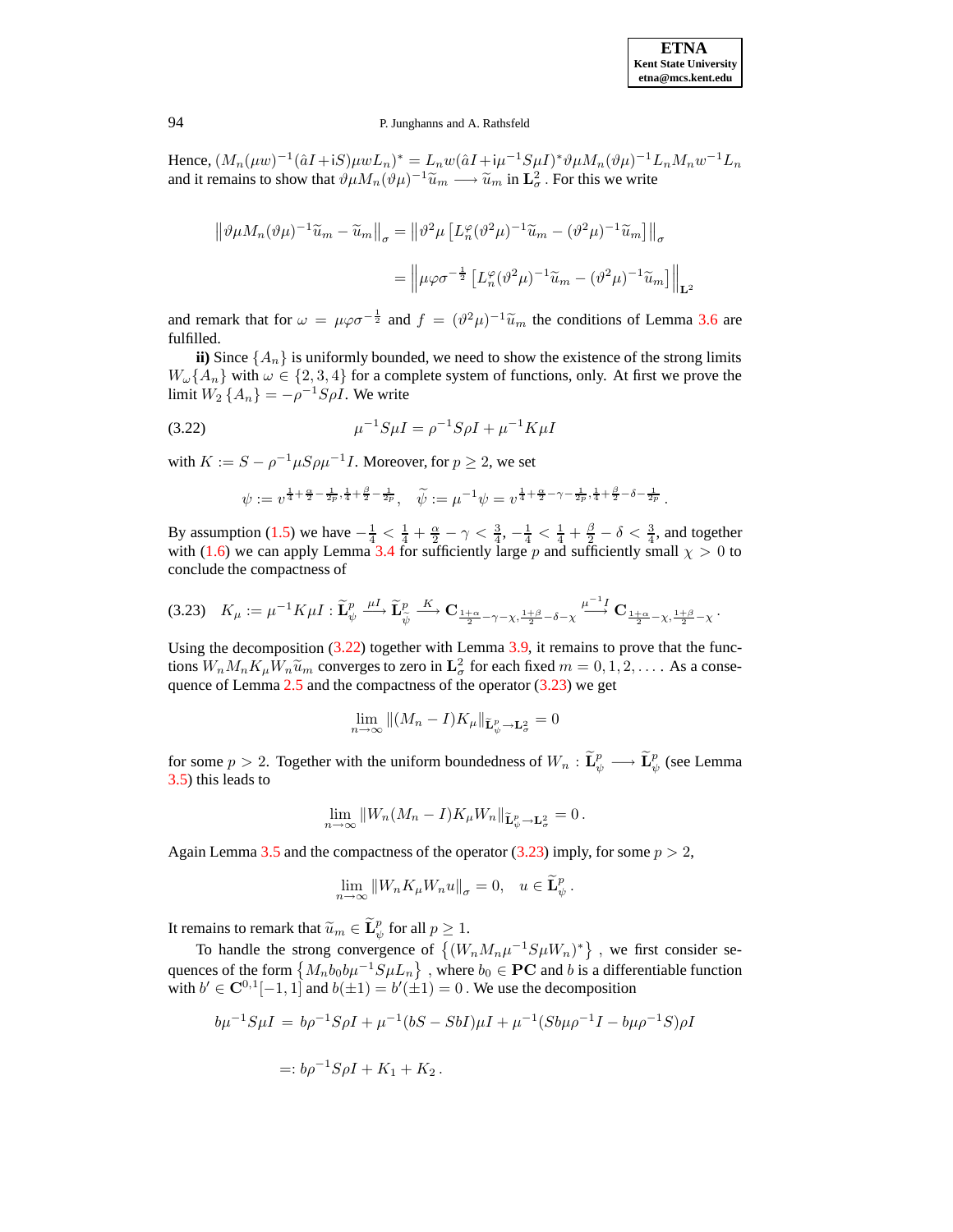A polynomial collocation method 95

In the same way as for [\(3.21\)](#page-14-1) one can show that  $\{M_nK_jL_n\} \in \mathcal{J}$ ,  $j = 1, 2$ . With the help of the Lemmata [3.8](#page-10-0) and [3.9](#page-10-5) the inclusion  $\{M_n b_0 b \mu^{-1} S \mu L_n\} \in \mathcal{F}$  follows. Using this fact and the estimate (cf. [\(3.7\)](#page-10-6))

$$
\left\|M_n(b-\widetilde{b})\mu^{-1}S\mu L_n\right\|_{\mathcal{L}(\mathbf{L}^2_{\sigma})}=\left\|M_n(b-\widetilde{b})L_nM_n\mu^{-1}S\mu L_n\right\|_{\mathcal{L}(\mathbf{L}^2_{\sigma})}\leq C\left\|b-\widetilde{b}\right\|_{\infty}
$$

we get  $\{M_n b \mu^{-1} S \mu L_n\} \in \mathcal{F}$  for all  $b \in \mathbf{PC}$  with  $b(\pm 1) = 0$ .

Now, choose  $\delta$  with  $0 < \delta < \min\{[-1-\alpha]/2, [-1-\beta]/2\}$ . Then the function  $f =$  $v^{-\delta,-\delta}\tilde{u}_m$  fulfills the conditions of Lemma [2.5](#page-8-2) such that  $M_n v^{-\delta,-\delta}\tilde{u}_m \longrightarrow v^{-\delta,-\delta}\tilde{u}_m$ . By  $W_n M_n v^{-\delta,-\delta}W_n = M_n v^{-\delta,-\delta}L_n$  (cf. [\(3.3\)](#page-10-4)), we get

$$
W_n M_n \mu^{-1} S \mu W_n = M_n v^{-\delta, -\delta} L_n W_n v^{\delta, \delta} \mu^{-1} S \mu W_n.
$$

Hence, from the previous result and from Lemma [2.5](#page-8-2) we conclude

$$
\lim_{n \to \infty} (W_n M_n \mu^{-1} S \mu W_n)^* \widetilde{u}_m = \lim_{n \to \infty} (W_n v^{\delta, \delta} \mu^{-1} S \mu W_n)^* M_n v^{-\delta, -\delta} \widetilde{u}_m
$$

$$
= (v^{\delta, \delta} \mu^{-1} S \mu I)^* v^{-\delta, -\delta} \widetilde{u}_m
$$

in  $\mathbf{L}^2_{\sigma}$ . The strong convergence of  $\{(W_n M_n \mu^{-1} S \mu W_n)^*\}$  is proved.

**iii)** Since the limit  $W_4\{A_n\}$  can be derived analogously to  $W_3\{A_n\}$ , we restrict our further consideration to  $W_3\{A_n\}$ . To get this limit  $W_3\{A_n\}$ , we consider the structure of the corresponding matrix more closely. Setting  $B := \mu^{-1} K \mu I = \mu^{-1} S \mu I - \rho^{-1} S \rho^{-1} I$  and  $B_n := M_n B L_n$ , we compute, for  $x \neq x_{kn}^{\varphi}$ ,

<span id="page-16-0"></span>
$$
(3.24) \quad \left(B\tilde{\ell}_{kn}^{p}\right)(x) = \frac{1}{\pi i} \int_{-1}^{1} \left[\frac{\mu(y)}{\mu(x)} - \frac{\rho(y)}{\rho(x)}\right] \frac{\vartheta(y)U_{n}(y) dy}{\vartheta(x_{kn}^{p})(y-x)(y-x_{kn}^{p})U'_{n}(x_{kn}^{p})}
$$
  
\n
$$
= \frac{1}{\pi i} \frac{1}{x_{kn}^{p} - x} \frac{1}{\vartheta(x_{kn}^{p})U'_{n}(x_{kn}^{p})} \left\{ \int_{-1}^{1} \left[\frac{\mu(y)}{\mu(x)} - \frac{\rho(y)}{\rho(x)}\right] \frac{\vartheta(y)U_{n}(y)}{y-x_{kn}^{p}} dy \right\}
$$
  
\n
$$
= \frac{1}{x_{kn}^{p} - x} \frac{1}{\vartheta(x_{kn}^{p})U'_{n}(x_{kn}^{p})} \left[\frac{\mu(x_{kn}^{p})}{\mu(x)} - \frac{\rho(x_{kn}^{p})}{\rho(x)}\right] \frac{\vartheta(y)U_{n}(y)}{y-x} dy \right\}
$$
  
\n
$$
+ \frac{1}{\pi i} \frac{1}{x_{kn}^{p} - x} \frac{1}{\vartheta(x_{kn}^{p})U'_{n}(x_{kn}^{p})} \left[\frac{\mu(x_{kn}^{p})}{\mu(x)} - \frac{\rho(x_{kn}^{p})}{\rho(x)}\right] \frac{1}{\rho(x_{kn}^{p})} (S\varphi U_{n}) (x_{kn}^{p})
$$
  
\n
$$
+ \frac{1}{\pi i} \frac{1}{x_{kn}^{p} - x} \frac{1}{\vartheta(x_{kn}^{p})U'_{n}(x_{kn}^{p})} \ast
$$
  
\n
$$
* \left\{ \int_{-1}^{1} \left( \left[\frac{\mu(y)}{\mu(x)} - \frac{\rho(y)}{\rho(x)}\right] \frac{1}{\rho(y)} - \left[\frac{\mu(x_{kn}^{p})}{\mu(x)} - \frac{\rho(x_{kn}^{p})}{\rho(x)}\right] \frac{1}{\rho(x_{kn}^{p})}\right) \frac{\varphi(y)U_{n}(y)}{y-x_{kn}^{p}} dy \right\}
$$
  
\n
$$
= \left[\frac{\mu(x_{kn}^{p})}{\mu(x)} - \frac{\rho(x_{kn}^{p})}{\rho(x)}
$$

**ETNA Kent State University etna@mcs.kent.edu**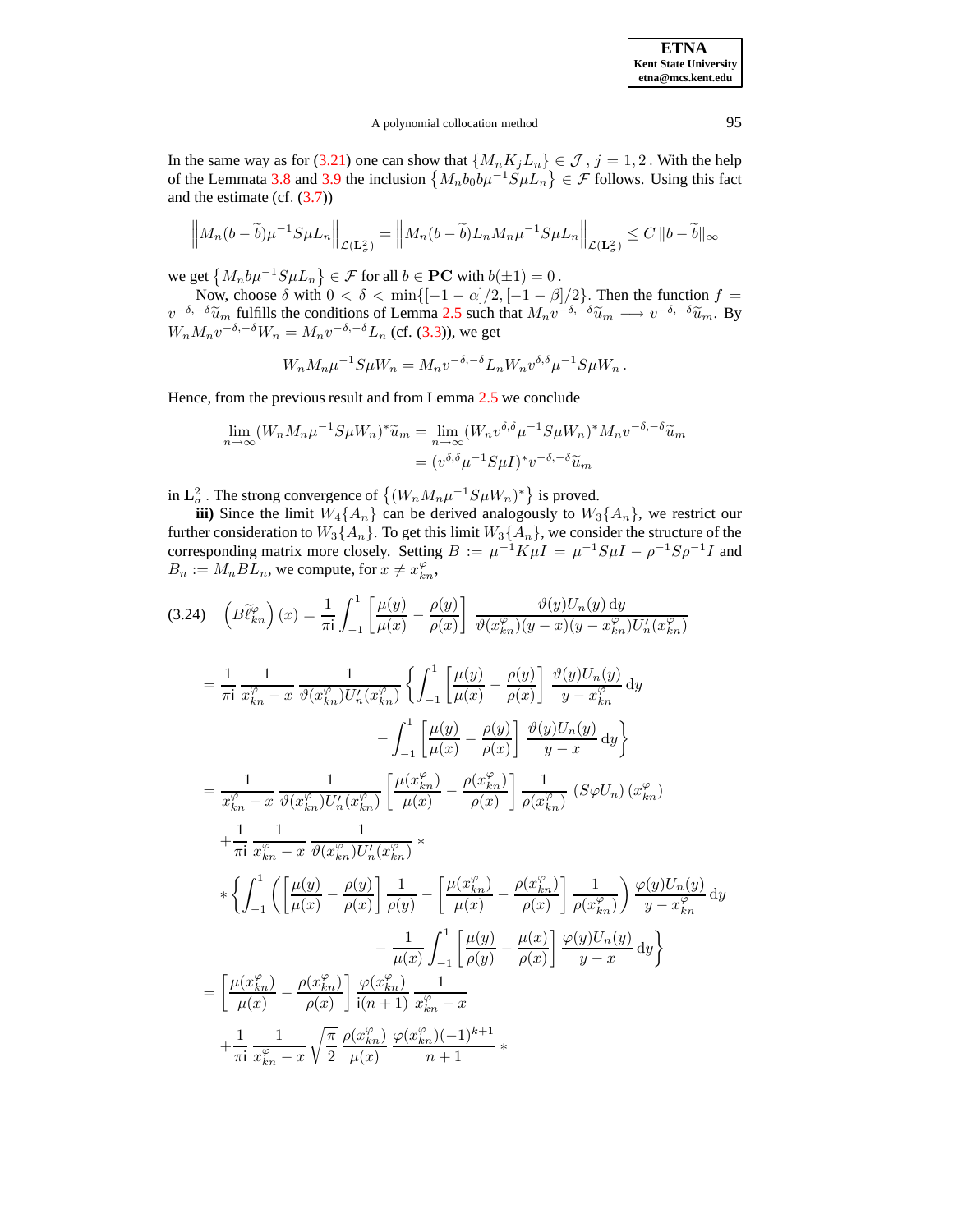# 96 P. Junghanns and A. Rathsfeld

$$
*\left\{\int_{-1}^{1} \left[\frac{\mu(y)}{\rho(y)} - \frac{\mu(x_{kn}^{\varphi})}{\rho(x_{kn}^{\varphi})}\right] \frac{\varphi(y)U_n(y)}{y - x_{kn}^{\varphi}} dy - \int_{-1}^{1} \left[\frac{\mu(y)}{\rho(y)} - \frac{\mu(x)}{\rho(x)}\right] \frac{\varphi(y)U_n(y)}{y - x} dy\right\}
$$

$$
= \left[\frac{\mu(x_{kn}^{\varphi})}{\mu(x)} - \frac{\rho(x_{kn}^{\varphi})}{\rho(x)} - \frac{1}{\sqrt{2\pi}} \frac{\mu(x_{kn}^{\varphi})}{\mu(x)} (-1)^k d_k^n + \frac{1}{\sqrt{2\pi}} \frac{\rho(x_{kn}^{\varphi})}{\rho(x)} (-1)^k d^n(x)\right]*
$$

$$
*\frac{\varphi(x_{kn}^{\varphi})}{i(n+1)} \frac{1}{x_{kn}^{\varphi} - x},
$$

where

$$
d^n(x) := \int_{-1}^1 \left[ \frac{\mu(y)\rho(x)}{\rho(y)\mu(x)} - 1 \right] \frac{\varphi(y)U_n(y)}{y-x} dy, \quad d_k^n := d^n(x_{kn}^\varphi).
$$

Consequently, we get

<span id="page-17-0"></span>
$$
E_n^{(3)} B_n (E_n^{(3)})^{-1} = \left(\frac{\omega_{(j+1)n}}{\omega_{(k+1)n}} \left(B \tilde{\ell}_{(k+1)n}^{\varphi}\right) (x_{(j+1)n}^{\varphi})\right)_{j,k=0}^{n-1}
$$
  
(3.25)  

$$
= \mathbf{B}_n + \mathbf{D}_n \mathbf{A}_n \mathbf{D}_n^{-1} - \mathbf{A}_n - \mathbf{D}_n \mathbf{A}_n \mathbf{W}_n \mathbf{V}_n \mathbf{D}_n^{-1} + \mathbf{V}_n \mathbf{A}_n \mathbf{W}_n
$$

with

$$
\mathbf{B}_n := \left( \left( B \widetilde{\ell}_{(j+1)n}^{\varphi} \right) (x_{(j+1)n}^{\varphi}) \delta_{k,j} \right)_{j,k=0}^{n-1},
$$
\n
$$
\mathbf{A}_n := \left( \frac{\varphi(x_{(k+1)n}^{\varphi})}{\mathsf{i}(n+1)} \frac{1 - \delta_{j,k}}{x_{(k+1)n}^{\varphi} - x_{(j+1)n}^{\varphi}} \right)_{j,k=0}^{n-1},
$$
\n
$$
\mathbf{W}_n := \left( \frac{(-1)^{j+1}}{\sqrt{2\pi}} \delta_{k,j} \right)_{j,k=0}^{n-1}, \quad \mathbf{V}_n := \left( d_{j+1}^n \delta_{k,j} \right)_{j,k=0}^{n-1},
$$
\n
$$
\mathbf{D}_n := \left( \frac{\rho(x_{(j+1)n}^{\varphi})}{\mu(x_{(j+1)n}^{\varphi})} \delta_{k,j} \right)_{j,k=0}^{n-1},
$$

where the diagonal elements in  $A_n$  are equal to zero by definition. We have to show that, for any fixed  $m = 1, 2, \dots$ , the sequences

$$
\left\{ E_n^{(3)} B_n (E_n^{(3)})^{-1} L_n^{(3)} e_{m-1} \right\} \quad \text{and} \left\{ (E_n^{(3)} B_n (E_n^{(3)})^{-1} L_n^{(3)})^* e_{m-1} \right\}
$$

converge in  $\ell^2$  to  $A_+^{\mu}e_{m-1}$  and  $(A_+^{\mu})^*e_{m-1}$ , respectively.

**iv**) Now we turn to the limits of  $A_n$  and  $D_nA_nD_n^{-1}$ . The convergence of  $A_n$  to A follows completely analogously to that of  $E_n^{(3)} A_n (E_n^{(3)})^{-1}$  to  $A_+$  in the proof of Lemma [3.9](#page-10-5) (cf. [\(3.10\)](#page-12-2)). Hence, we consider  $\mathbf{D}_n \mathbf{A}_n \mathbf{D}_n^{-1}$ . We introduce  $\chi(x) := \rho(x)[\mu(x)]^{-1} =$  $(1-x)^{\chi_+}(1+x)^{\chi_-}$  with

(3.26) 
$$
\chi_{+} := \frac{1}{4} + \frac{\alpha}{2} - \gamma, \quad \chi_{-} := \frac{1}{4} + \frac{\beta}{2} - \delta
$$

and define

$$
a_{jk}^{(n)}=\frac{\chi(x_{jn}^{\varphi})}{\chi(x_{kn}^{\varphi})}\,\frac{\varphi(x_{kn}^{\varphi})}{\mathsf{i}(n+1)}\,\frac{1-\delta_{j,k}}{x_{kn}^{\varphi}-x_{jn}^{\varphi}}
$$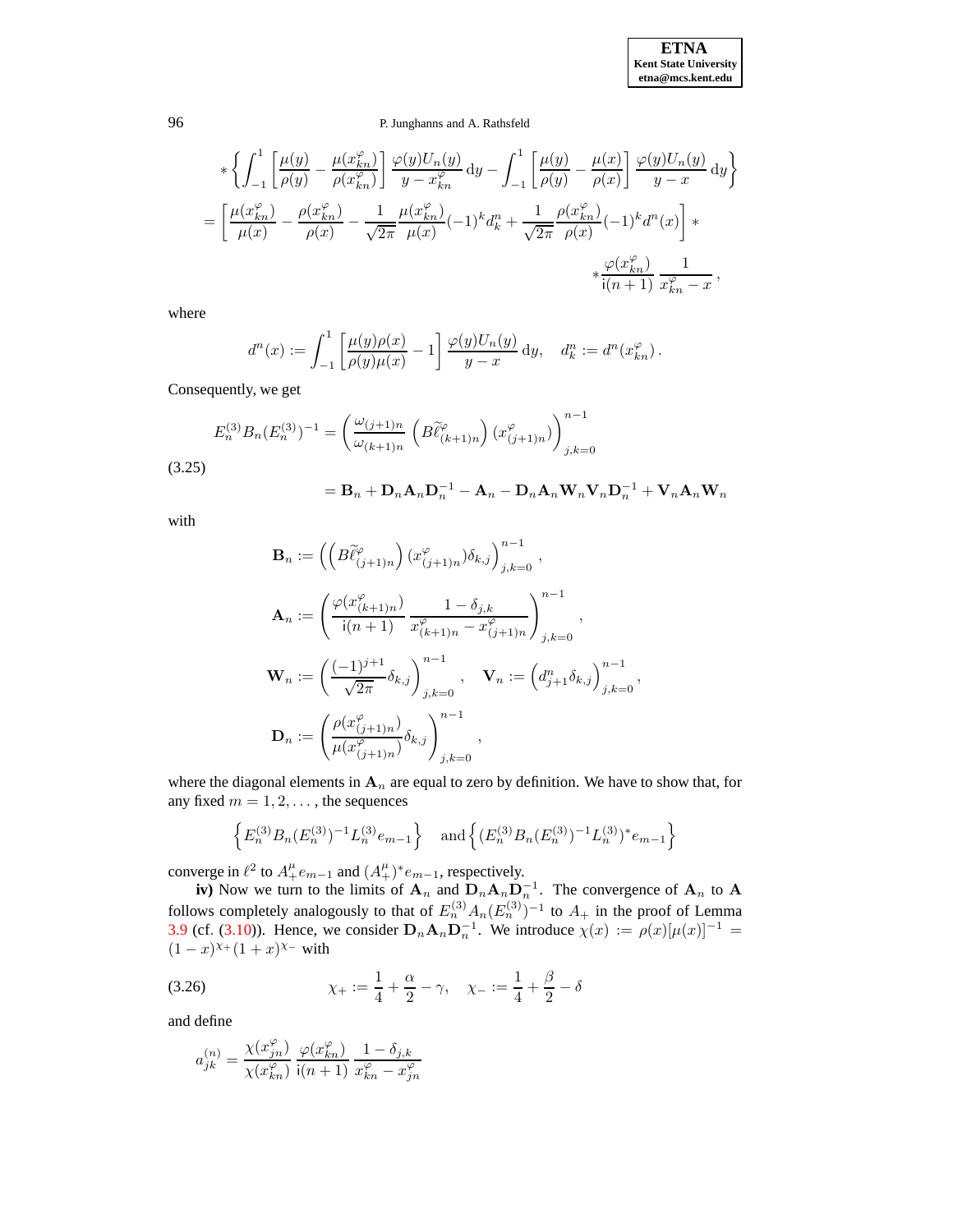# A polynomial collocation method 97

$$
= \left(\frac{\sin\frac{j\pi}{2(n+1)}}{\sin\frac{k\pi}{2(n+1)}}\right)^{2\chi_+} \left(\frac{\cos\frac{j\pi}{2(n+1)}}{\cos\frac{k\pi}{2(n+1)}}\right)^{2\chi_-} \frac{\sin\frac{k\pi}{n+1}}{i(n+1)} \frac{1-\delta_{j,k}}{2\sin\frac{k+j}{2(n+1)}\pi \sin\frac{j-k}{2(n+1)}\pi}.
$$

Then, the condition  $(1.5)$  is equivalent to

$$
-\frac{1}{4} < \chi_{\pm} < \frac{3}{4} \, .
$$

For fixed k and  $j = 1, \ldots, n, j \neq k$ , and  $n > 2k$ , we have the estimate (comp. [\(3.12\)](#page-12-1))

<span id="page-18-0"></span>
$$
|a_{jk}^{(n)}| \le C \left(\frac{j}{k}\right)^{2\chi_+} \left(\frac{1 - \frac{j}{n+1}}{1 - \frac{k}{n+1}}\right)^{2\chi_-} \frac{k}{|j^2 - k^2|},
$$

and the same for fixed j and  $k = 1, \ldots, n, k \neq j$ , and  $n > 2j$ . Thus, for k fixed and  $n > 3k$ , we get

<span id="page-18-1"></span>(3.28) 
$$
|a_{jk}^{(n)}| \leq \begin{cases} C j^{2(\chi_+-1)} & \text{if } j \leq (n+1)/2, \\ C \frac{\varphi(x_{kn}^{\varphi})}{n} \frac{\chi(x_{jn}^{\varphi})}{\chi(x_{kn}^{\varphi})} & \text{if } j \geq (n+1)/2, \end{cases}
$$

and, for j fixed and  $n > 3j$ ,

<span id="page-18-2"></span>(3.29) 
$$
|a_{jk}^{(n)}| \leq \begin{cases} C k^{-2\chi_+ - 1} & \text{if } k \leq (n+1)/2, \\ C \frac{\varphi(x_{kn}^{\varphi})}{n} \frac{\chi(x_{jn}^{\varphi})}{\chi(x_{kn}^{\varphi})} & \text{if } k \geq (n+1)/2. \end{cases}
$$

Moreover, for fixed j and  $k, j \neq k$ , we obtain

$$
\lim_{n \to \infty} a_{jk}^{(n)} = \left(\frac{j}{k}\right)^{2\chi_+} \frac{2k}{\pi(j^2 - k^2)} =: a_{jk}
$$

(comp.  $(3.11)$ ). Together with Remark [3.7](#page-10-1) and  $(3.27)$  we conclude

$$
\lim_{n \to \infty} \left( \sum_{j=1, j \neq k}^{[(n+1)/3]-1} |a_{jk}^{(n)} - a_{jk}|^2 + \sum_{j=[(n+1)/3], j \neq k}^{n} |a_{jk}^{(n)}|^2 + \sum_{j=[(n+1)/3]}^{\infty} |a_{jk}|^2 \right) = 0
$$

and

$$
\lim_{n \to \infty} \left( \sum_{k=1, k \neq j}^{[(n+1)/3]-1} |a_{jk}^{(n)} - a_{jk}|^2 + \sum_{k=[(n+1)/3], k \neq j}^{n+1} |a_{jk}^{(n)}|^2 + \sum_{k=[(n+1)/3]}^{\infty} |a_{jk}|^2 \right) = 0,
$$

which imply the  $\ell^2$  convergences

$$
\mathbf{D}_n \mathbf{A}_n \mathbf{D}_n^{-1} e_{k-1} \longrightarrow \mathbf{D}_+ \mathbf{A} \mathbf{D}_+^{-1} e_{k-1},
$$

(3.30)

$$
(D_nA_nD_n^{-1})^*e_{j-1}\longrightarrow (D_+AD_+^{-1})^*e_{j-1}
$$
,

where **A** and  $D_+$  are defined in [\(3.15\)](#page-13-1) and [\(3.16\)](#page-13-1), respectively.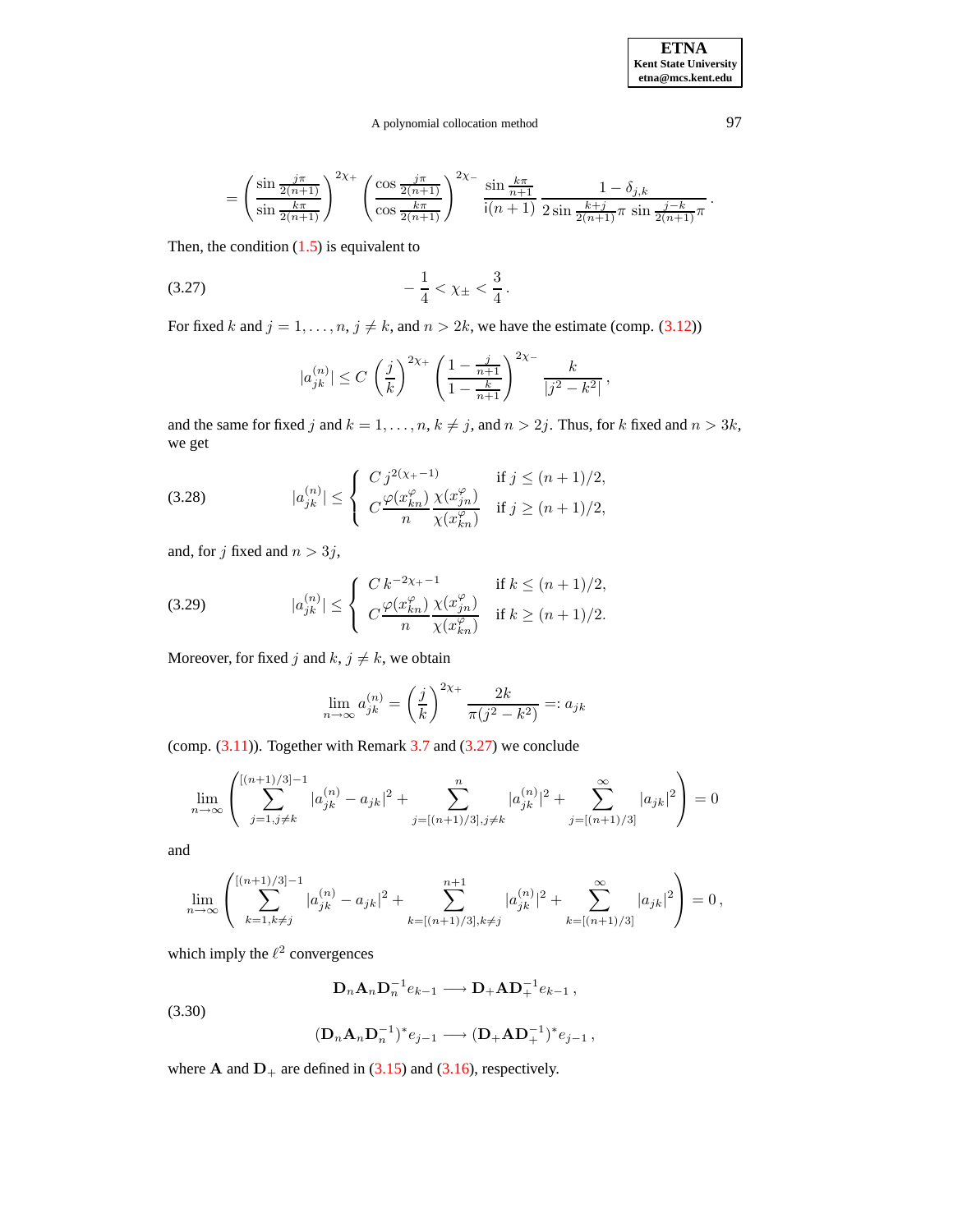**v**) Next we compute the limits  $d_k^+ := \lim_{n \to \infty} d_k^n$  and  $b_k^+ := \lim_{n \to \infty} b_k^n$ , where we have set  $b_k^n := \left(B\widetilde{\ell}_{kn}^\varphi\right)(x_{kn}^\varphi)$ . Note that, analogously, there exist the limits  $d_k^- :=$  $\lim_{n\to\infty} d_{n+1-k}^n$  and  $b_k^- := \lim_{n\to\infty} b_{n+1-k}^n$  which are needed for the limit  $W_4\{A_n\}$ . In particular, we shall show that, for some  $\varepsilon \in (0,1)$ ,

<span id="page-19-1"></span>
$$
(3.31) \ \ b_k^+ = \lim_{n \to \infty} b_k^n, \ \ |b_k^n| \leq \frac{C}{\min\{k, n+1-k\}^{\varepsilon}}, \ k = 1, \dots, n, \ n = 1, 2, \dots,
$$

<span id="page-19-2"></span>as well as

$$
(3.32) \ \ d_k^+ = \lim_{n \to \infty} d_k^n, \ \ |d_k^n| \leq \frac{C}{\min\{k, n+1-k\}^{\varepsilon}}, \ k = 1, \dots, n, n = 1, 2, \dots.
$$

We define  $\zeta(x) = [\rho(x)]^{-1} \mu(x) = [\chi(x)]^{-1} = (1-x)^{\zeta_+} (1+x)^{\zeta_-}$  and  $x_n^{\pm} = \pm \cos \frac{\pi}{2(n+1)}$ . Using  $T'_{n+1}(x) = (n+1)U_n(x)$ ,  $T_{n+1}(x_n^{\pm}) = 0$ , and partial integration, we get

$$
d_k^n = \frac{1}{\zeta(x_{kn}^\varphi)} \int_{-1}^1 \frac{\zeta(y) - \zeta(x_{kn}^\varphi)}{y - x_{kn}^\varphi} \varphi(y) U_n(y) \, dy
$$
  
\n
$$
= \frac{1}{\zeta(x_{kn}^\varphi)} \left( \int_{-1}^{x_n^-} + \int_{x_n^+}^1 \right) \frac{\zeta(y) - \zeta(x_{kn}^\varphi)}{y - x_{kn}^\varphi} \varphi(y) U_n(y) \, dy + \int_{x_n^-}^{x_n^+} F(y, x_{kn}^\varphi) \, dy
$$
  
\n
$$
=: d_{k,-}^{n,1} + d_{k,+}^{n,1} + d_k^{n,2},
$$

where

$$
F(y,x) := \frac{T_{n+1}(y)}{(n+1)\zeta(x)} \left[ \varphi(y) \frac{\zeta(y) - \zeta(x) - \zeta'(y)(y-x)}{(y-x)^2} - \varphi'(y) \frac{\zeta(y) - \zeta(x)}{y-x} \right].
$$

Consider  $n \geq 2k - 1$  . The term  $d_{k,-}^{n,1}$  can be estimated by

$$
\begin{split} |d^{n,1}_{k,-}| &\leq C\,\int_{-1}^{x^-_n}\left[\frac{(1+y)^{\zeta_-}}{(1-x^{\varphi}_{kn})^{\zeta_+}}+1\right]\mathrm{d}y \leq C\,\left[\frac{(1+x^-_n)^{\zeta_-+1}}{(1-x^{\varphi}_{kn})^{\zeta_+}}+x^-_n+1\right]\\ &\leq C\,\left[\frac{\left(\frac{1}{n^2}\right)^{\zeta_-+1}}{\left(\frac{k}{n}\right)^{2\zeta_+}}+\frac{1}{n^2}\right]=C\,\left(\frac{1}{k^{2\zeta_+}n^{2(1+\zeta_--\zeta_+)}}+\frac{1}{n^2}\right)\,, \end{split}
$$

such that  $\lim_{n\to\infty} d_{k,-}^{n,1} = 0$  and

<span id="page-19-0"></span>
$$
(3.33) \t |d_{k,-}^{n,1}| \leq \frac{C}{k^{2\min\{1,1+\zeta_{-}\}}}.
$$

To consider  $d_{k,+}^{n,1}$  we use the substitution  $y = \cos \frac{s}{n+1}$  and get

(3.34) 
$$
d_{k,+}^{n,1} = \sqrt{\frac{2}{\pi}} \int_0^{\frac{\pi}{2}} H(s, x_{kn}^{\varphi}) ds
$$

with

$$
H(s,x) = \frac{1}{\zeta(x)(n+1)} \frac{\zeta\left(\cos\frac{s}{n+1}\right) - \zeta(x)}{\cos\frac{s}{n+1} - x} \sin\frac{s}{n+1} \sin s.
$$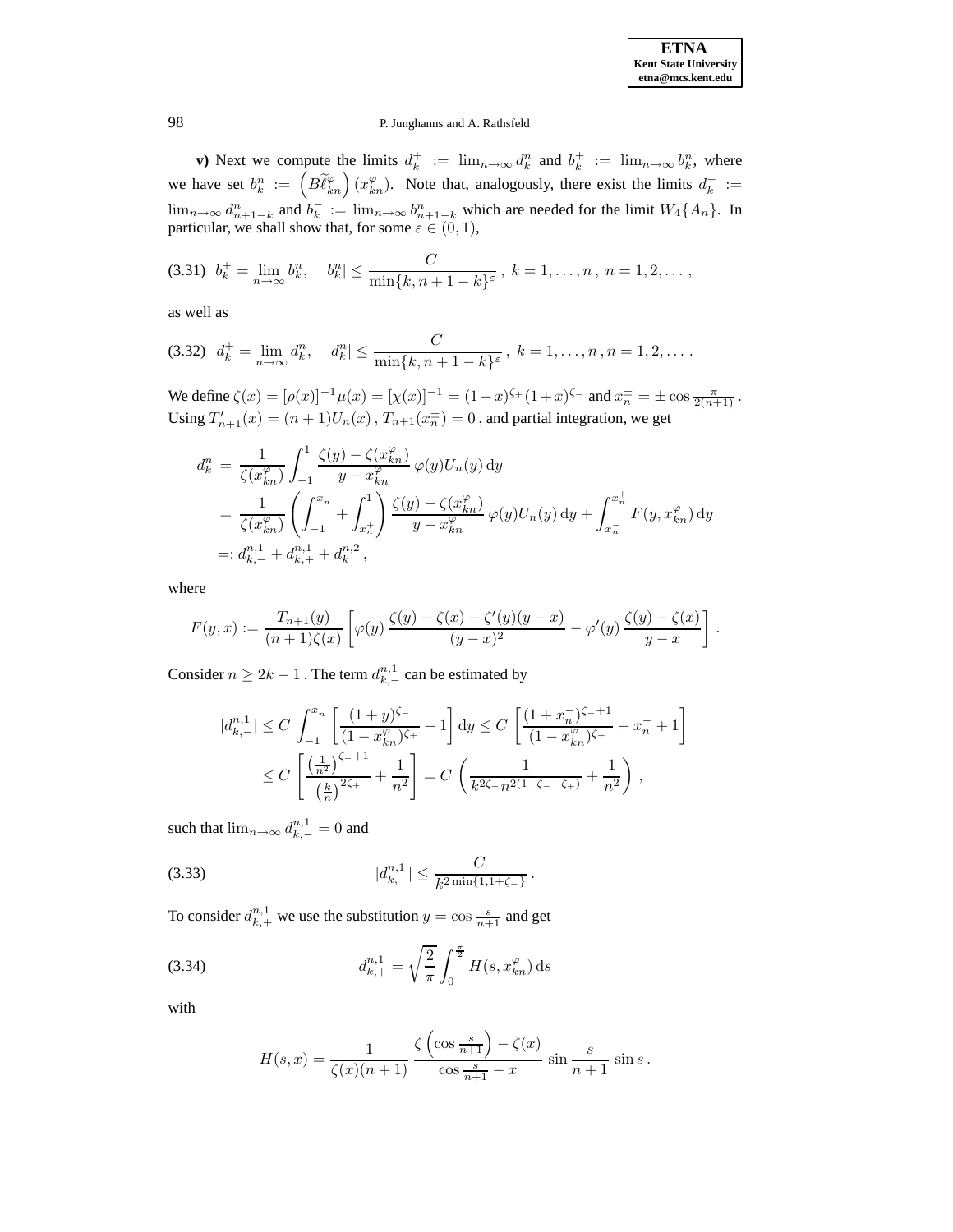.

# A polynomial collocation method 99

For  $0 \leq s \leq \frac{\pi}{2}$ , we can estimate

<span id="page-20-0"></span>
$$
|H(s, x_{kn}^{\varphi})| \leq \frac{C}{\left(\frac{k}{n}\right)^{2\zeta_+}} \frac{\left(\frac{s}{n}\right)^{2\zeta_+} + \left(\frac{k}{n}\right)^{2\zeta_+}}{\frac{(k\pi)^2 - s^2}{n^2}} \frac{s^2}{n^2} \leq C \frac{\left(\frac{s}{k}\right)^{2\zeta_+} + 1}{k^2} s^2.
$$

Consequently,

$$
(3.35) \t |d_{k,+}^{n,1}| \leq \frac{C}{k^{2\min\{1,1+\zeta_{+}\}}},
$$

and the functions  $H(s, x_{kn}^{\varphi})$  possess an integrable majorant. Thus, we can change the order between the limit and the integration and obtain

$$
\lim_{n \to \infty} d_{k,+}^{n,1} = \sqrt{\frac{2}{\pi}} \int_0^{\frac{\pi}{2}} \lim_{n \to \infty} H(s, x_{kn}^{\varphi}) ds = 2\sqrt{\frac{2}{\pi}} \int_0^{\frac{\pi}{2}} \frac{\left(\frac{s}{k\pi}\right)^{2\zeta_+} - 1}{(k\pi)^2 - s^2} s \sin s \, ds.
$$

Furthermore, we write

$$
\begin{split} d^{n,2}_k \, &= \, \left( \int_{x_n^-}^{-\frac{1}{2}} + \int_{-\frac{1}{2}}^{\widetilde{x}^\varphi_{2k,n}} + \int_{\widetilde{x}^\varphi_{2k,n}}^{\frac{1}{2}(1+x^\varphi_{kn})} + \int_{\frac{1}{2}(1+x^\varphi_{kn})}^{x_n^+} \right) F(y,x^\varphi_{kn}) \, \mathrm{d}y \\ =: I^n_{1,k} + I^n_{2,k} + I^n_{3,k} + I^n_{4,k} \,, \end{split}
$$

where  $\widetilde{x}_{2k,n}^{\varphi} = \max \left\{ -\frac{1}{2}, x_{2k,n}^{\varphi} \right\}$ . Similarly, from

$$
U'_n(x_{kn}^{\varphi}) = \sqrt{2/\pi}(n+1)(-1)^{k+1}[\varphi(x_{kn}^{\varphi})]^{-2}
$$

and from [\(3.24\)](#page-16-0) with  $x = x_{kn}^{\varphi}$  we obtain

$$
\begin{split} b^n_k &= \left( \int_{-1}^{-\frac{1}{2}} + \int_{-\frac{1}{2}}^{\widetilde{x}^\varphi_{2k,n}} + \int_{\widetilde{x}^\varphi_{2k,n}}^{\frac{1}{2}(1+x^\varphi_{kn})} + \int_{\frac{1}{2}(1+x^\varphi_{kn})}^1 \right) \widetilde{F}(y,x^\varphi_{kn}) \, \mathrm{d}y \\ &=: J^n_{1,k} + J^n_{2,k} + J^n_{3,k} + J^n_{4,k} \,, \end{split}
$$

where

$$
\widetilde{F}(y,x) := \frac{(-1)^{k+1}\varphi(x)}{(n+1)\zeta(x)\pi i} \frac{\zeta(y) - \zeta(x)}{(y-x)^2} \sin s, \quad y = \cos\frac{s}{n+1}
$$

We observe  $x_{\xi n}^{\varphi} \ge 0$  for  $n \ge 2k - 1$ . For  $x_n^- < y < -\frac{1}{2}$ , we have  $2 > |y - x_{kn}^{\varphi}| > \frac{1}{2}$  and  $2 > 1 - y > \frac{3}{2}$ . Thus,

$$
|I_{1,k}^n| \le \frac{C}{n(1-x_{kn}^{\varphi})^{\zeta_+}} \int_{x_n^-}^{-\frac{1}{2}} \left\{ (1+y)^{\frac{1}{2}} \left[ (1+y)^{\zeta_- - 1} + (1-x_{kn}^{\varphi})^{\zeta_+} \right] \right. \\
\left. + (1+y)^{-\frac{1}{2}} \left[ (1+y)^{\zeta_-} + (1-x_{kn}^{\varphi})^{\zeta_+} \right] \right\} dy
$$
\n
$$
\le \frac{C}{n(1-x_{kn}^{\varphi})^{\zeta_+}} \left[ (1-x_{kn}^{\varphi})^{\zeta_+} + \int_{x_n^-}^{-\frac{1}{2}} (1+y)^{\zeta_- - \frac{1}{2}} dy \right]
$$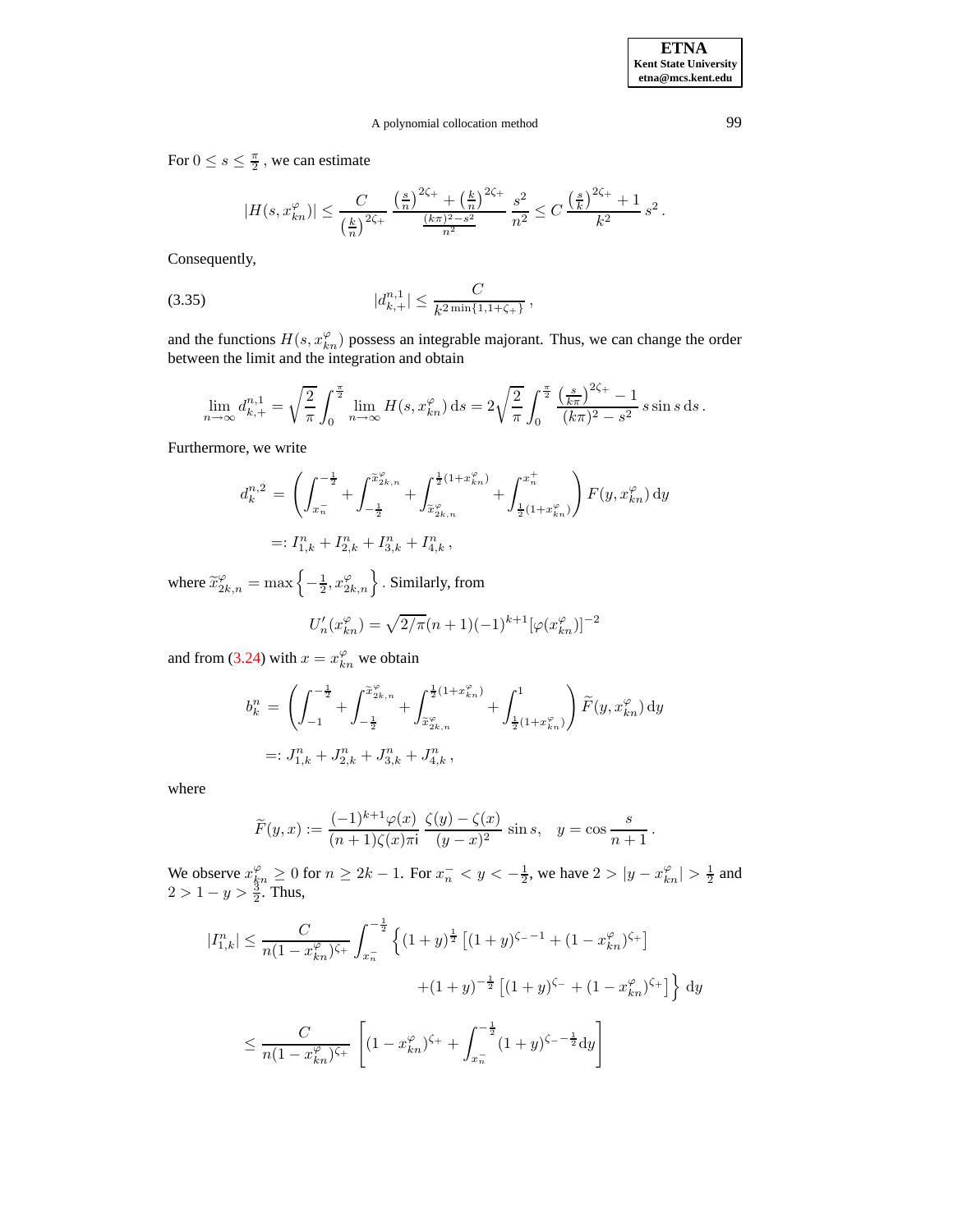$$
\leq \frac{C}{n} \left\{ \begin{array}{lll} 1 + \left(\frac{k}{n}\right)^{-2\zeta_{+}} & \mbox{if} & \zeta_{-} > -\frac{1}{2} \, , \\[10pt] 1 + \left(\frac{k}{n}\right)^{-2\zeta_{+}} n^{1+2\zeta_{-}} & \mbox{if} & \zeta_{-} < -\frac{1}{2} \, , \\[10pt] 1 + \left(\frac{k}{n}\right)^{-2\zeta_{+}} \log n & \mbox{if} & \zeta_{-} = -\frac{1}{2} \, . \end{array} \right.
$$

Consequently, for some  $\varepsilon \in (0,1)$ , we arrive at

$$
|I_{1,k}^n| \le C \begin{cases} \frac{1}{n^{\varepsilon}} & \text{if } \zeta_+ \le 0 \,, \\ \\ \frac{1}{k^{2\zeta_+} n^{\varepsilon}} & \text{if } \zeta_+ > 0 \,, \, \zeta_- \ge -\frac{1}{2} \,, \\ \\ \frac{1}{n} + \frac{1}{k^{2\zeta_+} n^{-2(\zeta_+ + \zeta_-)}} & \text{if } \zeta_+ > 0 \,, \, \zeta_- < -\frac{1}{2} \,, \end{cases}
$$

and, since in the last case  $\zeta_+ + \zeta_- < 0$  (recall [\(3.27\)](#page-18-0) and  $\zeta_{\pm} = -\chi_{\pm}$ ),

<span id="page-21-2"></span>
$$
|I_{1,k}^n| \leq \frac{C}{k^{\varepsilon}}.
$$

Moreover, taking into account that  $\zeta_+ < \frac{1}{4}$  (recall [\(3.27\)](#page-18-0) and  $\zeta_+ = -\chi_+$ ), we conclude  $\lim_{n\to\infty} I_{1,k}^n = 0$  and

<span id="page-21-0"></span>
$$
(3.37) \quad d_k^{+,2} := \lim_{n \to \infty} d_k^{n,2} = \lim_{n \to \infty} \left( I_{2,k}^n + I_{3,k}^n + I_{4,k}^n \right) = \lim_{n \to \infty} \int_{\frac{\pi}{2}}^{\infty} G(s, x_{kn}^{\varphi}) \, \mathrm{d}s \,,
$$

where

$$
G(s,x) := \begin{cases} \frac{1}{n+1} F\left(\cos\frac{s}{n+1}, x\right) \sin\frac{s}{n+1} & \text{if } \frac{\pi}{2} < s < \frac{2\pi}{3}(n+1) \\ 0 & \text{if } \frac{2\pi}{3}(n+1) < s \,. \end{cases}
$$

Analogously, we get

<span id="page-21-3"></span>
$$
(3.38) \ \ |J_{1,k}^n| \leq \frac{C}{n(1-x_{kn}^{\varphi})^{\zeta_+-\frac{1}{2}}} \int_{-1}^1 \left[ (1+y)^{\zeta_-} + (1-x_{kn}^{\varphi})^{\zeta_+} \right] \, \mathrm{d}y \leq \frac{C}{n} \leq \frac{C}{k} \, .
$$

Thus,  $\lim_{n\to\infty} J_{1,k}^n = 0$  and

<span id="page-21-1"></span>(3.39) 
$$
b_k^+ = \lim_{n \to \infty} (J_{2,k}^n + J_{3,k}^n + J_{4,k}^n) = \lim_{n \to \infty} \int_0^\infty \widetilde{G}(s, x_{kn}^\varphi) \, ds,
$$

where

$$
\widetilde{G}(s,x) := \begin{cases}\n\frac{1}{n+1} \widetilde{F}\left(\cos\frac{s}{n+1}, x\right) \sin\frac{s}{n+1} & \text{if } 0 < s < \frac{2\pi}{3}(n+1), \\
0 & \text{if } \frac{2\pi}{3}(n+1) < s.\n\end{cases}
$$

According to the splittings  $I_{2,k}^n + I_{3,k}^n + I_{4,k}^n$  and  $J_{2,k}^n + J_{3,k}^n + J_{4,k}^n$ , we distinguish three cases.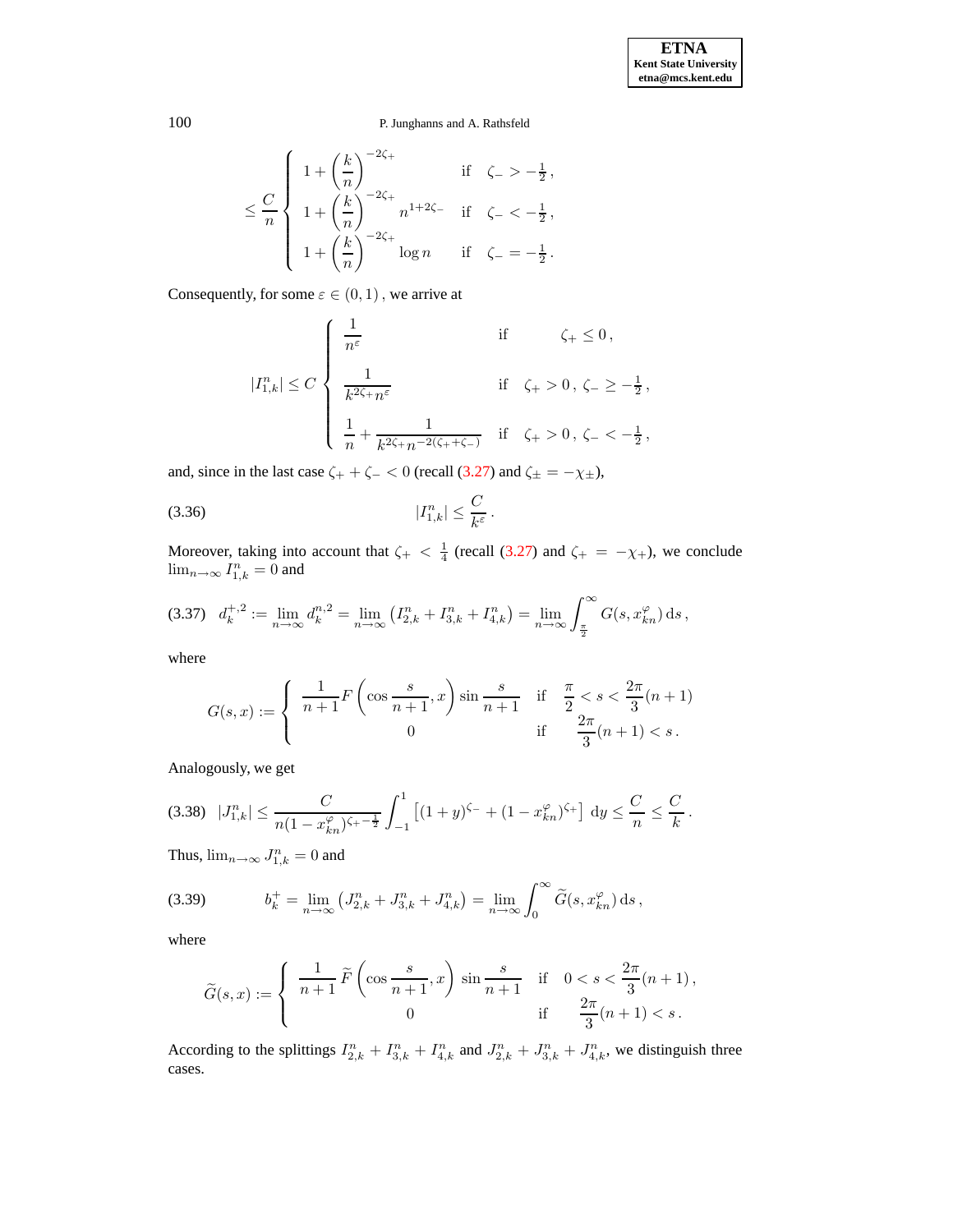# A polynomial collocation method 101

In the first case, we consider  $\frac{1}{2}(1+x_{kn}^{\varphi}) < y = \cos{\frac{s}{n+1}} < x_n^+$  for  $I_{4,k}^n$  and  $\frac{1}{2}(1+x_{kn}^{\varphi}) <$  $y = \cos \frac{s}{n+1}$  < 1 for  $J_{4,k}^n$ . This is equivalent to the restriction  $\frac{\pi}{2}$  < s <  $c_{kn}\frac{k\pi}{\sqrt{2}}$  $rac{\pi}{2}$  and  $0 \leq s \leq c_{kn} \frac{k \pi}{\sqrt{2}}$  $\frac{\pi}{2}$ , respectively, where  $\lim_{n\to\infty} c_{kn} = 1$  and  $\frac{2\sqrt{2}}{\pi} \leq c_{kn} \leq \frac{\pi}{2\sqrt{2}}$  $\frac{\pi}{2\sqrt{2}}$ . Then  $y - x_{kn}^{\varphi} > \frac{1}{2}(1 - x_{kn}^{\varphi})$  and

<span id="page-22-0"></span>
$$
|G(s, x_{kn}^{\varphi})| \leq \frac{C}{n^2} \frac{1}{(1 - x_{kn}^{\varphi})^{\zeta_{+}}} \left[ (1 - y)^{\frac{1}{2}} \left( \frac{(1 - y)^{\zeta_{+}} + (1 - x_{kn}^{\varphi})^{\zeta_{+}}}{(1 - x_{kn}^{\varphi})^2} + \frac{(1 - y)^{\zeta_{+} - 1}}{1 - x_{kn}^{\varphi}} \right) \right]
$$
  
+ 
$$
(1 - y)^{-\frac{1}{2}} \frac{(1 - y)^{\zeta_{+}} + (1 - x_{kn}^{\varphi})^{\zeta_{+}}}{1 - x_{kn}^{\varphi}} \left] \frac{s}{n}
$$
  

$$
\leq \frac{C}{n^3} \left[ \frac{\left(\frac{s}{n}\right)^{1 + 2\zeta_{+}}}{\left(\frac{k}{n}\right)^{4 + 2\zeta_{+}}} + \frac{\frac{s}{n}}{\left(\frac{k}{n}\right)^{4}} + \frac{\left(\frac{s}{n}\right)^{2\zeta_{+} - 1}}{\left(\frac{k}{n}\right)^{2 + 2\zeta_{+}}} + \frac{\left(\frac{s}{n}\right)^{-1}}{\left(\frac{k}{n}\right)^{2}} \right] s
$$
  
(3.40) 
$$
\leq \frac{C}{k^2} \left[ 1 + \left(\frac{s}{k}\right)^{2\zeta_{+}} \right], \quad \frac{\pi}{2} < s < c_{kn} \frac{k\pi}{\sqrt{2}}.
$$

Consequently,

<span id="page-22-2"></span>(3.41) 
$$
|I_{4,k}^n| \leq \frac{C}{k^2} \int_{\frac{\pi}{2}}^{k\pi} \left[1 + \left(\frac{s}{k}\right)^{2\zeta_+}\right] ds \leq \frac{C}{k}.
$$

On the other hand, we get

<span id="page-22-1"></span>
$$
|\tilde{G}(s, x_{kn}^{\varphi})| \leq \frac{C}{n^2} (1 - x_{kn}^{\varphi})^{-\frac{3}{2} - \zeta_+} (1 - y)^{\zeta_+} \frac{s}{n}
$$
  

$$
\leq \frac{C}{n^2} \left(\frac{k}{n}\right)^{-3 - 2\zeta_+} \left(\frac{s}{n}\right)^{2\zeta_+ + 1}
$$
  

$$
\leq \frac{C}{k^{2\zeta_+ + 3}} s^{2\zeta_+ + 1}, \quad 0 < s < c_{kn} \frac{k\pi}{\sqrt{2}}.
$$

Consequently,

<span id="page-22-3"></span>(3.43) 
$$
|J_{4,k}^n| \leq \frac{C}{k^{2\zeta_++3}} \int_0^{k\pi} s^{2\zeta_++1} ds \leq \frac{C}{k}.
$$

In the second case  $c_{kn} \frac{k\pi}{\sqrt{2}}$  $\frac{\pi}{2} < s < \min\left\{2k\pi, \frac{2\pi}{3}(n+1)\right\}$ , i.e. in the case  $\tilde{x}_{2k,n}^{\varphi} < y =$  $\cos \frac{s}{n+1} < \frac{1}{2}(1 + x_{kn}^{\varphi})$ , we have the estimates

$$
|F(y, x_{kn}^{\varphi})| \le \frac{C}{n \zeta(x_{kn}^{\varphi})} \left[ \varphi(y) |\zeta''(\xi_1)| + |\varphi'(y)| \right] |\zeta'(\xi_2)|
$$

and

$$
|\widetilde{F}(y, x_{kn}^{\varphi})| \le C \frac{\varphi(x_{kn}^{\varphi})|\zeta'(\xi_3)|}{n\zeta(x_{kn}^{\varphi})} \frac{\left|\frac{\sin s - \sin k\pi}{\cos \frac{s}{n+1} - \cos \frac{k\pi}{n+1}}\right|}{\left|\int_0^1 \cos \left(k\pi + \lambda(s - k\pi)\right) d\lambda\right|}
$$

$$
= C \frac{\varphi(x_{kn}^{\varphi})|\zeta'(\xi_3)|}{n\zeta(x_{kn}^{\varphi})} \frac{\left|\int_0^1 \cos \left(k\pi + \lambda(s - k\pi)\right) d\lambda\right|}{\frac{1}{n+1} \int_0^1 \sin \left(\frac{1}{n+1}[k\pi + \lambda(s - k\pi)]\right) d\lambda}
$$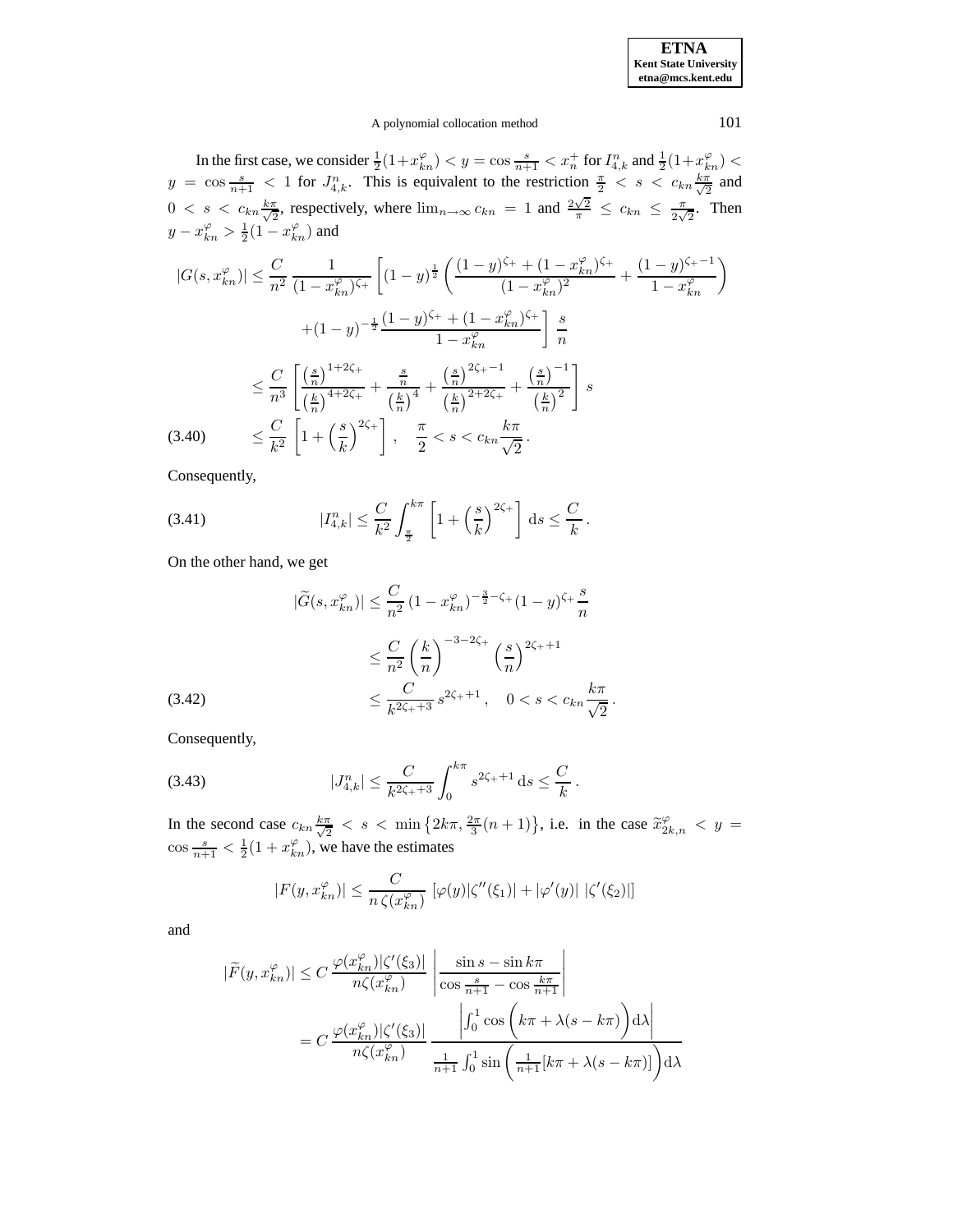$$
\leq C \frac{\varphi(x_{kn}^{\varphi})|\zeta'(\xi_3)|}{n\zeta(x_{kn}^{\varphi})} \frac{\min\left\{1, \left|\frac{1}{s-k\pi}\int_{k\pi}^s \cos u du\right|\right\}}{\frac{1}{n+1}\int_0^{\frac{1}{2}} \sin\left(\frac{1}{n+1}[k\pi + \lambda(s-k\pi)]\right) d\lambda}
$$
  

$$
\leq C \frac{\varphi(x_{kn}^{\varphi})|\zeta'(\xi_3)|}{n\zeta(x_{kn}^{\varphi})} \frac{\min\{1, |s-k\pi|^{-1}\}}{\frac{k}{n^2}}
$$

for some  $\xi_1, \xi_2, \xi_3 \in (x_{2k,n}^{\varphi}, [1+x_{kn}^{\varphi}]/2)$  and  $1-y \sim 1-x_{kn}^{\varphi} \sim 1-\xi_{1/2/3}$ . This results in

<span id="page-23-0"></span>
$$
(3.44) |G(s, x_{kn}^{\varphi})| \le \frac{C}{n^2} (1 - x_{kn}^{\varphi})^{-\frac{3}{2}} \frac{s}{n} \le \frac{C}{k^2}, \ c_{kn} \frac{k\pi}{\sqrt{2}} < s < \min\left\{2k\pi, \frac{2\pi}{3}(n+1)\right\},\
$$
\n
$$
(3.45) \qquad |I_{3,k}^n| \le \frac{C}{k^2} \int_0^{2k\pi} ds = \frac{C}{k},
$$

and

<span id="page-23-2"></span>
$$
(3.46) \quad |\tilde{G}(s, x_{kn}^{\varphi})| \leq \frac{C}{n^2 \frac{k}{n}} \frac{\min\{1, |s - k\pi|^{-1}\}}{\frac{k}{n^2}} \frac{s}{n} = C \frac{s}{k^2} \min\{1, |s - k\pi|^{-1}\},
$$
\n
$$
(3.47) \qquad |J_{3,k}^n| \leq \frac{C}{k^2} \int_0^{2k\pi} \min\left\{s, \frac{s}{|s - k\pi|}\right\} ds = \frac{C\left(1 + \log k\right)}{k}.
$$

In the third case  $2k\pi < s < \frac{2\pi}{3}(n+1)$ , i.e.  $n+1 > 3k$  and if y satisfies the restriction  $-\frac{1}{2} < y < x_{2k,n}^{\varphi}$ , then we obtain the relations

$$
1 - y > 1 - x_{2k,n}^{\varphi} = 2\sin^2\frac{2k\pi}{2(n+1)} = 2\left(1 - \cos\frac{k\pi}{n+1}\right)\left(1 + \cos\frac{k\pi}{n+1}\right) \ge 2(1 - x_{kn}^{\varphi})
$$

and

$$
1 - y > x_{kn}^{\varphi} - y = 1 - y - (1 - x_{kn}^{\varphi}) > \frac{1}{2} (1 - y) \ge 1 - x_{kn}^{\varphi}.
$$

Consequently, we get

$$
|F(y, x_{kn}^{\varphi})| \le \frac{C}{n(1 - x_{kn}^{\varphi})^{\zeta_{+}}} \left[ (1 - y)^{\zeta_{+} - \frac{3}{2}} + \frac{(1 - x_{kn}^{\varphi})^{\zeta_{+}}}{(1 - y)^{\frac{3}{2}}} \right]
$$

and

<span id="page-23-1"></span>(3.48) 
$$
|G(s, x_{kn}^{\varphi})| \le C \left[ \left( \frac{s}{k} \right)^{2\zeta_{+}} + 1 \right] \frac{1}{s^{2}}, \quad 2k\pi < s < \frac{2\pi}{3}(n+1).
$$

Since  $2(1 - \zeta_+) > 1$  (recall [\(3.27\)](#page-18-0) and  $\zeta_+ = -\chi_+$ ), we obtain the estimate

<span id="page-23-3"></span>(3.49) 
$$
|I_{2,k}^n| \le C \int_{2k\pi}^{\infty} \left[ \left( \frac{s}{k} \right)^{2\zeta_+} + 1 \right] \frac{ds}{s^2} \le \frac{C}{k}.
$$

On the other hand, we arrive at

$$
|\tilde{G}(s, x_{kn}^{\varphi})| \le \frac{C}{n^2 (1 - x_{kn}^{\varphi})^{\zeta_+ - \frac{1}{2}}} \frac{(1 - y)^{\zeta_+} + (1 - x_{kn}^{\varphi})^{\zeta_+}}{(1 - y)^2} \frac{s}{n}
$$
  

$$
\le \frac{C}{n^2} \left(\frac{k}{n}\right)^{1 - 2\zeta_+} \frac{\left(\frac{s}{n}\right)^{2\zeta_+} + \left(\frac{k}{n}\right)^{2\zeta_+}}{\left(\frac{s}{n}\right)^3},
$$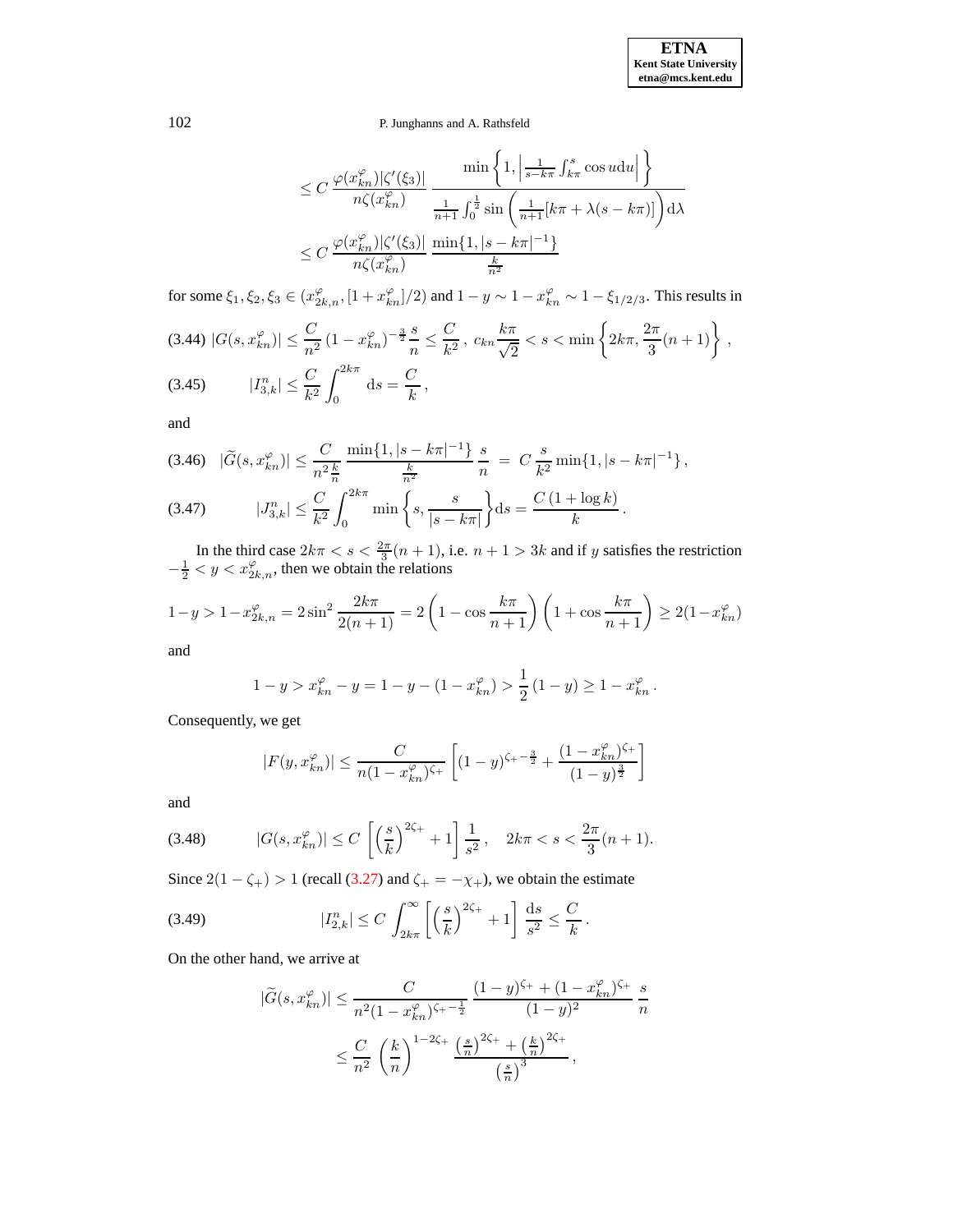# A polynomial collocation method 103

such that

<span id="page-24-0"></span>(3.50) 
$$
|\widetilde{G}(s,x_{kn}^{\varphi})| \leq \frac{C k}{s^3} \left[ \left(\frac{s}{k}\right)^{2\zeta_+} + 1 \right].
$$

Consequently,

<span id="page-24-1"></span>(3.51) 
$$
|J_{2,k}^n| \leq C k \int_{2k\pi}^{\infty} \left[ \left( \frac{s}{k} \right)^{2\zeta_+} + 1 \right] \frac{ds}{s^3} \leq \frac{C}{k}.
$$

From the upper estimates in the inequalities  $(3.40)$ ,  $(3.44)$ , and  $(3.48)$  we conclude that the function

$$
f(s) := C \begin{cases} \max \left\{ s^{2\zeta_+}, 1 \right\} & \text{if } \frac{\pi}{2} < s < 2k\pi \\ (s^{2\zeta_+} + 1)s^{-2} & \text{if } 2k\pi < s < \infty \end{cases}
$$

with the constant C depending on  $\zeta_{\pm}$  and k, only, is an integrable majorant for the functions  $G(s, x_{kn}^{\varphi}), n > 3k - 1$ , in [\(3.37\)](#page-21-0). Thus, we can change the order between the limit and the integration, and we obtain

$$
d_{k}^{+2}
$$
\n=
$$
\int_{\frac{\pi}{2}}^{\infty} \lim_{n \to \infty} G(s, x_{kn}^{\varphi}) ds
$$
\n=
$$
\sqrt{\frac{2}{\pi}} \int_{\frac{\pi}{2}}^{\infty} \lim_{n \to \infty} \frac{\cos s \sin \frac{s}{n+1}}{(n+1)^2 (2 \sin^2 \frac{k\pi}{2(n+1)})^{\zeta_{+}} (2 \cos^2 \frac{k\pi}{2(n+1)})^{\zeta_{-}}}
$$
\n
$$
\left\{ \frac{\left[ (2 \sin^2 \frac{s}{2(n+1)})^{\zeta_{+}} (2 \cos^2 \frac{s}{2(n+1)})^{\zeta_{-}} - (2 \sin^2 \frac{k\pi}{2(n+1)})^{\zeta_{+}} (2 \cos^2 \frac{k\pi}{2(n+1)})^{\zeta_{-}} \right] \sin \frac{s}{n+1}}{4 \sin^2 \frac{s+k\pi}{2(n+1)} \sin^2 \frac{k\pi-s}{2(n+1)}}
$$
\n
$$
- \frac{\left( 2 \sin^2 \frac{s}{2(n+1)} \right)^{\zeta_{+}} (2 \cos^2 \frac{s}{2(n+1)})^{\zeta_{-}} \left( \frac{\zeta_{-}}{2 \cos^2 \frac{s}{2(n+1)}} - \frac{\zeta_{+}}{2 \sin^2 \frac{s}{2(n+1)}} \right) \sin \frac{s}{n+1}}{2 \sin \frac{s+k\pi}{2(n+1)} \sin \frac{k\pi-s}{2(n+1)}}
$$
\n+ 
$$
\frac{\cos \frac{s}{n+1}}{\sin \frac{s}{n+1}} *
$$
\n
$$
+ \frac{\left( 2 \sin^2 \frac{s}{2(n+1)} \right)^{\zeta_{+}} (2 \cos^2 \frac{s}{2(n+1)})^{\zeta_{-}} - \left( 2 \sin^2 \frac{k\pi}{2(n+1)} \right)^{\zeta_{+}} (2 \cos^2 \frac{k\pi}{2(n+1)})^{\zeta_{-}}}{2 \sin \frac{s+k\pi}{2(n+1)} \sin \frac{k\pi-s}{2(n+1)}}
$$
\n+ 
$$
4 \sqrt{\frac{2}{\pi}} \int_{\frac{\pi}{2}}^{\infty} \cos s \begin{cases} s^{2} \left[ \left( \frac{s}{k\pi} \right)^{2\zeta_{+}} - 1 \right] + \frac{\zeta_{+} \left( \frac{s}{k\pi} \
$$

Analogously, using  $(3.42)$ ,  $(3.46)$ , and  $(3.50)$ , we get that

$$
\widetilde{f}(s) := C \begin{cases} \max \left\{ s^{2\zeta_+ + 1}, s \right\} & \text{if } 0 < s < 2k\pi \\ (s^{2\zeta_+} + 1)s^{-3} & \text{if } 2k\pi < s < \infty \end{cases}
$$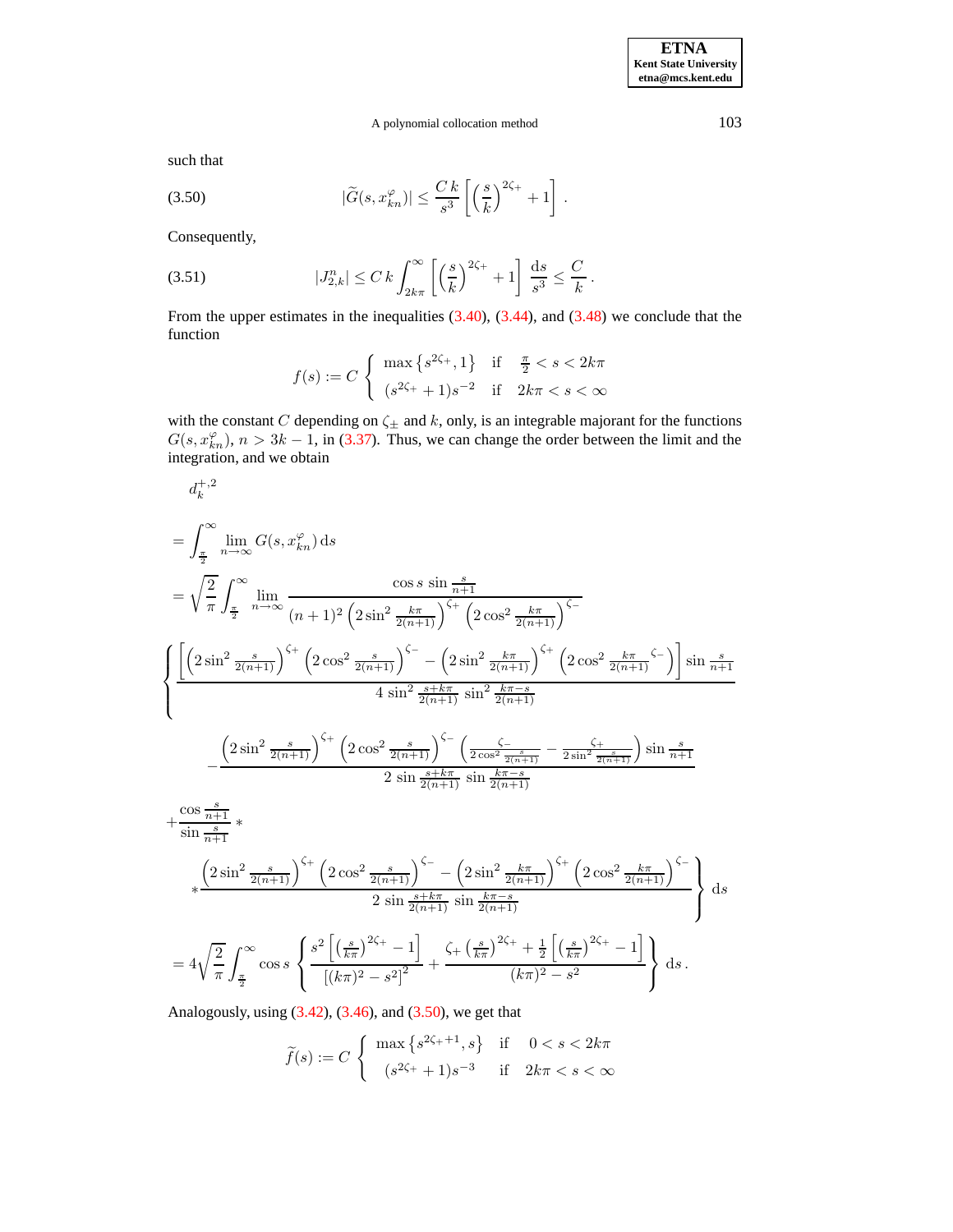is an integrable majorant for the functions  $\widetilde{G}(s, x_{kn}^{\varphi}), n > 3k - 1$ , in [\(3.39\)](#page-21-1). Hence

$$
b_k^+ = \int_0^\infty \lim_{n \to \infty} \tilde{G}(s, x_{kn}^\varphi) \, ds
$$
  
\n
$$
= \frac{(-1)^{k+1}}{\pi i} \sqrt{\frac{2}{\pi}} \int_0^\infty \lim_{n \to \infty} \left\{ \frac{\left(2 \sin^2 \frac{k\pi}{2(n+1)}\right)^{\frac{1}{2} - \zeta_+} \left(2 \cos^2 \frac{k\pi}{2(n+1)}\right)^{\frac{1}{2} - \zeta_-}}{(n+1)^2} \right. \times
$$
  
\n
$$
\left. \left(2 \sin^2 \frac{s}{2(n+1)}\right)^{\zeta_+} \left(2 \cos^2 \frac{s}{2(n+1)}\right)^{\zeta_-} - \left(2 \sin^2 \frac{k\pi}{2(n+1)}\right)^{\zeta_+} \left(2 \cos^2 \frac{k\pi}{2(n+1)}\right)^{\zeta_-} \right\}
$$
  
\n
$$
+ \sin s \sin \frac{s}{n+1} \right\} ds
$$
  
\n
$$
= \frac{4(-1)^{k+1}k}{i} \sqrt{\frac{2}{\pi}} \int_0^\infty \frac{\left(\frac{s}{k\pi}\right)^{2\zeta_+} - 1}{[(k\pi)^2 - s^2]^2} s \sin s \, ds \, .
$$

The formulas  $(3.19)$  and  $(3.18)$  are shown.

Due to the estimates [\(3.33\)](#page-19-0), [\(3.35\)](#page-20-0), [\(3.36\)](#page-21-2), [\(3.41\)](#page-22-2), [\(3.45\)](#page-23-0), and [\(3.49\)](#page-23-3) we have  $|d_k^n| \le$  $C k^{-\varepsilon}$  for some  $\varepsilon \in (0,1)$  and for  $1 \leq k \leq \frac{n+1}{2}$ . Now, we consider  $\frac{n+1}{2} \leq k \leq n$  and  $j = n + 1 - k$ . Then  $1 \le j \le \frac{n+1}{2}$  and, in view of  $x_{n+1-j,n}^{\varphi} = -x_{jn}^{\varphi}$  and  $U_n(-y) =$  $(-1)^n U_n(y),$ 

$$
d_k^n = \frac{(-1)^{n+1}}{\widetilde{\zeta}(x_{jn}^{\varphi})} \int_{-1}^1 \frac{\widetilde{\zeta}(y) - \widetilde{\zeta}(x_{jn}^{\varphi})}{y - x_{jn}^{\varphi}} \varphi(y) U_n(y) \, dy,
$$

where  $\tilde{\zeta}(y) := \zeta(-y)$ . Hence, we get  $|d_k^n| \le C j^{-\varepsilon} = C(n+1-k)^{-\varepsilon}$  for  $\frac{n+1}{2} \le k \le n$ and

<span id="page-25-1"></span>(3.52) 
$$
|d_k^n| \le \frac{C}{\min\{k, n+1-k\}^{\varepsilon}}, \quad k = 1, ..., n, n = 1, 2, ...
$$

Analogously, from [\(3.38\)](#page-21-3), [\(3.43\)](#page-22-3), [\(3.47\)](#page-23-2), and [\(3.51\)](#page-24-1) we get

(3.53) 
$$
|b_k^n| \leq \frac{C}{\min\{k, n+1-k\}^{\varepsilon}}, \quad k = 1, ..., n, n = 1, 2, ...
$$

for some  $\varepsilon \in (0,1)$ .

Using the estimates  $(3.28)$  and  $(3.29)$  together with  $(3.52)$  and Remark [3.7,](#page-10-1) we get, for each fixed  $m = 1, 2, \dots$ , the  $\ell^2$  limit relations

(3.54) VnAnWnem−<sup>1</sup> −→ V+AWem−<sup>1</sup>

DnAnWnVnD−<sup>1</sup> n <sup>e</sup>m−<sup>1</sup> −→ <sup>D</sup>+AWV+D−<sup>1</sup> (3.55) <sup>+</sup> em−<sup>1</sup>

and the corresponding limit relations for the adjoint operators, where the operators  $V_+$  and W are defined by [\(3.17\)](#page-13-1). О

<span id="page-25-2"></span><span id="page-25-0"></span>**4.** The Subalgebra A of the Algebra  $\mathcal{F}$ . In this section we prove that further sequences of approximate operators<sup>[2](#page-25-2)</sup> belong to the algebra  $\mathcal F$ . Using these and the operator sequences of

<sup>&</sup>lt;sup>2</sup>We conjecture that these sequences can be generated by the sequences of Section [3.](#page-8-1)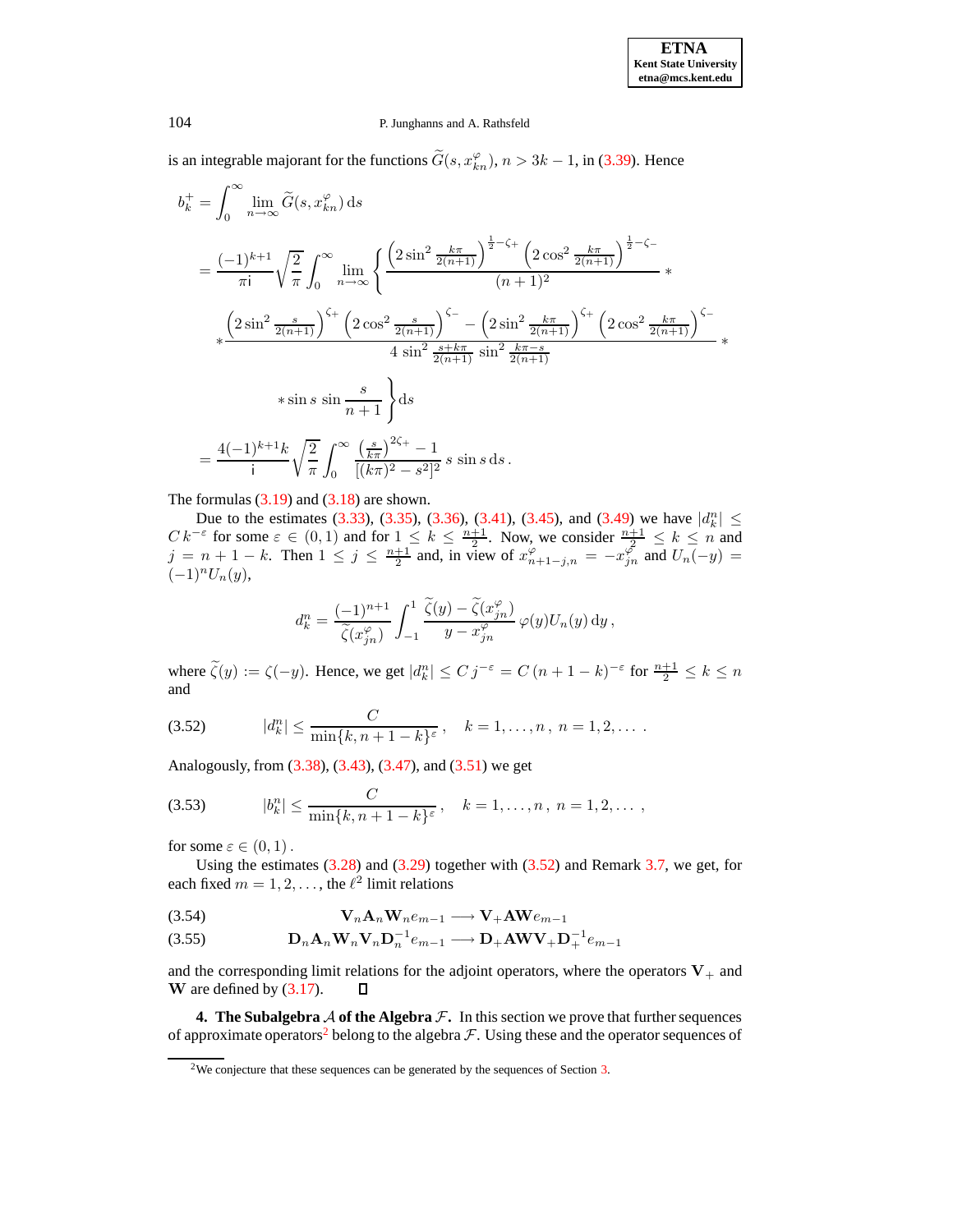A polynomial collocation method 105

the collocation method, we shall form a  $C^*$ -algebra which is the basic algebra for the stability analysis of the collocation method.

We consider the  $C^*$  algebra  $\mathcal{L}(\ell^2)$  of continuous operators in  $\ell^2$ . By alg  $\mathcal{T}(\mathbf{PC})$  we denote the closed subalgebra generated by the Toeplitz matrices  $(\hat{g}_{k-j})_{k,j=0}^{\infty}$  with piecewise continuous symbols  $g(t) := \sum_{l \in \mathbb{Z}} \hat{g}_l t^l$  defined on

$$
\mathbb{T}:=\{t\in\mathbb{C}:\ |t|=1\}
$$

and continuous on  $\mathbb{T} \setminus {\pm 1}$ . Note that, for any  $\varepsilon > 0$ , the operator  $R \in \text{alg } T(\mathbf{PC})$  admits the representation

<span id="page-26-0"></span>(4.1) 
$$
R = (\hat{g}_{k-j})_{k,j=0}^{\infty} + M + M' + R_c + R_{\varepsilon},
$$

$$
M := \left( m \left( \frac{k+1}{j+1} \right) \frac{1}{j+1} \right)_{k,j=0}^{\infty}, \quad M' := \left( (-1)^{k-j} m' \left( \frac{k+1}{j+1} \right) \frac{1}{j+1} \right)_{k,j=0}^{\infty},
$$

where the  $\ell^2$  operator norm of  $R_{\varepsilon}$  is less than  $\varepsilon$ , where  $R_c \in \mathcal{L}(\ell^2)$  is a compact operator, where the generating function  $g$  of the Toeplitz matrix is piecewise continuous and continuous on  $\mathbb{T} \setminus \{\pm 1\}$ , and where  $m, m'$  are suitably chosen functions from  $\mathbb{C}^{\infty}(0, \infty)$  (for more details cf. part iv) of Lemma [7.1\)](#page-36-1). The existence of the representation [\(4.1\)](#page-26-0) is a simple consequence of the Gohberg-Krupnik symbol calculus (cf. the subsequent Lemma [7.1](#page-36-1) or [\[20\]](#page-46-19) and [\[29,](#page-46-24) [16,](#page-46-21) [28\]](#page-46-9)). For  $R \in alg \mathcal{T}(\mathbf{PC})$ , we use the projections  $P_n$  from [\(2.1\)](#page-5-3) and define the finite sections  $R_n := P_n R|_{\text{im } P_n} \in \mathcal{L}(\text{im } P_n)$ . Furthermore, using the notation from the beginning of Section [2,](#page-4-0) we form the operators

<span id="page-26-1"></span>
$$
R_n^{\omega} := (E_n^{(\omega)})^{-1} R_n E_n^{(\omega)}, \quad \omega \in \{3, 4\},
$$

mapping im  $L_n$  into im  $L_n$ . We get

LEMMA 4.1. **i**) *Suppose*  $\chi^s$  *and*  $\chi^b$  *are smooth functions over*  $[-1, 1]$  *such that their values are in*  $[0,1]$ , *such that*  $\chi^s$  *has a small support with*  $\sup p[\chi^s \circ \cos] \subseteq [t - \varepsilon^s, t + \varepsilon^s]$ , *where*  $\cos$  *is considered as a function defined on*  $[0, \pi]$  , *and such that*  $\chi^b$  *has a support with*  $\sup p\left[\chi^{b}\circ\cos\right] \cap \left[t-\varepsilon^{b},t+\varepsilon^{b}\right] = \emptyset$  and  $\varepsilon^{b} > \varepsilon^{s}$ . *Then, for any*  $R \in alg \mathcal{T}(\mathbf{PC})$  and for  $a_n y \varepsilon > 0$  , there is a constant C such that  $\varepsilon^b/\varepsilon^s > C$  implies the locality property

$$
\left\| \left( \chi^b(x_{(j+1)n}^{\varphi}) \delta_{j,k} \right)_{j,k=0}^{n-1} R_n \left( \chi^s(x_{(j+1)n}^{\varphi}) \delta_{j,k} \right)_{j,k=0}^{n-1} \right\|_{\mathcal{L}(\ell^2)} \leq \varepsilon,
$$
  

$$
\left\| \left( \chi^s(x_{(j+1)n}^{\varphi}) \delta_{j,k} \right)_{j,k=0}^{n-1} R_n \left( \chi^b(x_{(j+1)n}^{\varphi}) \delta_{j,k} \right)_{j,k=0}^{n-1} \right\|_{\mathcal{L}(\ell^2)} \leq \varepsilon.
$$

*Moreover, if the support of*  $\chi^s$  *satisfies*  $\text{supp} [\chi^s \circ \text{cos}] \subseteq [t - \varepsilon^s, t + \varepsilon^s] \subseteq [0, \pi - \varepsilon^b]$ , then *we get*

$$
\left\| (I - P_n) R P_n \left( \chi^s(x_{(j+1)n}^\varphi) \delta_{j,k} \right)_{j,k=0}^{n-1} \right\|_{\mathcal{L}(\ell^2)} \leq \varepsilon,
$$
  

$$
\left\| \left( \chi^s(x_{(j+1)n}^\varphi) \delta_{j,k} \right)_{j,k=0}^{n-1} P_n R (I - P_n) \right\|_{\mathcal{L}(\ell^2)} \leq \varepsilon.
$$

**ii**) *For any*  $R \in alg \mathcal{T}(\mathbf{PC})$ , the sequences  $\{R_n^{\omega}\}_{n=0}^{\infty}$ ,  $\omega \in \{3,4\}$ , *belong to*  $\mathcal{F}$ . If  $R$  is the  $\textit{Toeplitz operator } (\hat{g}_{k-j})_{k,j=0}^\infty$  , then

$$
W_3\left\{R_n^3\right\} = R, \ W_4\left\{R_n^3\right\} = \widetilde{R}, \ W_3\left\{R_n^4\right\} = \widetilde{R}, \ W_4\left\{R_n^4\right\} = R, \ \widetilde{R} := \left(\hat{g}_{j-k}\right)_{k,j=0}^{\infty}.
$$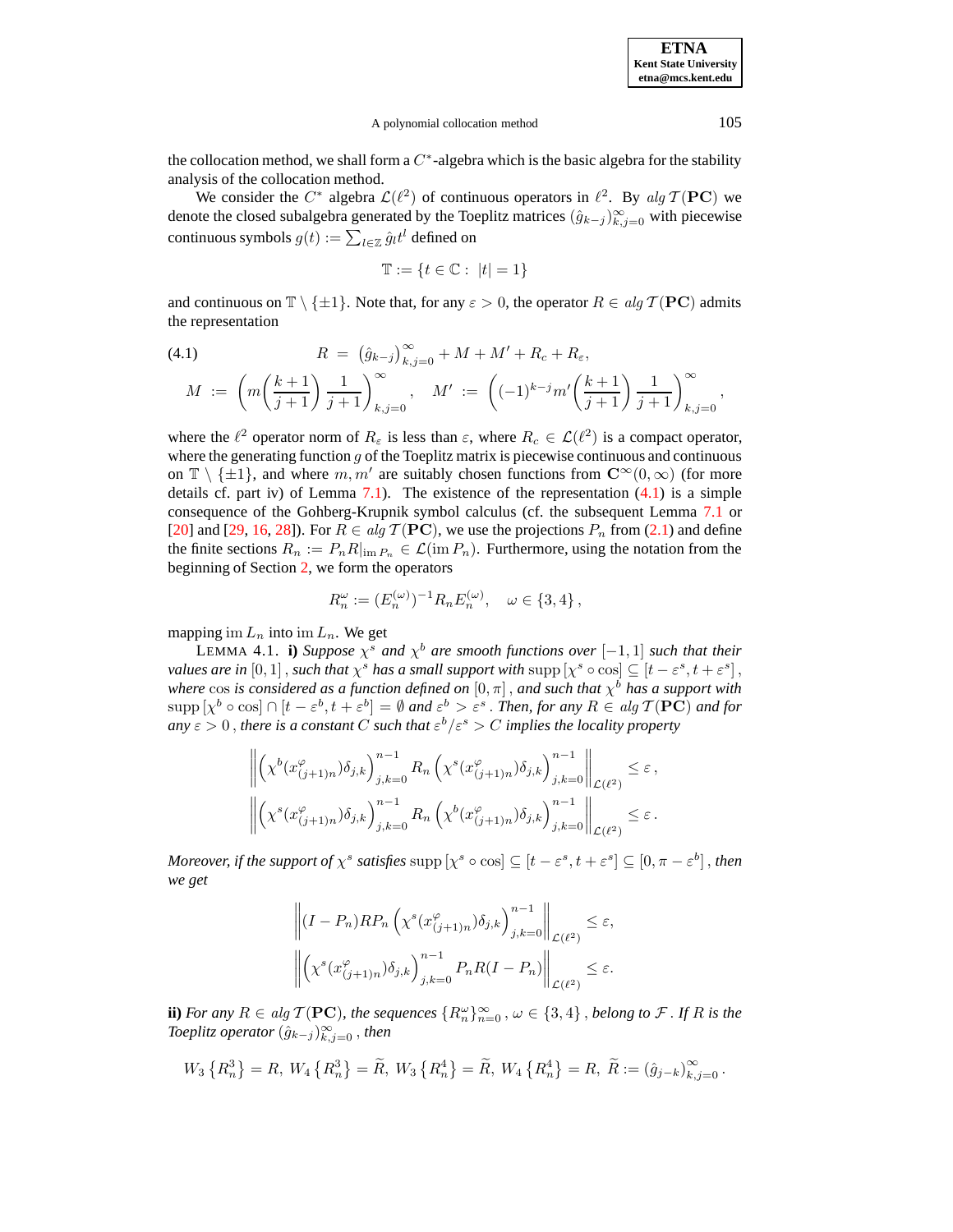<span id="page-27-0"></span>*Proof.* **i**) The first assertion is a simple consequence of the more general estimates

(4.2) 
$$
\left\| \left( d_k^1 \delta_{k,j} \right)_{k,j=0}^{\infty} R \left( d_j^2 \delta_{k,j} \right)_{k,j=0}^{\infty} \right\|_{\mathcal{L}(\ell^2)} \leq \varepsilon,
$$

(4.3) 
$$
\left\| \left( d_k^2 \delta_{k,j} \right)_{k,j=0}^{\infty} R \left( d_j^1 \delta_{k,j} \right)_{k,j=0}^{\infty} \right\|_{\mathcal{L}(\ell^2)} \leq \varepsilon
$$

which hold for any two sequences  $d_k^1$  and  $d_j^2$  with  $|d_k^i| \leq 1$ , with  $d_k^1 = 0$  for each k in  ${k: |t-k/n| \ge \varepsilon^{s}}$ , and with  $d_k^2 = 0$  for each k in  ${k: |t-k/n| \le \varepsilon^{b}}$ . Here t is a fixed non-negative real and, like in the lemma, we suppose  $\varepsilon^b/\varepsilon^s > C$  for a sufficiently large constant C depending on R and  $\varepsilon$ , only. Of course, it suffices to prove [\(4.3\)](#page-27-0) since [\(4.2\)](#page-27-0) follows by passing to the adjoint matrices.

It is not hard to see that, if the assertion of  $(4.3)$  is true for two operators R and R', then it is true for the linear combination and for the product of R and R'. Moreover, if it is true for a sequence of operators, then it holds for the (operator norm) limit operator as well. Hence, it is sufficient to verify assertion [\(4.3\)](#page-27-0) for the generating Toeplitz matrices  $R = (\hat{g}_{k-j})_{k,j=0}^{\infty}$  with  $\hat{g}_k$  the Fourier coefficients of a piecewise smooth function g. Now, without loss of generality, we assume  $t = 0$ . From Young's inequality for discrete convolution operators we conclude

$$
\| (d_j^2 \delta_{j,k})_{j,k=0}^{n-1} R (d_k^1 \delta_{j,k})_{j,k=0}^{n-1} (\xi_k)_{k=0}^{n-1} \|_{\ell^2}
$$
  
\n
$$
\leq C \left( \sum_{k:\; k < \varepsilon^s n} |\xi_k| \right) \sqrt{\sum_{l:\; l = k - j,\; j < \varepsilon^s n,\; k > \varepsilon^b n}} |\hat{g}_l|^2
$$
  
\n
$$
\leq C \sqrt{\sum_{k:\; k < \varepsilon^s n} 1} \sqrt{\sum_k |\xi_k|^2} \sqrt{\sum_{l:\; l > (\varepsilon^b - \varepsilon^s) n}} |\hat{g}_l|^2} \leq C \sqrt{\frac{\varepsilon^s}{\varepsilon^b - \varepsilon^s}} \| (\xi_k)_{k=0}^\infty \|_{\ell^2} .
$$

In the last steps we have used the fact that the Fourier coefficients  $\hat{g}_k$  of a piecewise smooth function g satisfy the estimate  $|\hat{g}_k| < C/k$  for  $k \neq 0$ . Obviously, the last right-hand side is less than  $\varepsilon \|(\xi_k)_k\|$  if  $\varepsilon^b > C\varepsilon^s$  for sufficiently large C.

**ii-a)** Now we turn to the proof of ii). Without loss of generality, we restrict ourselves to the sequence  $R_n^3$ . First, we restrict our proof to the case of generating Toeplitz matrices  $R = (\hat{g}_{k-j})_{k,j=0}^{\infty}$ . The general case follows in part ii-b). From the definitions of  $R_n^3$  we conclude

$$
E_n^{(3)} R_n^3 (E_n^{(3)})^{-1} L_n^{(3)} = R_n P_n = P_n R P_n \longrightarrow R,
$$
  
\n
$$
E_n^{(4)} R_n^3 (E_n^{(4)})^{-1} L_n^{(4)} = \widetilde{V}_n V_n^{-1} R_n V_n \widetilde{V}_n^{-1} P_n = (\hat{g}_{[n-1-k]-[n-1-j]})_{k,j=0}^{n-1} P_n \longrightarrow \widetilde{R}.
$$

Similarly, the convergence of the adjoint operators can be derived. For the proof of the existence of  $W_{\omega}\lbrace R_n^3 \rbrace$  with  $\omega = 1, 2$ , we remark that

$$
E_n^{(2)} R_n^3 (E_n^{(2)})^{-1} = E_n^{(1)} \widetilde{R}_n^3 (E_n^{(1)})^{-1}
$$

with the finite sections  $R_n$  of the Toeplitz matrix  $R := ((-1)^{k-j} \hat{g}_{k-j})_{k,j=0}^{\infty}$  corresponding to the piecewise smooth symbol  $\check{g}(t) = g(-t)$ . Hence, we only have to analyze the limit  $W_1\{R_n^3\}$ . Similarly, we get the identity (cf. [\(2.3\)](#page-5-0))

$$
\left(E_n^{(1)}R_n^3(E_n^{(1)})^{-1}\right)^* = E_n^{(1)}[R^*]_n^3(E_n^{(1)})^{-1}
$$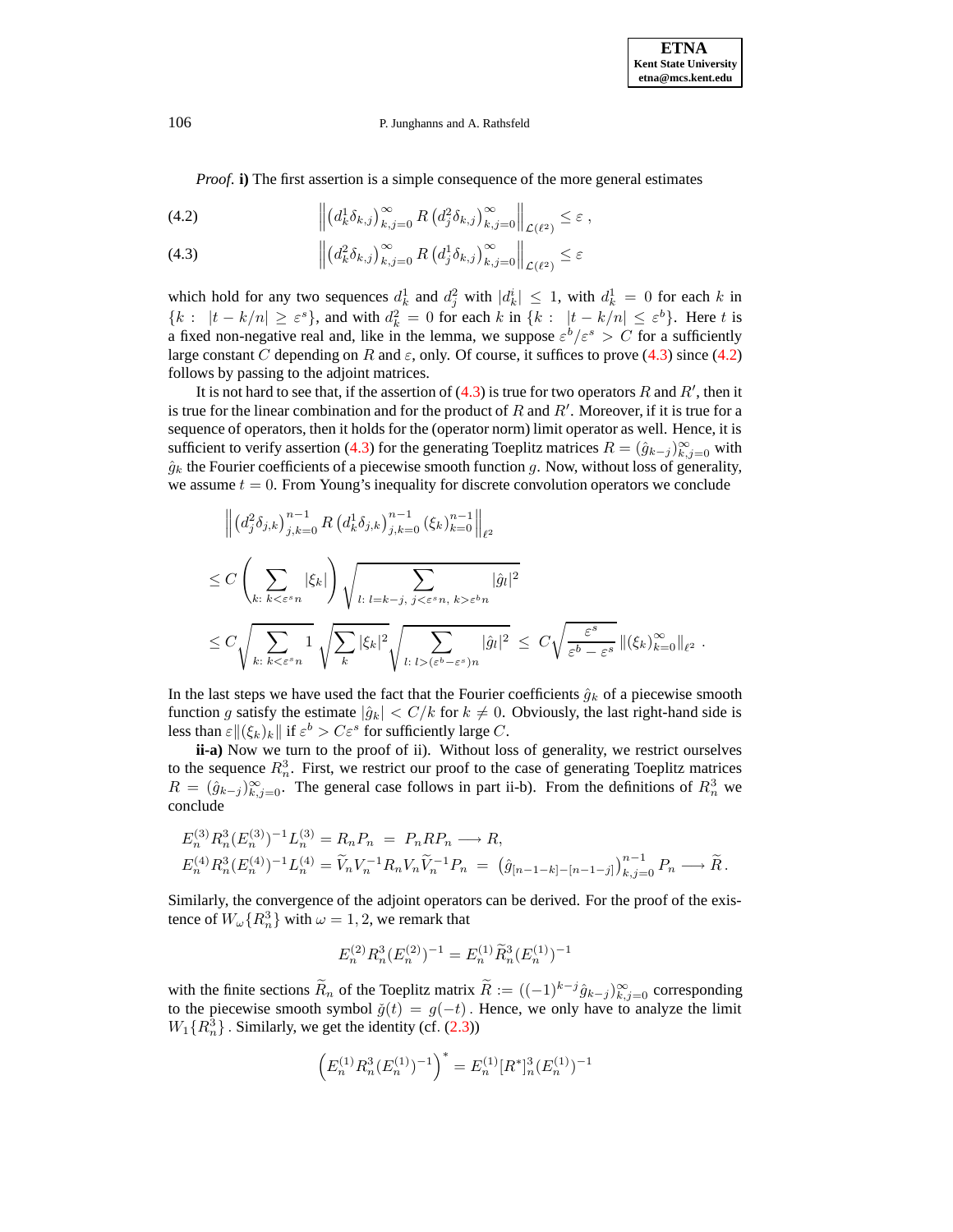### A polynomial collocation method 107

with the finite sections  $[R^*]_n$  of the Toeplitz matrix  $R^* = (\hat{g}_{j-k})_{k,j=0}^{\infty}$  corresponding to the piecewise smooth symbol  $\overline{g(t)}$ . Hence, it remains to analyze the limit  $W_1\{R_n^3\}$  for the sequence  $\left\{E_n^{(1)}R_n^3(E_n^{(1)})^{-1}L_n\right\}$  , and the limit  $W_1\{R_n^3\}^*$  for  $(E_n^{(1)}R_n^3(E_n^{(1)})^{-1})^*L_n$  follows analogously. Due to the uniform boundedness of these sequences, it remains to show the convergence of  $E_n^{(1)} R_n^3 (E_n^{(1)})^{-1} L_n f$  for smooth functions  $f$  with support supp  $f$  contained in the open interval  $(-1, 1)$ . Moreover, due to the  $\mathbf{L}^2_{\sigma}$  convergence  $M_n f - L_n f \longrightarrow 0$ (cf. Lemma [2.5\)](#page-8-2), we only need to prove the convergence of  $E_n^{(1)} R_n^3 (E_n^{(1)})^{-1} M_n f$ , and, in view of part i) of the present lemma, we need to show this convergence only for the interval  $[-1+\varepsilon^s, 1-\varepsilon^s]$  with a small  $\varepsilon^s$ . However, since the Jacobi weight functions  $\rho$  and  $\rho^{-1}$  are bounded in  $[-1+\varepsilon^s, 1-\varepsilon^s]$  and since the  $\sqrt{\frac{n+1}{\pi}} (\omega_{kn} \delta_{k,j})_{k,j=1}^n$  and  $\sqrt{\frac{\pi}{n+1}} (\omega_{kn}^{-1} \delta_{k,j})_{k,j=1}^n$ are strongly convergent discretizations of the operators of multiplication by these weights (cf. Lemma [3.8\)](#page-10-0), we can suppose  $\rho \equiv 1$  and  $\omega_{kn} = 1$  without loss of generality. We are going to prove the convergence to  $W_1\{R_n^3\}$  for Toeplitz matrices with smooth generating functions  $g_C$  (functions in the Wiener class) and for a special generating function  $g_{PC}$  with jumps at  $\pm 1$ . The case of general piecewise continuous generating functions will follow from the combination of the particular convergence results and a density argument.

If the generating function  $g(t)$  is equal to  $t^l$  for a fixed l, then the application of  $R_n$  to a vector is nothing else than a shift in the indices. Consequently,  $E_n^{(1)} R_n^3 (E_n^{(1)})^{-1} M_n f =$  $M_n \tilde{f}$  with a shifted smooth function  $\tilde{f}$  defined by  $[\tilde{f} \circ \cos](s) = [f \circ \cos](s - l/[n + 1])$ . In view of the convergence of the interpolation  $M_n$  (cf. Lemma [2.5\)](#page-8-2), which is uniform on the compact set of shifted functions, we conclude  $E_n^{(1)} R_n^3 (E_n^{(1)})^{-1} M_n f \longrightarrow f$ . This result for a fixed l, however, implies

$$
E_n^{(1)}R_n^3(E_n^{(1)})^{-1}M_nf \longrightarrow g(1)f
$$

for all  $R = (\hat{g}_{k-j})_{k,j=0}^{\infty}$  with generators  $g(t) = \sum_l \hat{g}_l t^l$  from the Wiener class, i.e. with generators such that  $\sum_{l} |\hat{g}_l| < \infty$ .

Now we consider the discretized operator of  $\rho^{-1}S\rho I$ . The corresponding matrix takes the form (cf. Equation  $(3.10)$ )

<span id="page-28-0"></span>
$$
(4.4) \quad \left(\mathrm{i}\frac{\cos'\left(\frac{(k+1)\pi}{n+1}\right)\frac{\tilde{\delta}_{jk}}{n+1}}{\cos\left(\frac{(k+1)\pi}{n+1}\right)-\cos\left(\frac{(j+1)\pi}{n+1}\right)}\right)_{k,j=0}^{n-1} = \left(\mathrm{i}\frac{\tilde{\delta}_{jk}}{k-j}\right)_{k,j=0}^{n-1} + \left(r_{(k+1)(j+1)}\right)_{k,j=0}^{n-1},
$$

where

$$
r_{kj} := \frac{\widetilde{\delta}_{jk}}{n+1} \ k^{\dagger} \left( \frac{k\pi}{n+1}, \frac{j\pi}{n+1} \right), \quad k^{\dagger}(t,s) := i \left[ \frac{\cos'(t)}{\cos(t) - \cos(s)} - \frac{1}{t-s} \right].
$$

Clearly, the kernel  $k^{\dagger}(t, s)$  is smooth. For a cut off function  $\chi$  with supp  $\chi \subset (-1, 1)$ , the integral operator  $K^{\dagger}$  corresponding to the kernel  $\chi(\cos(t))k^{\dagger}(t,s)\chi(\cos(s))$  can be approximated by a quadrature method  $K_n^{\dagger} \in \mathcal{L}(\mathrm{im}\, L_n)$  such that the matrix with respect to  $\{\widetilde{\ell}_{kn}^{\varphi}\}_{k=1}^n$ is

$$
E_n^{(3)} K_n^{\dagger} (E_n^{(3)})^{-1}
$$
  
=  $\left(\chi(x_{(k+1)n}^{\varphi}) \delta_{k,j}\right)_{k,j=0}^{n-1} \left(\frac{\pi}{n+1} k^{\dagger} \left(\frac{(k+1)\pi}{n+1}, \frac{(j+1)\pi}{n+1}\right)\right)_{k,j=0}^{n-1} \left(\chi(x_{(k+1)n}^{\varphi}) \delta_{k,j}\right)_{k,j=0}^{n-1}$ 

and that the sequence  $K_n^{\dagger}$  belongs to  $\mathcal J$  (cf. the proof of Lemma [2.4\)](#page-7-1). In view of [\(2.2\)](#page-5-2) the matrix  $(r_{(k+1)(j+1)})_{k,j=0}^{n-1}$  coincides with the matrix  $E_n^{(3)}[K_n^{\dagger} - W_n K_n^{\dagger} W_n](E_n^{(3)})^{-1}$ , which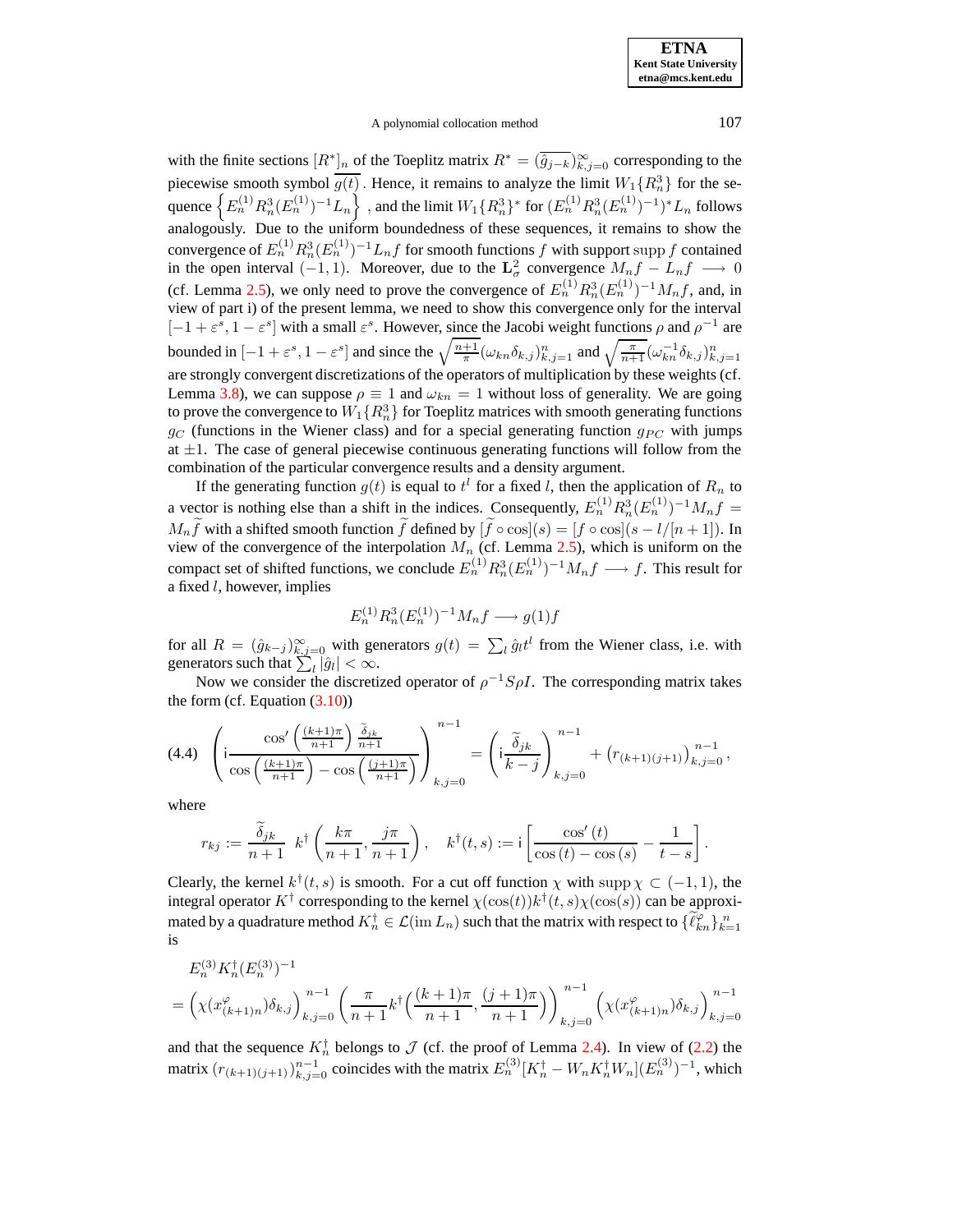implies that  $\{M_n\chi L_n(E_n^{(3)})^{-1}(r_{(k+1)(j+1)})_{k,j=0}^{n-1}E_n^{(3)}M_n\chi L_n\}$  is included in  $\mathcal{J}$ , and we get the strong convergence for the operator whose matrix representation with respect to the basis  $\{\widetilde{\ell}_{kn}^{\varphi}\}_{k=1}^n$  is

$$
\Big(\chi(x_{(k+1)n}^\varphi)\delta_{k,j}\Big)_{k,j=0}^{n-1}\Big(r_{(k+1)(j+1)}\Big)_{k,j=0}^{n-1}\Big(\chi(x_{(k+1)n}^\varphi)\delta_{k,j}\Big)_{k,j=0}^{n-1}.
$$

Due to the strong convergence toward  $W_1\{A_n\}$  in Lemma [3.9](#page-10-5) and due to [\(4.4\)](#page-28-0), we get the strong convergence for the operator whose matrix representation with respect to the basis  $\{\tilde{\ell}_{kn}^{\varphi}\}_{k=1}^n$  is the finite section  $(i\tilde{\delta}_{jk}/[j-k])_{k,j=0}^{n-1}$  of the Toeplitz matrix

$$
R_{PC} := (i \widetilde{\delta}_{jk}/[j-k])_{k,j=0}^{\infty}.
$$

We denote the generating function of the last Toeplitz matrix by  $g_{PC}$ . Note that  $g_{PC}(t) =$  $-\pi$  sgn  $\Im$ m t is a piecewise constant function with jumps at  $\pm 1 \in \mathbb{T}$ .

Suppose now that the generating function  $g$  of the Toeplitz matrix  $R$  takes the form  $g(t) = \lambda g_{+}(t)g_{PC}(t) + \mu g_{-}(t)g_{PC}(t) + g_{C}(t)$  with fixed numbers  $\lambda$  and  $\mu$ , with  $g_{\pm}(t) =$  $t^{-1} \mp 1$ , and with  $g_C$  from the Wiener class. Then we get the representation

<span id="page-29-1"></span>
$$
(4.5) \t\t R = \lambda R_+ R_{PC}(t) + \mu R_- R_{PC}(t) + R_C
$$

with Toeplitz matrices  $R_+$  and  $R_-\$  generated by the functions  $g_+$  and  $g_-,$  respectively. Though  $P_n R_{\pm} R_{PC}|_{\text{im } P_n}$  is different from  $[P_n R_{\pm}|_{\text{im } P_n}] [P_n R_{PC}|_{\text{im } P_n}]$ , we get

<span id="page-29-0"></span>
$$
\left(\chi^{\dagger}(x_{(j+1)n}^{\varphi})\delta_{j,k}\right)_{j,k=0}^{n-1} P_n R_{\pm} R_{PC}|_{\text{im } P_n}
$$
\n
$$
(4.6)
$$
\n
$$
= \left(\chi^{\dagger}(x_{(j+1)n}^{\varphi})\delta_{j,k}\right)_{j,k=0}^{n-1} [P_n R_{\pm}|_{\text{im } P_n}] \left(\chi(x_{(j+1)n}^{\varphi})\delta_{j,k}\right)_{j,k=0}^{n-1} [P_n R_{PC}|_{\text{im } P_n}],
$$

where  $\chi$  and  $\chi^{\dagger}$  stand for functions such that supp  $\chi \subset (-1,1)$ , supp  $\chi^{\dagger} \subset (-1,1)$ , and  $\text{supp }\chi^{\dagger} \subset \{t \in [-1,1]: \chi(t) = 1\}$ , and such that there is an  $x_{jn}^{\varphi}$  with  $\chi(x_{jn}^{\varphi}) = 1$  and  $\text{supp}\,\chi^\dagger\cap[-1,x_{jn}^\varphi]=\emptyset$  . Indeed, the matrices  $R_\pm$  consist of two non-zero diagonals, namely the main diagonal and the one above the main diagonal. Therefore, the difference between  $P_nR_{\pm}$  and  $P_nR_{\pm}P_n$  is a matrix with exactly one non-zero entry. However, if the finite section from the left is replaced by  $P_{n-1}$ , then  $P_{n-1}R_{\pm} = P_{n-1}R_{\pm}P_n$ . The assumptions on  $\chi$  and  $\chi^{\dagger}$  ensure that the finite section matrices  $(\chi^{\dagger}(x))$  $(\widetilde{y}_{(j+1)n})\delta_{j,k}$ ) $\overline{\widetilde{y}_{j,k=0}}$  and  $(\chi(x_{(j+1)n})\delta_{j,k})$  $\chi^{\dagger}$  ensure that the finite section matrices  $(\chi^{\dagger}(x_{(j+1)n}^{\varphi})\delta_{j,k})_{j,k=0}^{n-1}$  and  $(\chi(x_{(j+1)n}^{\varphi})\delta_{j,k})_{j,k=0}^{n-1}$  act similarly to  $P_{n-1}$  and  $P_n$  when applied to  $R_{\pm}$ . Thus [\(4.6\)](#page-29-0) holds true, and, toge the just proved strong convergences of  $E_n^{(1)} [R_{PC}]_n^3 (E_n^{(1)})^{-1} L_n$  and  $E_n^{(1)} [R_{\pm}]_n^3 (E_n^{(1)})^{-1} L_n$ , we arrive at the  $\mathbf{L}^2_\sigma$  convergence of  $E_n^{(1)} [R_\pm R_{PC}]_n^3 (E_n^{(1)})^{-1} L_n f$  over the interior of the interval [-1, 1]. Consequently, we obtain the strong convergence of  $E_n^{(1)} R_n^3 (E_n^{(1)})^{-1} L_n$  for  $R<sup>3</sup>$  from the representation [\(4.5\)](#page-29-1).

Finally, a general generating function g which is piecewise continuous over  $\mathbb T$  and continuous over  $\mathbb{T} \setminus \{\pm 1\}$  can be approximated in the supremum norm by a function of the form from the previous paragraph. Hence, the strong convergence property extends to Toeplitz matrices with generating function g piecewise continuous over  $\mathbb{T}$  and continuous over  $\mathbb{T}\setminus\{\pm 1\}$ .

**ii-b**) Now we consider the case of arbitrary  $R \in alg \mathcal{T}(\mathbf{PC})$ . Because of the relations  $E_n^{(3)}R_n^3(E_n^{(3)})^{-1}L_n^{(3)} = P_nRP_n$  and  $E_n^{(4)}R_n^3(E_n^{(4)})^{-1}L_n^{(4)} = \widetilde{W}_nR\widetilde{W}_n$  with

$$
W_n \{\xi_0, \xi_1, \ldots\} = \{\xi_{n-1}, \ldots, \xi_0, 0, \ldots\} ,
$$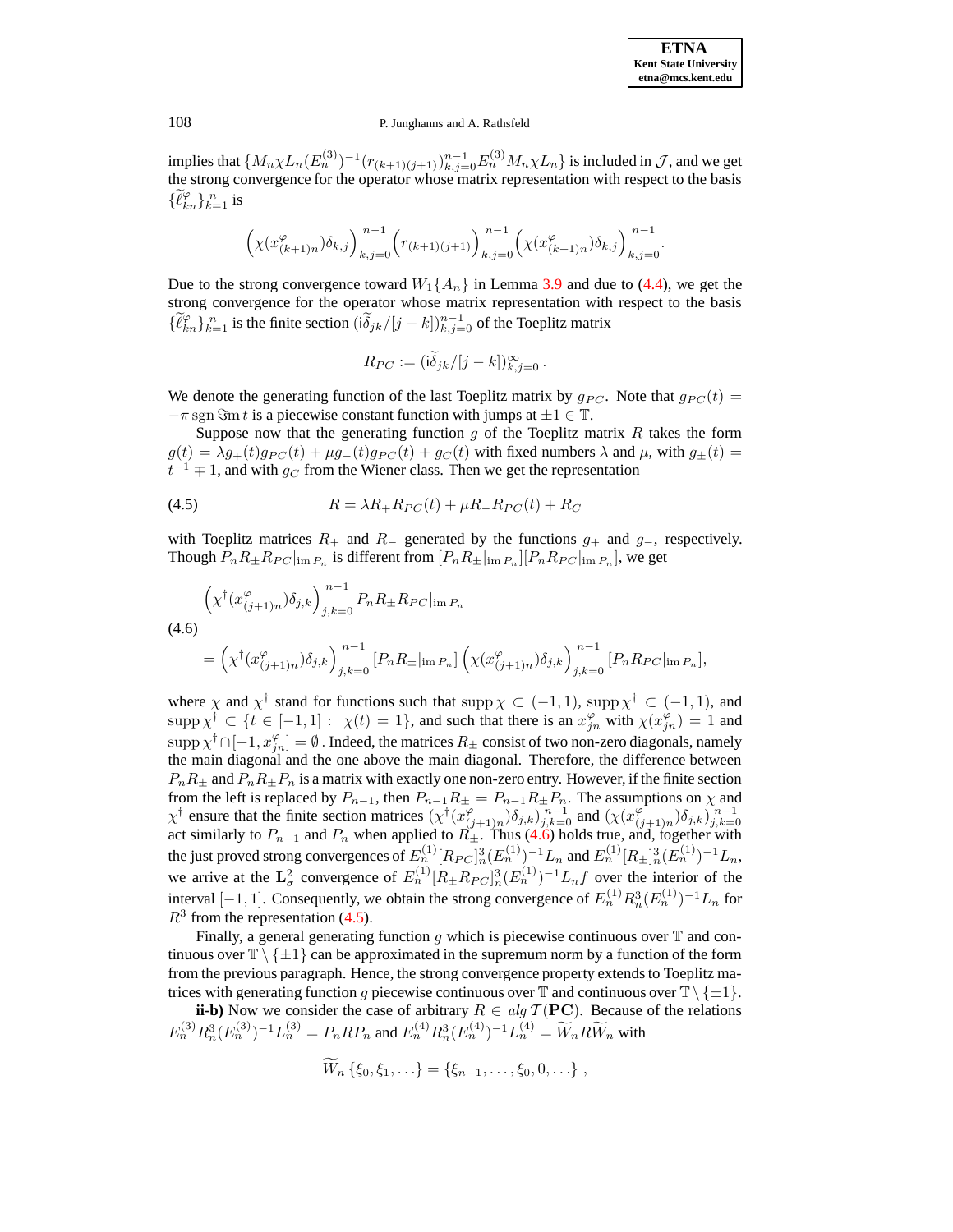#### A polynomial collocation method 109

the existence of  $W_{\omega} \{R_n^3\}$  for  $\omega = 3, 4$  is well known (see, for example, [\[3,](#page-46-25) Cor. 7.14]). It remains to derive the convergence to the limits  $W_{\omega}$   $\left\{R_n^3\right\}$  for  $\omega = 1, 2$ .

In view of [\(4.1\)](#page-26-0), we have to consider the two cases  $R = M$  and  $R = M'$ . For similarity sake (use [\(2.2\)](#page-5-2) for  $M'$ ), we may restrict our proof to the case  $R = M$ . Since  $R_n^3$  is uniformly bounded, we have to show the limits for a dense subset only. Hence, it suffices to consider the limits for  $R_n^3 M_n \chi L_n$  with  $\chi$  a smooth function vanishing in neighbourhoods of the end points  $\pm 1$ . Moreover, in accordance with part i) of Lemma [4.1,](#page-26-1) we need to show the strong limits for  $M_n \chi' L_n R_n^3 M_n \chi L_n$  only, where  $\chi'$  is another smooth function vanishing in neighbourhoods of  $\pm 1$ . Setting

<span id="page-30-1"></span>(4.7) 
$$
k(x,y) := \frac{\chi'(x)\chi(y)}{\varrho(x)\vartheta(y)} m\left(\frac{\arccos(x)}{\arccos(y)}\right) \frac{1}{\arccos(y)},
$$

the operator  $M_n \chi' L_n R_n^3 M_n \chi L_n$  takes the form  $K_n$  of Lemma [2.4.](#page-7-1) Now Lemma [2.4](#page-7-1) and Corollary [2.2,](#page-7-0) imply the strong convergences. O

By A we denote the smallest  $C^*$ -subalgebra of  $\mathcal F$  generated by all sequences of the ideal  $\mathcal{J}$ , by all sequences  $\{R_n^{\omega}\}\$  with  $\omega \in \{3, 4\}$  and  $R \in alg \mathcal{T}(\mathbf{PC})$ , and by all sequences of the form

<span id="page-30-2"></span>
$$
\{M_n(aI + b\mu^{-1}S\mu I)L_n\}, \quad a, b \in \mathbf{PC},
$$

where  $\mu := v^{\gamma,\delta}$  satisfies [\(1.5\)](#page-2-0) and [\(1.6\)](#page-2-1). We shall prove the missing invertibility of the collocation sequence in the quotient algebra  $\mathcal{F}/\mathcal{J}$  (cf. Theorem [2.3\)](#page-7-2) by showing the invertibility in the quotient algebra  $A/\mathcal{J}$ . For  $\{A_n\} \in \mathcal{F}$ , we write  $\{A_n\}^{\circ}$  for the coset  $\{A_n\} + \mathcal{J}$  of  $\mathcal{F}/\mathcal{J}.$ 

<span id="page-30-0"></span>**5. A** Subalgebra in the Center of the Quotient Algebra  $A/J$  and the Local Prin**ciple of Allan and Douglas.** In this section we show that a set of discretized multiplication operators forms a subalgebra contained in the center of the quotient algebra  $A/J$ . However, to a general Banach algebra and to a general central subalgebra we can apply the local principle of Allan and Douglas in order to analyze the invertibility of an element. We formulate the corresponding assertions for our specific setting.

 $\mathbf{L}$ **EMMA 5.1.** *The cosets*  $\{M_n f L_n\}^o$ *, where*  $f \in \mathbf{C}[-1,1]$ *, belong to the center of*  $A/\mathcal{J}$ *.* 

*Proof.* We have to show that the commutator of  $\{M_n f L_n\}$  with the generating elements of A are contained in J. First we observe  $M_n f L_n M_n a L_n = M_n a f L_n$  (cf. [\(3.5\)](#page-10-3)), which implies  $\{M_n f L_n\}^\circ \{M_n a L_n\}^\circ = \{M_n a L_n\}^\circ \{M_n f L_n\}^\circ.$ 

Next we turn to the commutators of the discretized multiplication operators with the discretized Cauchy singular integral operator. We first suppose  $f = p$  is a polynomial of degree not greater than m. Then we get  $M_n p L_{n-m} = p L_{n-m}$  for  $n > m$ . Consequently,

$$
M_{n}pL_{n}M_{n}\mu^{-1}S\mu L_{n} - M_{n}\mu^{-1}S\mu L_{n}M_{n}pL_{n}
$$
  
=  $M_{n}p\mu^{-1}S\mu L_{n} - M_{n}\mu^{-1}S\mu M_{n}pL_{n}$   
=  $M_{n}\mu^{-1}(pS - Sp)\mu L_{n} + M_{n}\mu^{-1}S\mu(I - M_{n})p(L_{n} - L_{n-m}).$ 

Obviously, the sequence  $\{M_n\mu^{-1}(pS - Sp)\mu L_n\}$  belongs to  $J$ . Moreover, we observe the identity  $L_n - L_{n-m} = W_n L_m W_n$ , and

$$
M_n\mu^{-1}S\mu(I-M_n)p(L_n-L_{n-m})
$$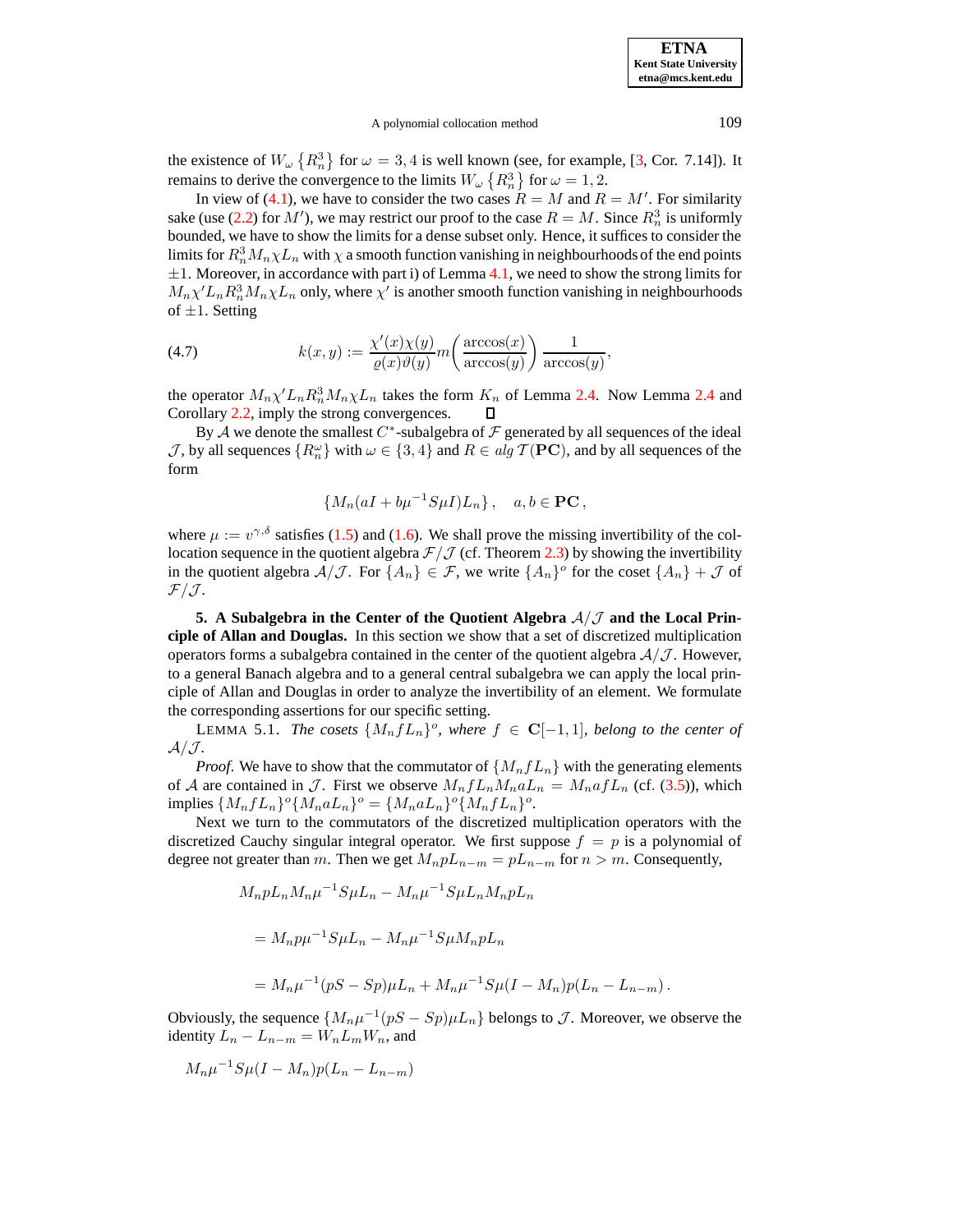$$
= M_n \mu^{-1} S \mu (I - M_n) p L_n W_n L_m W_n
$$
  
= 
$$
[M_n \mu^{-1} (Sp - pS) \mu L_n + M_n p \mu^{-1} S \mu L_n - M_n \mu^{-1} S \mu L_n M_n p L_n] W_n L_m W_n,
$$

which shows that the sequence  $\{M_n\mu^{-1}S\mu(I-M_n)p(L_n-L_{n-m})\}$  belongs to  $\mathcal{J}$ , too. Taking into account the closedness of  $J$  and [\(3.7\)](#page-10-6), we arrive at the relation  $\{M_n f L_n\}^{\circ}$  $\left\{M\mu^{-1}S\mu L_n\right\}^{\circ} = \left\{M_n\mu^{-1}S\mu L_n\right\}^{\circ} \left\{M_nfL_n\right\}^{\circ}$  valid for all  $f \in \mathbf{C}[-1,1]$ .

Next, we have to consider the commutators of the discretized multiplication operators  ${M_n f L_n}$  with the sequences  ${R_n^3}$  and  ${R_n^4}$  for matrices  $R \in alg \mathcal{T}(PC)$ . For similarity reasons, we only treat  $\{R_n^3\}$ . In view of [\(4.1\)](#page-26-0), we have to consider the cases  $R = (\hat{g}_{k-j})_{k,j=0}^{\infty}$ and  $R = M, M'$ . We start with  $R = (\hat{g}_{k-j})_{k,j=0}^{\infty}$ . If the function f is Lipschitz and if the generating function  $g$  of  $R$  is a trigonometric polynomial, then we get

$$
\left(f(x_{(j+1)n}^{\varphi})\delta_{j,k}\right)_{j,k=0}^{n-1}R_{n} - R_{n}\left(f(x_{(j+1)n}^{\varphi})\delta_{j,k}\right)_{j,k=0}^{n-1}
$$

$$
= \left([f(x_{(j+1)n}^{\varphi}) - f(x_{(k+1)n}^{\varphi})]\hat{g}_{k-j}\right)_{j,k=0}^{n-1}
$$

and

$$
\left| [f(x_{(j+1)n}^{\varphi}) - f(x_{(k+1)n}^{\varphi})] \hat{g}_{k-j} \right| \leq \frac{C}{n} |j-k| |\hat{g}_{k-j}|,
$$

where  $\hat{g}_k = 0$  for all sufficiently large |k|. Hence, the norm of the commutator

$$
\{M_n f L_n\} \{R_n^3\} - \{R_n^3\} \{M_n f L_n\}
$$

tends to zero. Consequently, due to  $(3.7)$  and the closedness of  $\mathcal J$ , for continuous f and g, we get  $\{M_nfL_n\}\{R_n^3\} - \{R_n^3\}\{M_nfL_n\} \in \mathcal{J}$ .

For piecewise twice continuously differentiable functions  $g$  and Lipschitz continuous  $f$ , we only get the estimate

<span id="page-31-0"></span>(5.1) 
$$
\left| [f(x^{\varphi}_{(j+1)n}) - f(x^{\varphi}_{(k+1)n})] \hat{g}_{k-j} \right| \leq \frac{C}{n} \frac{|j-k|}{1+|j-k|} \leq \frac{C}{n}.
$$

This, however, allows us to replace  $R_n$  by  $(\chi(x_i^{\varphi}))$  $_{(j+1)n}^{\varphi}$  $\delta_{j,k}$ )<sub>j,k=0</sub> $R_n$ ( $\chi$ ( $x_{(j)}^{\varphi}$ This, however, allows us to replace  $R_n$  by  $(\chi(x_{(j+1)n}^{\varphi})\delta_{j,k})_{j,k=0}^{n-1}R_n(\chi(x_{(j+1)n}^{\varphi})\delta_{j,k})_{j,k=0}^{n-1}$  with a smooth and bounded function  $\chi$  which is identically equal to one except in two small neighborhoods of the two interval end-points. Indeed,  $J$  is closed and the difference of  $R_n$  and the modified matrix  $(\chi(x_i^{\varphi}))$  $(\zeta_{(j+1)n})\delta_{j,k})_{j,k=0}^{n-1}R_n(\chi(x_{(j+1)n}^{\varphi}))$  $_{(j+1)n}^{\varphi}$   $\delta_{j,k}$   $\Big)_{j,k=0}^{n-1}$  is small by [\(5.1\)](#page-31-0) and a simple Frobenius (Hilbert-Schmidt) norm estimate. Now we suppose that  $\chi$  vanishes identically in a small neighborhood of the interval end-points. If we consider the function  $g_{PC}$  from the proof to part ii) of Lemma [4.1,](#page-26-1) then we have the representation (cf. [\(4.4\)](#page-28-0))

$$
\left(\chi(x_{(j+1)n}^{\varphi})\delta_{j,k}\right)_{j,k=0}^{n-1} R_n \left(\chi(x_{(j+1)n}^{\varphi})\delta_{j,k}\right)_{j,k=0}^{n-1} =
$$
\n
$$
\left(\chi(x_{(j+1)n}^{\varphi})\delta_{j,k}\right)_{j,k=0}^{n-1} E_n^{(3)} M_n \rho^{-1} S \rho(E_n^{(3)})^{-1} \left(\chi(x_{(j+1)n}^{\varphi})\delta_{j,k}\right)_{j,k=0}^{n-1} - E_n^{(3)} K_n^{\dagger}(E_n^{(3)})^{-1}
$$

with the quadrature discretization  $K_n^{\dagger}$  to the compact integral operator  $K^{\dagger}$ . However, since  $K_n^{\dagger}$  is in  $\hat{J}$  (cf. Lemma [2.4\)](#page-7-1), since the discretized operators  $(\chi(x_i^{\hat{\varphi}})$  $(\widetilde{\varphi}_{(j+1)n})\delta_{j,k})_{j,k=0}^{\,n-1}$  and  $(f(x_{(j+1)n}^{\varphi})$  $_{(j+1)n}^{(\varphi)}\big)\delta_{j,k}\big)_{j,k=0}^{n-1}$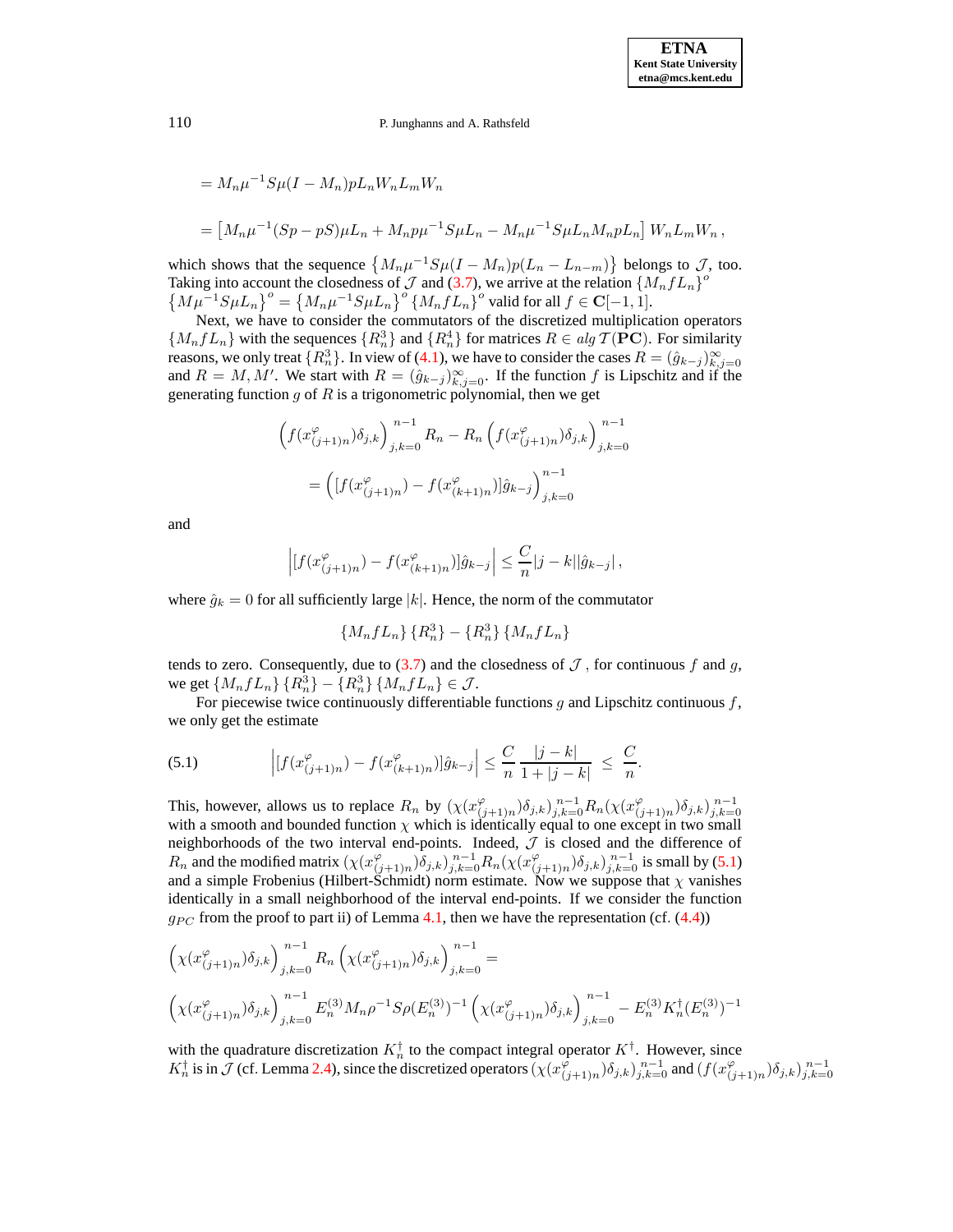A polynomial collocation method 111

commute, and since the commutator of the discretized singular operator commutes with the discretized multiplication operators by the previous parts of the present proof, we conclude that the commutator of  $E_n^{(3)}(\chi(x_i^{\varphi}))$  $_{(j+1)n}^{\varphi}$  $(\delta_{j,k})_{j,k=0}^{n-1}$ 

 $R_n(\chi(x_i^{\varphi}))$  $(\varphi_{(j+1)n})(\delta_{j,k})_{j,k=0}^{n-1} (E_n^{(3)})^{-1}$  and  $M_n f L_n$  is in  $\mathcal J$  for R generated by  $g_{PC}$ . In other words, we get  $\{M_nfL_nR_n^3 - R_n^3M_nfL_n\} \in \mathcal{J}$ .

Now a general generator function, piecewise continuous on  $\mathbb T$  and continuous on  $\mathbb T \setminus \mathbb T$  $\{\pm 1\}$ , can be represented in the form  $g(t) = \lambda g_+(t)g_{PC}(t) + \mu g_-(t)g_{PC}(t) + g_C(t)$  with  $g_C$  continuous (cf. the proof to part ii) of Lemma [4.1\)](#page-26-1). Hence, the just proved relation  $\{M_n f L_n R_n^3 - R_n^3 M_n f L_n\} \in \mathcal{J}$  for  $g = g_C, g_{\pm}$ , and  $g = g_{PC}$  show that  $\{M_n f L_n R_n^3 - R_n^3 M_n f L_n\} \in \mathcal{J}$  holds for general generators  $g$ , too.

Finally, we consider the commutator for the case  $R = M, M'$ . For similarity reason, we restrict our proof to  $R = M$ . Since the commutator is linear with respect to f, we may suppose that  $f$  is identically zero in the neighbourhood of one end point of the interval. Clearly,

$$
M_n f L_n R_n^3 - R_n^3 M_n f L_n = M_n f L_n R_n^3 M_n (1 - f) L_n + M_n (f - 1) L_n R_n^3 M_n f L_n.
$$

Due to this, we only have to show  $\{M_n\chi' L_n R_n^3 M_n\chi L_n\} \in \mathcal{J}$  for smooth functions  $\chi'$ and  $\chi$  such that one of the two vanishes in a small neighbourhood of 1 and the other in a small neighbourhood of  $-1$ . In view of part i) of Lemma [4.1,](#page-26-1) we even may suppose that both functions  $\chi$  and  $\chi'$  vanish in small neighbourhoods of  $\pm 1$ . In part ii-b) of the proof of Lemma [4.1](#page-26-1) we have seen that  $K_n = M_n \chi' L_n R_n^3 M_n \chi |_{\text{im }L_n}$  is a small perturbation of  $L_n K|_{\text{im } L_n}$  with K the compact integral operator corresponding to the kernel function [\(4.7\)](#page-30-1).<br>Thus  $\{M_n \chi' L_n R_n^3 M_n \chi L_n\} \in \mathcal{J}$ , and the proof is completed.  $\Box$ Thus  $\{M_n \chi' L_n R_n^3 M_n \chi L_n\} \in \mathcal{J}$ , and the proof is completed.

Now we formulate the local principle of Allan and Douglas applied to the algebra  $A/\mathcal{J}$ and to a central subalgebra  $\mathcal C$ . Due to Lemma [5.1](#page-30-2) the set

$$
\mathcal{C} := \left\{ \left\{ M_n f L_n \right\}^o : f \in \mathbf{C}[-1,1] \right\}
$$

forms a  $C^*$ -subalgebra of the center of  $\mathcal{A}/\mathcal{J}$ . This is  $*$ -isomorphic to  $\mathbb{C}[-1,1]$  via the isomorphism  $\{M_n f L_n\}^o \mapsto f$ , and, consequently, the maximal ideal space of C is equal to  $\{\mathcal{I}_{\tau} : \tau \in [-1,1]\}$  with  $\mathcal{I}_{\tau} := \left\{\{M_nfL_n\}^o : f \in \mathbf{C}[-1,1], f(\tau) = 0\right\}$ . By  $\mathcal{J}_{\tau}$  we denote the smallest closed ideal of  $A/\overline{\mathcal{J}}$  which contains  $\mathcal{I}_{\tau}$ , i.e.

$$
\mathcal{J}_\tau :=
$$

<span id="page-32-2"></span>(5.2)

$$
\cos_{\mathcal{A}/\mathcal{J}}\left\{\sum_{j=1}^{m} \left\{A_n^j M_n f_j L_n\right\}^o : \left\{A_n^j\right\} \in \mathcal{A}, f_j \in \mathbf{C}[-1,1], f_j(\tau) = 0, m = 1,2,\ldots\right\}.
$$

The local principle of Allan and Douglas claims

THEOREM 5.2 ([\[5\]](#page-46-26) and [\[28\]](#page-46-9), Theorem 1.21). *The ideal*  $\mathcal{J}_{\tau}$  *is a proper ideal in*  $\mathcal{A}/\mathcal{J}$  *for*  $all \tau \in [-1,1]$ . Suppose  $\{A_n\}^o$  is an arbitrary element of  $A/J$ . Then  $\{A_n\}^o$  is invertible if *and only if*  $\{A_n\}$ <sup>o</sup> +  $\mathcal{J}_{\tau}$  *is invertible in*  $(\mathcal{A}/\mathcal{J})/\mathcal{J}_{\tau}$  *for all*  $\tau \in [-1, 1]$ *.* 

<span id="page-32-1"></span>**6.** The Local Invertibility at Points  $\tau$  with  $-1 < \tau < 1$ . In this section we analyze the invertibility of  $\{A_n\}^{\circ} + \mathcal{J}_{\tau}$  in  $(\mathcal{A}/\mathcal{J})/\mathcal{J}_{\tau}$  for  $\tau$  in the interior of the interval  $[-1, 1]$  (cf. Theorem [5.2\)](#page-32-0). We fix a  $\tau$  with  $-1 < \tau < 1$  and set

<span id="page-32-0"></span>
$$
h_{\tau}(t) := \begin{cases} 0 & \text{if } -1 \leq t \leq \tau, \\ 1 & \text{if } \tau < t \leq 1. \end{cases}
$$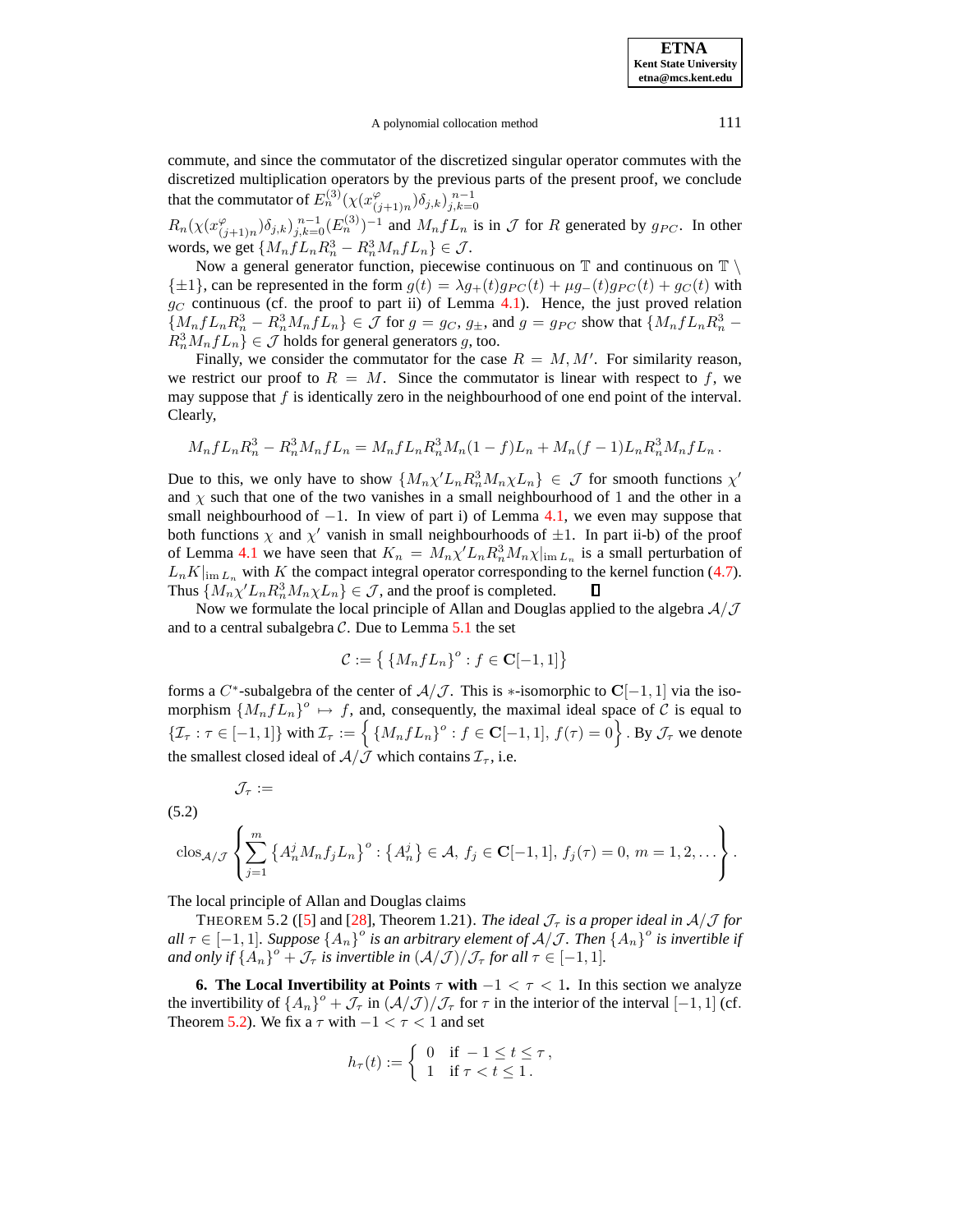Then, for  $a, b \in PC$ , we get

 ${M_n a L_n}^o + \mathcal{J}_{\tau} = a(\tau + 0) {M_n h_{\tau} L_n}^o + a(\tau) {M_n (1 - h_{\tau}) L_n}^o + \mathcal{J}_{\tau}$ 

and  $\left\{M_n\mu^{-1}S\mu L_n\right\}^o + \mathcal{J}_\tau = \left\{M_n\rho^{-1}S\rho L_n\right\}^o + \mathcal{J}_\tau$ . Consequently, the subalgebra of  $(\mathcal{A}/\mathcal{J})/\mathcal{J}_{\tau}$  containing all sequences  $\{M_n[aI+b\mu^{-1}S\mu]L_n\}^o + \mathcal{J}_{\tau}$  is generated by  $\{L_n\}^o +$  $\mathcal{J}_{\tau}$ ,

<span id="page-33-0"></span>(6.1) 
$$
p := \frac{1}{2} \left( \{ L_n \}^o + \{ M_n \rho^{-1} S \rho L_n \}^o \right) + \mathcal{J}_\tau,
$$

(6.2) 
$$
q := \left\{ M_n h_\tau L_n \right\}^o + \mathcal{J}_\tau.
$$

<span id="page-33-1"></span>To analyze the invertibility in this  $C^*$  subalgebra, we utilize the following two-projections lemma.

LEMMA 6.1 (cf. e.g. [\[27\]](#page-46-27) or [\[28\]](#page-46-9), Section 1.16). *Suppose that* B *is a unital* C ∗ *-algebra, and* that  $p, q \in \mathcal{B}$  are projections (i.e. self-adjoint idempotent elements) such that the spec*trum*  $\sigma_B(pqp)$  *coincides* with the *interval* [0, 1]. *Then the smallest closed subalgebra of* B, *which contains* p*,* q*, and the unit element* e*, is* <sup>∗</sup> *-isomorphic to the* C ∗ *-algebra of all continuous*  $2 \times 2$  *matrix functions on* [0, 1]*, which are diagonal at* 0 *and* 1*. The isomorphism can be chosen in such a way that it maps* e*,* p*,* q *into the functions*

<span id="page-33-2"></span>
$$
(6.3) \ \mu \mapsto \left(\begin{array}{cc} 1 & 0 \\ 0 & 1 \end{array}\right), \quad \mu \mapsto \left(\begin{array}{cc} 1 & 0 \\ 0 & 0 \end{array}\right), \quad \mu \mapsto \left(\begin{array}{cc} \mu & \sqrt{\mu(1-\mu)} \\ \sqrt{\mu(1-\mu)} & 1-\mu \end{array}\right),
$$

*respectively.*

Next we verify that our projections p and q from  $(6.1)$  and  $(6.2)$  satisfy the assumptions of the lemma, i.e. that p and q are projections and that  $\sigma_{(A/\mathcal{J})/\mathcal{J}_{\tau}}(pqp) = [0, 1]$ . If this is done, then we can apply Lemma [6.1](#page-33-1) and we see that the local algebra  $(\mathcal{A}/\mathcal{J})/\mathcal{J}_{\tau}$  is \*-isomorphic to a  $C^*$ -algebra of continuous 2 × 2 matrix functions on [0, 1] which are diagonal at 0 and 1. The isomorphism can be chosen in such a way that it maps  $\{L_n\}^\circ + \mathcal{J}_\tau$ ,  $\frac{1}{2}(\{L_n\}^\circ + \{M_n\rho^{-1}S\rho L_n\}^\circ) + \mathcal{J}_\tau$ , and  $\{M_n h_\tau P_n\}^\circ + \mathcal{J}_\tau$  into the functions given in [\(6.3\)](#page-33-2), respectively. In particular,  $\{M_n[aI+b\mu^{-1}S\mu I + K]L_n\}$ <sup>o</sup> is invertible in  $(A/J)/J_\tau$  (recall that  $\{M_n KL_n\} \in \mathcal{J}$  due to Lemma [2.4\)](#page-7-1) if the corresponding matrix symbol function

$$
\mu \mapsto \begin{pmatrix} \left(1 - \mu\right)c(\tau - 0) + \mu c(\tau + 0) & \sqrt{\mu(1 - \mu)}[d(\tau + 0) - d(\tau - 0)] \\ \sqrt{\mu(1 - \mu)}[c(\tau + 0) - c(\tau - 0)] & \mu d(\tau - 0) + (1 - \mu)d(\tau + 0) \end{pmatrix},
$$
  

$$
c(\tau \pm 0) := a(\tau \pm 0) + b(\tau \pm 0), \quad d(\tau \pm 0) := a(\tau \pm 0) - b(\tau \pm 0)
$$

is invertible. This, however, is satisfied if the operator  $A = aI + bu^{-1}S\mu I + K$  is invertible in  $\mathbf{L}^2_{\sigma}$  by the invertibility criteria of singular operators (cf. [\[11\]](#page-46-17)). In other words, the invertibility condition of the coset  $\{M_nAL_n\}^o + \mathcal{J}_\tau$  in  $(\mathcal{A}/\mathcal{J})/\mathcal{J}_\tau$  does not impose a new stability condition on the operator equation.

Now we turn to the operators  $p$  and  $q$  and show that these are selfadjoint projections. Obviously,  $q$  is a selfadjoint projection. We prove that the same is true for  $p$ . In view of [\(3.1\)](#page-8-3), [\(3.2\)](#page-8-4), and

$$
T_{n+2} - T_n = -2\varphi^2 U_n, \ n = 1, 2, \dots, \quad T_2 - \sqrt{2}T_0 = -2\varphi^2 U_0,
$$

we get

$$
\rho^{-1}S\rho\varphi\rho^{-1}S\rho\tilde{u}_n = \rho^{-1}S\varphi S\varphi U_n = i\rho^{-1}S\varphi T_{n+1}
$$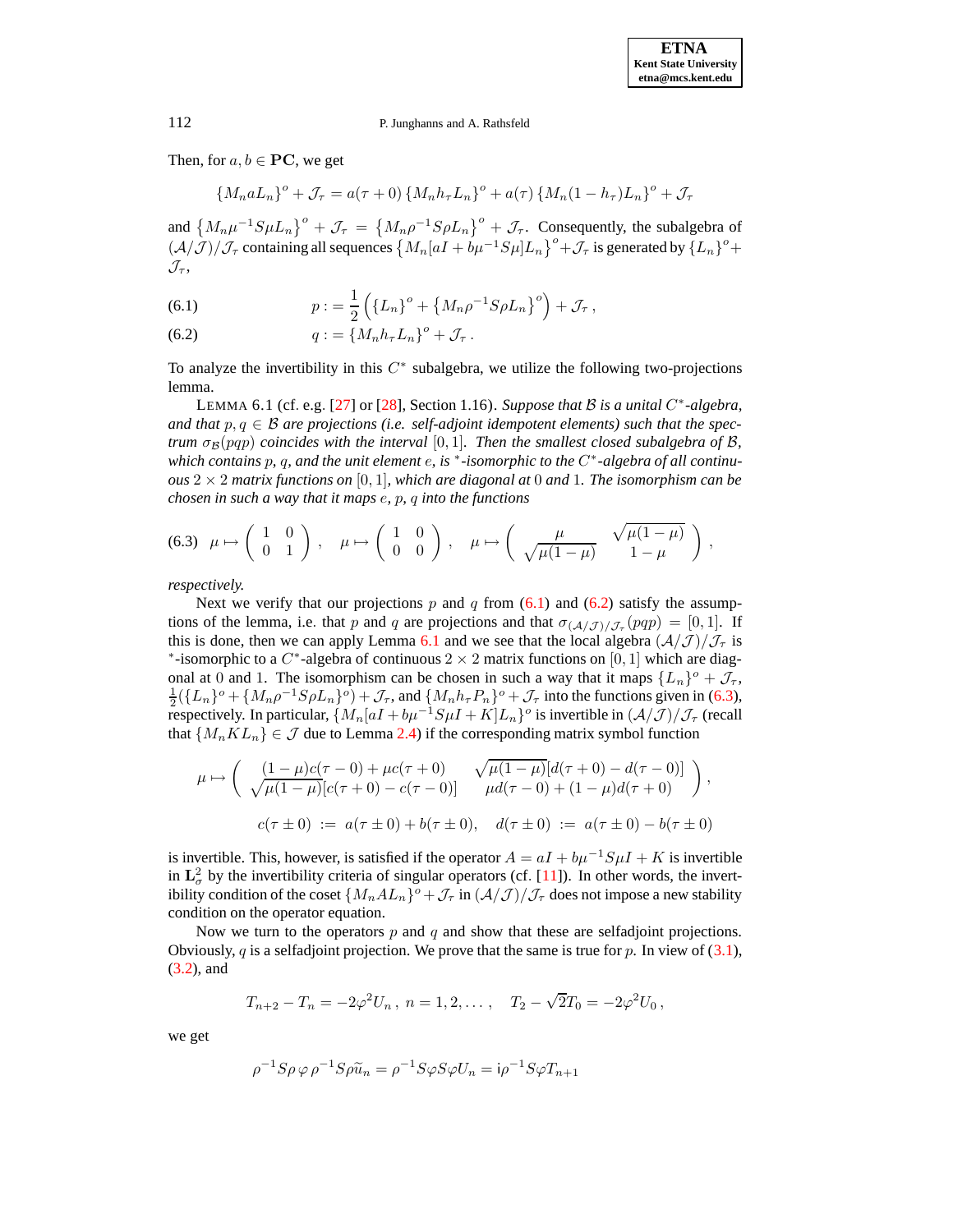A polynomial collocation method 113

$$
= \begin{cases} \frac{1}{2}\rho^{-1}(T_n - T_{n+2}) & \text{if } n = 1, 2, \dots, \\ -\frac{1}{2}\rho^{-1}T_2 & \text{if } n = 0, \end{cases}
$$

$$
= \begin{cases} \varphi \widetilde{u}_n & \text{if } n = 1, 2, \dots, \\ \varphi \widetilde{u}_0 - \frac{1}{\sqrt{2}}\rho^{-1}T_0 & \text{if } n = 0. \end{cases}
$$

Thus, by the continuity of  $\rho^{-1}S\rho : \mathbf{L}^2_{\sigma} \longrightarrow \mathbf{L}^2_{\sigma}$  we have

<span id="page-34-0"></span>(6.4) 
$$
\rho^{-1} S \rho \varphi \rho^{-1} S \rho I = \varphi I + K_0, \quad K_0 u = -\frac{1}{\sqrt{2}} \langle u, \widetilde{u}_0 \rangle_{\sigma} \rho^{-1} T_0.
$$

We recall the relation

$$
S\rho L_n u = \mathbf{i} \sum_{k=0}^{n-1} \langle u, \widetilde{u} \rangle_{\sigma} T_{k+1} = \frac{\mathbf{i}}{2} \sum_{k=0}^{n-1} \langle u, \widetilde{u}_k \rangle_{\sigma} (U_{k+1} - U_{k-1}),
$$

which implies

$$
M_n \varphi \rho^{-1} S \rho L_n u = M_n \vartheta S \rho L_n u = \vartheta S \rho L_n u - \frac{i}{2} \langle u, \widetilde{u}_{n-1} \rangle_{\sigma} \widetilde{u}_n
$$

$$
= \vartheta S \rho L_n u - \frac{i}{2} V W_n L_1 W_n u,
$$

where  $V : \mathbf{L}_{\sigma}^2 \longrightarrow \mathbf{L}_{\sigma}^2$  denotes the shift operator  $V u = \sum_{k=0}^{\infty} \langle u, \widetilde{u}_k \rangle_{\sigma} \widetilde{u}_{k+1}$ . Consequently, due to [\(6.4\)](#page-34-0), we have the identity

$$
M_n \rho^{-1} S \rho L_n M_n \varphi \rho^{-1} S \rho L_n = M_n (\varphi I + K_0) L_n - \frac{i}{2} M_n \rho^{-1} S \rho V L_n W_n L_1 W_n
$$

and

$$
\begin{aligned} \left\{ M_n \rho^{-1} S \rho L_n \right\}^o & \left\{ M_n \rho^{-1} S \rho L_n \right\}^o + \mathcal{J}_\tau \\ &= \frac{1}{\varphi(\tau)} \left\{ M_n \rho^{-1} S \rho L_n \right\}^o \left\{ M_n \varphi \rho^{-1} S \rho L_n \right\}^o + \mathcal{J}_\tau \\ &= \frac{1}{\varphi(\tau)} \left\{ M_n \varphi L_n \right\}^o + \mathcal{J}_\tau \\ &= \left\{ L_n \right\}^o + \mathcal{J}_\tau, \quad -1 < \tau < 1 \,. \end{aligned}
$$

Hence, we conclude  $p^2 = p$ . From [\(3.1\)](#page-8-3), [\(3.2\)](#page-8-4), and the three-term-recurrence relation

$$
U_{k+1}(x) = 2xU_k(x) - U_{k-1}(x), \quad k = 1, 2, \dots,
$$

we find

$$
V = \psi I - i\vartheta S \rho I, \quad V^* = \psi I + i\vartheta S \rho I, \quad \psi(x) = x.
$$

This implies

$$
\left\{ M_n \rho^{-1} S \rho L_n \right\}^o + \mathcal{J}_\tau = -\frac{i}{\varphi(\tau)} \left\{ M_n i \vartheta S \rho L_n \right\}^o + \mathcal{J}_\tau
$$
  
= 
$$
-\frac{i}{\varphi(\tau)} \left( \left\{ V^* L_n \right\}^o - \left\{ M_n \psi L_n \right\}^o \right) + \mathcal{J}_\tau
$$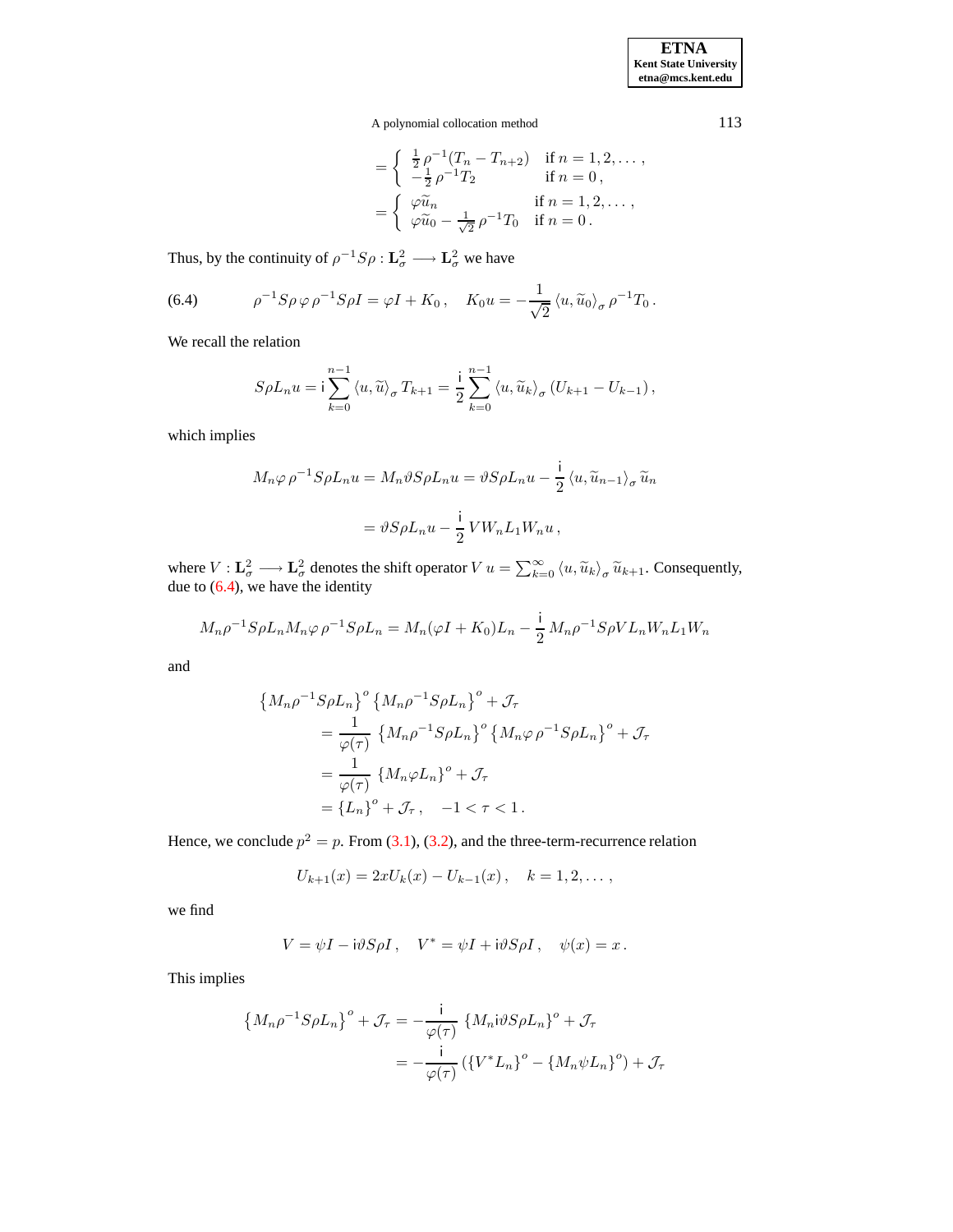and, consequently,

$$
\left(\left\{M_n \rho^{-1} S \rho L_n\right\}^o + \mathcal{J}_\tau\right)^* = \frac{i}{\varphi(\tau)} \left(\left\{L_n V L_n\right\}^o - \left\{M_n \psi L_n\right\}^o\right) + \mathcal{J}_\tau
$$

$$
= \frac{i}{\varphi(\tau)} \left\{M_n(-i\vartheta) S \rho L_n\right\}^o + \mathcal{J}_\tau
$$

$$
= \left\{M_n \rho^{-1} S \rho L_n\right\}^o + \mathcal{J}_\tau.
$$

Thus, we get  $p^* = p$ .

Now we turn to the spectrum. It remains to prove  $\sigma_{(A/J)/J_{\tau}}(pqp) = [0, 1]$ . To this end, we introduce G as the smallest C<sup>\*</sup>-subalgebra of  $\mathcal{L}(\mathbf{L}^2)$  which contains all operators  $aI + b\mu^{-1}S\mu I$  with  $a, b \in PC[-1, 1]$  and the ideal  $\mathcal{K} = \mathcal{K}(L^2_\sigma)$  of all compact operators in  $\mathbf{L}^2_{\sigma}$ . By  $\mathcal{J}^{\mathcal{G}}_{\tau}$ ,  $\tau \in [-1,1]$ , we denote the smallest closed ideal of  $\mathcal{G}/\mathcal{K}$ , which contains all cosets  $fI + \mathcal{K}$  with  $f \in \mathbb{C}[-1,1]$  and  $f(\tau) = 0$ . We need the following

LEMMA 6.2. If  $\{A_n\}^o + \mathcal{J}_{\tau}$  is invertible in  $(\mathcal{A}/\mathcal{J})/\mathcal{J}_{\tau}$ , then  $(W_1\{A_n\} + \mathcal{K}) + \mathcal{J}_{\tau}^{\mathcal{G}}$  is *invertible in*  $(G/K)/\mathcal{J}_{\tau}^{\mathcal{G}}$ *.* 

*Proof.* Take  $\{A_n\} \in \mathcal{A}$ , and assume that there exists a sequence  $\{B_n\} \in \mathcal{A}$  such that  ${B_n}^\circ{A_n}^\circ + \mathcal{J}_\tau = {L_n}^\circ + \mathcal{J}_\tau$ . Then

<span id="page-35-0"></span>
$$
B_n A_n = L_n + J_n + \sum_{\omega=1}^4 (E_n^{(\omega)})^{-1} L_n^{(\omega)} T_\omega E_n^{(\omega)} + C_n
$$

with some  $T_{\omega} \in \mathcal{K}(\mathbf{X}_{\omega})$  and some  $\{J_n\}^o \in \mathcal{J}_{\tau}, \{C_n\} \in \mathcal{N}$ . For each  $\vartheta > 0$  there exist sequences  $\{A_n^{(j)}\} \in \mathcal{A}$  and functions  $f_j \in \mathbf{C}[-1,1]$  with  $f_j(\tau) = 0$  such that

$$
\|\{J_n\}^o - \{D_n\}^o\|_{\mathcal{A}/\mathcal{J}} < \vartheta
$$

for  $D_n := \sum_{j=1}^{m_{\vartheta}} A_n^{(j)} M_n f_j L_n$ . Hence, there are  $T_{\omega,\vartheta} \in \mathcal{K}(\mathbf{X}_{\omega})$  and  $\{C_n^{\vartheta}\} \in \mathcal{N}$  such that

$$
\left\|J_nL_n-\sum_{j=1}^{m_{\vartheta}}A_n^{(j)}M_nf_jL_n-\sum_{\omega=1}^4(E_n^{(\omega)})^{-1}L_n^{(\omega)}T_{\omega,\vartheta}E_n^{(\omega)}-C_n^{\vartheta}L_n\right\|_{\mathcal{L}(\mathbf{L}^2_{\sigma})}<\vartheta,
$$

 $n = 1, 2, \dots$  We conclude  $||W_1\{J_n\} - \sum_{j=1}^{m_{\vartheta}} W_1\{A_n^{(j)}\}f_jI - T_{1,\vartheta}||_{\mathcal{L}(\mathbf{L}^2_{\sigma})} \leq \vartheta$ , which implies  $W_1\{J_n\} + \mathcal{K} \in \mathcal{J}_{\tau}^{\mathcal{G}}$ . Thus, because of  $W_1\{B_n\}W_1\{A_n\} = I + W_1\{J_n\} + T_1$ , the coset  $(W_1{A_n} + \mathcal{K}) + \mathcal{J}^{\mathcal{G}}_{\tau}$  is invertible from the left in  $(\mathcal{G}/\mathcal{K})/\mathcal{J}^{\mathcal{G}}_{\tau}$ . The invertibility from the right can be shown analogously.

The product pqp is a selfadjoint non-negative element of  $(\mathcal{A}/\mathcal{J})/\mathcal{J}_{\tau}$ , which implies that the spectrum  $\sigma(\frac{A}{J})/\mathcal{J}_{\tau}(pqp)$  is a subset of [0, 1]. We prove that the spectrum of  $pqp$ coincides with the whole interval. For this, assume that there exists a  $\lambda \in (0,1)$  such that  $pqp - \lambda e$  is invertible in  $(\lambda/\mathcal{J})/\mathcal{J}_{\tau}$ . This is equivalent to the invertibility of

$$
(q - \lambda)p - \lambda(e - p) = \frac{1}{2} \{ M_n (h_\tau - \lambda) L_n \}^o \left( \{ L_n \}^o + \{ M_n \rho^{-1} S \rho L_n \}^o \right) - \frac{\lambda}{2} \left( \{ L_n \}^o - \{ M_n \rho^{-1} S \rho L_n \}^o \right) + \mathcal{J}_\tau.
$$

From Lemma [6.2](#page-35-0) we conclude that

$$
(A + \mathcal{K}) + \mathcal{J}_{\tau}^{\mathcal{G}} := [(h_{\tau} - \lambda)(I + \rho^{-1}S\rho I) - \lambda(I - \rho^{-1}S\rho I) + \mathcal{K}] + J_{\tau}^{\mathcal{G}}
$$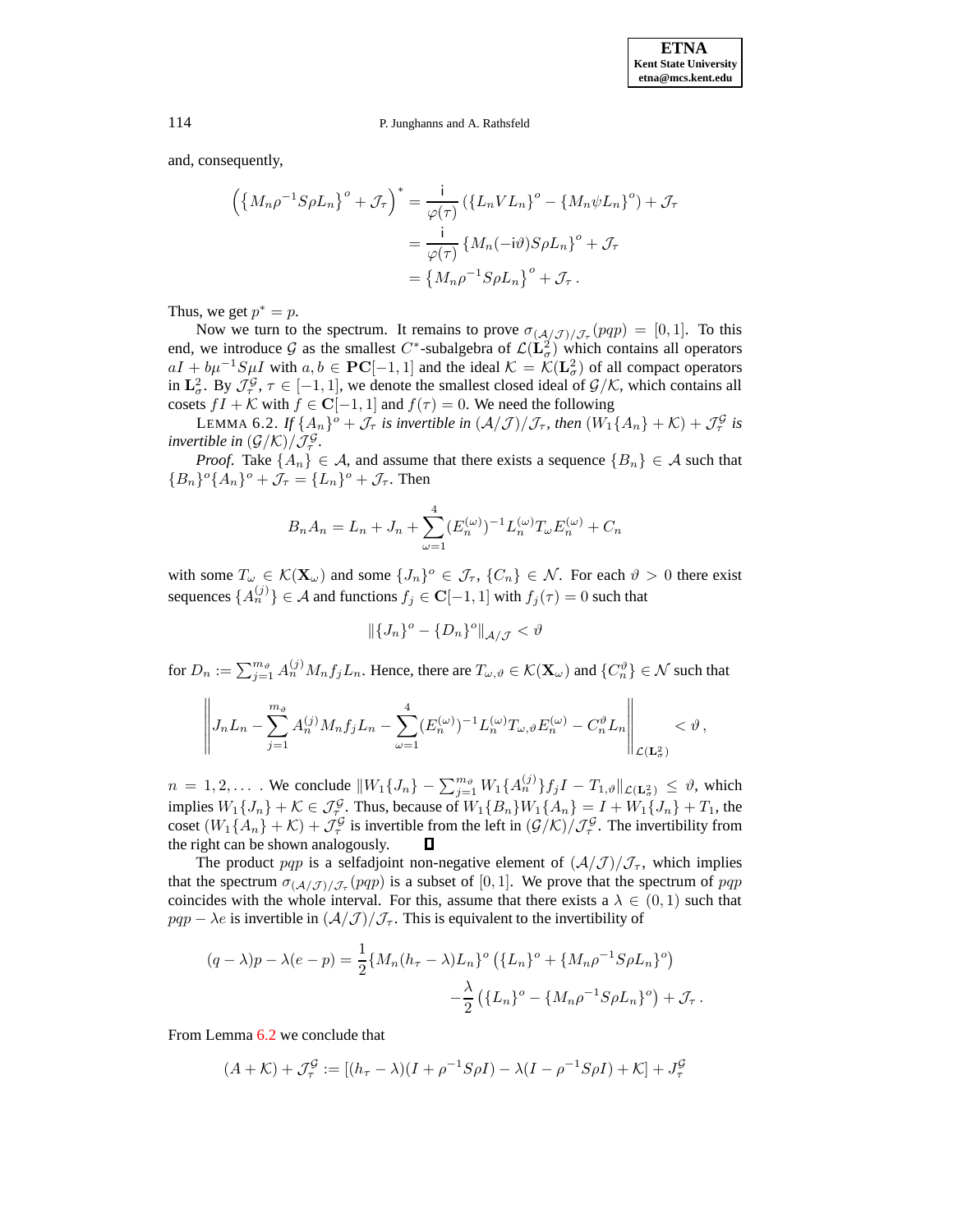A polynomial collocation method 115

is invertible in  $(\mathcal{G}/\mathcal{K})/\mathcal{J}^{\mathcal{G}}_{\tau}$ . If  $-1 \leq x < \tau$ , then we have

$$
(A + \mathcal{K}) + \mathcal{J}_x^{\mathcal{G}} = (-2\lambda I + \mathcal{K}) + \mathcal{J}_x^{\mathcal{G}},
$$

and  $-2\lambda I + \mathcal{K}$  is invertible in  $\mathcal{G}/\mathcal{K}$ . If  $\tau < x \leq 1$ , then

$$
(A + \mathcal{K}) + \mathcal{J}_x^{\mathcal{G}} = [(1 - 2\lambda)I + \rho^{-1}S\rho I + \mathcal{K}] + \mathcal{J}_x^{\mathcal{G}},
$$

which is also invertible in  $(\mathcal{G}/\mathcal{K})/\mathcal{J}_x^{\mathcal{G}}$ . From the local principle of Allan and Douglas we conclude the Fredholmness of  $(h_{\tau} - \lambda)(I + \rho^{-1}S\rho I) - \lambda(I - S)$  in  $\mathbf{L}^2_{\sigma}$ . But this is a contradiction since  $0 \in \left[1 - \frac{1}{\lambda}, 1\right] = \left[\frac{\lambda - h_{\tau}(\tau + 0)}{\lambda}, \frac{\lambda - h_{\tau}(\tau - 0)}{\lambda}\right]$ .

<span id="page-36-0"></span>**7.** The Local Invertibility for  $\tau = \pm 1$ . In this section we analyze the invertibility of  $\{A_n\}^{\circ}$  +  $\mathcal{J}_{\pm 1}$  in  $(\mathcal{A}/\mathcal{J})/\mathcal{J}_{\pm 1}$  (cf. Theorem [5.2\)](#page-32-0) and show that the invertibility of the operators  $W_3\{\overline{A}_n\}$  and  $W_4\{\overline{A}_n\}$  imply the invertibility of  $\{\overline{A}_n\}^o + \mathcal{J}_{+1}$  and  $\{\overline{A}_n\}^o + \mathcal{J}_{-1}$ in  $(\mathcal{A}/\mathcal{J})/\mathcal{J}_{\pm 1}$ , respectively.

<span id="page-36-1"></span>First we recall a lemma on the Gohberg-Krupnik symbol for operators from  $\mathfrak{a} \mathfrak{l} q \mathcal{T}(\mathbf{PC})$ and on special elements of the algebra  $alq \mathcal{T} (PC)$  which is useful for the proof that the limit operators belong to alg  $\mathcal{T}(\mathbf{PC})$ .

LEMMA 7.1 ([\[20\]](#page-46-19) and [\[29,](#page-46-24) [16\]](#page-46-21) or Lemma 11.4 of [\[28\]](#page-46-9)). **i)** *There is a continuous mapping* **Symb** *from* alg  $\mathcal{T}(\mathbf{PC})$  *to a set of functions defined over*  $\mathbb{T} \times [0, 1]$ *. For each*  $R \in alg \mathcal{T}(\textbf{PC})$ , the corresponding function  $\textbf{Symb}_R(t,\mu)$  will be called the symbol of R. *This symbol satisfies:*

*1) For* any  $t \neq \pm 1$ *, the value*  $\text{Symb}_R(t,\mu)$  *is independent of*  $\mu$ *, and the function*  $t \mapsto$  $\text{Symb}_R(t,0)$  *is continuous on*  $\{t \in \mathbb{T} : \mathcal{S}m t \geq 0\}$  *and on*  $\{t \in \mathbb{T} : \mathcal{S}m t \leq 0\}$ *with the limits*

$$
\begin{aligned} \mathbf{Symb}_R(1+0,0) &:= \lim_{t \longrightarrow +1, \text{ } \text{Sm}\,t > 0} \mathbf{Symb}_R(t,0) = \mathbf{Symb}_R(1,1) \,, \\ \mathbf{Symb}_R(1-0,0) &:= \lim_{t \longrightarrow +1, \text{ } \text{Sm}\,t < 0} \mathbf{Symb}_R(t,0) = \mathbf{Symb}_R(1,0), \\ \mathbf{Symb}_R(-1+0,0) &:= \lim_{t \longrightarrow -1, \text{ } \text{Sm}\,t < 0} \mathbf{Symb}_R(t,0) = \mathbf{Symb}_R(-1,1), \\ \mathbf{Symb}_R(-1-0,0) &:= \lim_{t \longrightarrow -1, \text{ } \text{Sm}\,t > 0} \mathbf{Symb}_R(t,0) = \mathbf{Symb}_R(-1,0). \end{aligned}
$$

*Moreover, the function*  $\mu \mapsto \textbf{Symb}_R(\pm 1, \mu)$  *is continuous on* [0, 1]*.* 

- *2)* For any  $R \in alg \mathcal{T}(\mathbf{PC})$ , the operator R is Fredholm if and only if the symbol **Symb**<sub>R</sub> does not vanish over  $\mathbb{T} \times [0, 1]$ .
- *3)* For any Fredholm operator  $R \in alg \mathcal{T}(\mathbf{PC})$ , the index of R is the negative winding *number of the closed curve*

$$
\Gamma:=\Big\{\mathbf{Symb}_R(e^{\mathrm{i} s},0):\ 0
$$

*with respect to the point* 0*, where the direction of the curve* Γ *is determined by the parametrizations of its definition.*

*4) An operator*  $R \in alg \mathcal{T}(\mathbf{PC})$  *is compact if and only if*  $\mathbf{Symb}_R(t,\mu)$  *vanishes over*  $\mathbb{T} \times [0,1]$ .

**ii**) *Suppose the generating function*  $g(t) = \sum_l \hat{g}_l t^l$  *of the Toeplitz matrix*  $(\hat{g}_{k-j})_{k,j=0}^{\infty}$  *is piecewise continuous on*  $\mathbb{T}$  *and continuous on*  $\mathbb{T} \setminus \{\pm 1\}$ *, and take a complex z with*  $|\Re z|$  < 1/2*. Then the matrix operator*

$$
R := (k+1)^{-z} \delta_{k,j} \}_{k,j=0}^{\infty} (\hat{g}_{k-j})_{k,j=0}^{\infty} ([k+1]^z \delta_{k,j} )_{k,j=0}^{\infty}
$$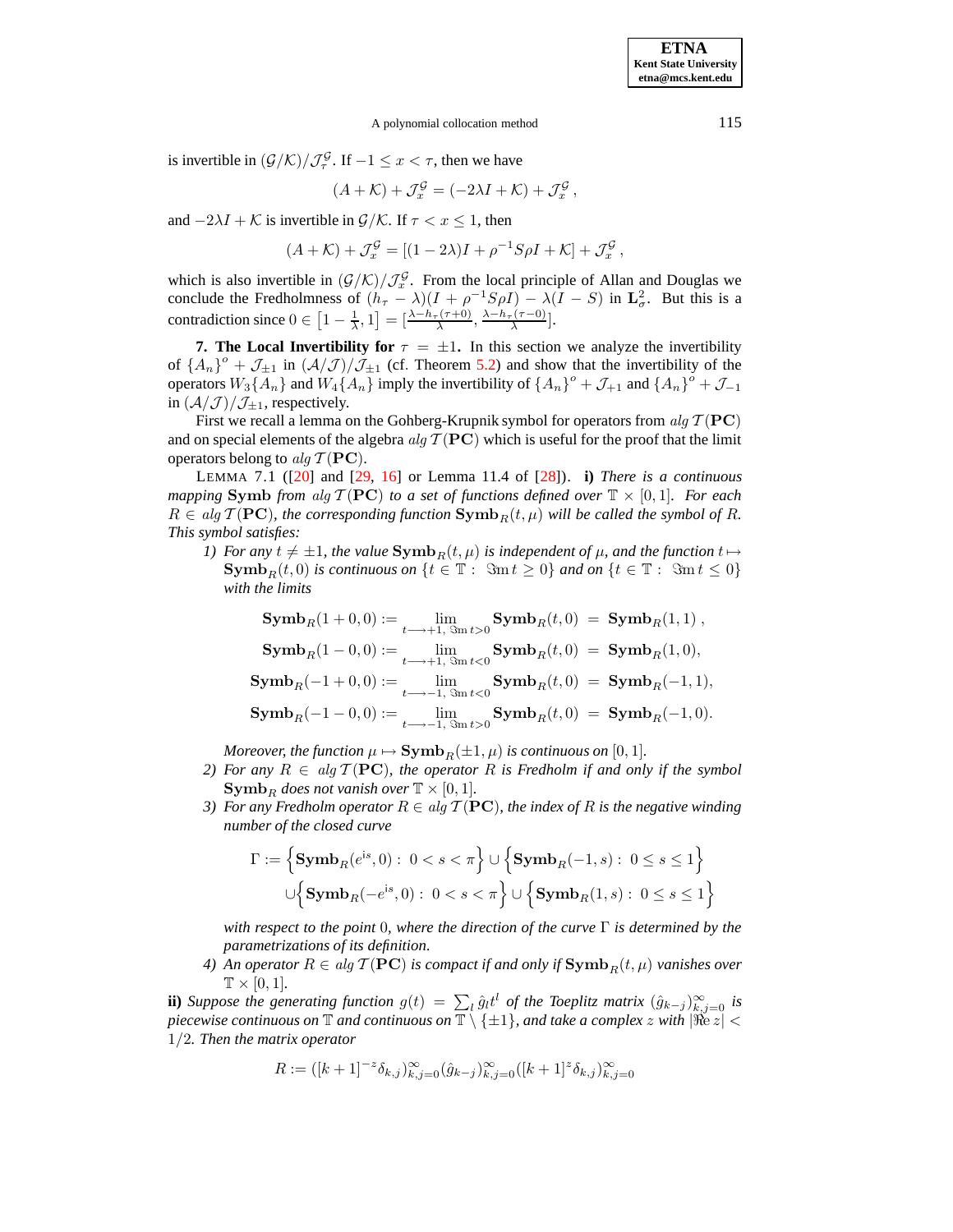*belongs to* alg  $\mathcal{T}(\mathbf{PC})$ *, and its symbol is given by* 

$$
\mathbf{Symb}_R(t,\mu) = \begin{cases} g(t) & \text{if } t \in \mathbb{T} \setminus \{ \pm 1 \} \\ \frac{\mu g(\pm 1 + 0) + (1 - \mu)g(\pm 1 - 0)e^{-i2\pi z}}{\mu + (1 - \mu)e^{-i2\pi z}} & \text{if } t = \pm 1. \end{cases}
$$

 $\bf{iii)}$  *For any fixed Toeplitz matrix*  $R = (\hat{g}_{k-j})_{k,j=0}^\infty \in alg \, \mathcal{T}(\mathbf{PC})$  *with a generating function which is piecewise twice continuously differentiable, the operator function*  $\{z \in \mathbb{C} : |\Re\epsilon z|$  $1/2$ } ∋ z  $\mapsto ([k + 1]^{-z} \delta_{k,j})_{k,j=0}^{\infty}$  R  $([k + 1]^{z} \delta_{k,j})_{k,j=0}^{\infty}$  ∈ alg T(PC) is continuous in the *operator norm.*

**iv)** *Suppose the Mellin transform*  $\widehat{m}(z) := \int_0^\infty m(\sigma) \sigma^{z-1} d\sigma$  *of the univariate function* m :  $(0, \infty) \in \mathbb{C}$  is much the strip  $1/2 \leq \infty$ . The strip  $(1/2) \times 0$  of the space of  $z > 0$ . Measurement  $(0, \infty) \longrightarrow \mathbb{C}$  *is analytic in the strip*  $1/2 - \varepsilon < \Re e \, z < 1/2 + \varepsilon$  *for a small*  $\varepsilon > 0$ *. Moreover, suppose*

$$
\sup_{z:\,1/2-\varepsilon<\Re\varepsilon} \sup_{z\,<\,1/2+\varepsilon} \left|\frac{\mathrm{d}^k}{\mathrm{d}z^k}\widehat{m}(z)(1+|z|)^k\right| < \infty, \quad k=0,1,\ldots.
$$

*Then*  $m$  *is infinitely differentiable on*  $(0, \infty)$ *. The operators*  $M, M' \in \mathcal{L}(\ell^2)$  *defined by* 

$$
M := \left( m \left( \frac{k+1}{j+1} \right) \frac{1}{j+1} \right)_{k,j=0}^{\infty}, \quad M' := \left( (-1)^{k-j} m \left( \frac{k+1}{j+1} \right) \frac{1}{j+1} \right)_{k,j=0}^{\infty}
$$

*belong to the algebra alg*  $\mathcal{T}(\mathbf{PC})$  *and their symbols are given by* 

<span id="page-37-1"></span>
$$
\mathbf{Symb}_M(t,\mu) = \begin{cases} \n\widehat{m}\left(\frac{1}{2} + \frac{i}{2\pi}\log\frac{\mu}{1-\mu}\right) & \text{if } t = 1\\ \n0 & \text{else }, \n\end{cases}
$$
\n
$$
\mathbf{Symb}_{M'}(t,\mu) = \begin{cases} \n\widehat{m}\left(\frac{1}{2} + \frac{i}{2\pi}\log\frac{\mu}{1-\mu}\right) & \text{if } t = -1\\ \n0 & \text{else }. \n\end{cases}
$$

Now we turn to the local invertibility. For symmetry reasons, we may restrict our consideration to the invertibility of  $\{A_n\}^o + \mathcal{J}_1$  in  $(\mathcal{A}/\mathcal{J})/\mathcal{J}_1$ . The following lemma shows that this invertibility follows from the invertibility of  $W_3\{A_n\}$ .

LEMMA 7.2. **i**) *Suppose*  $R \in alg \mathcal{T}(\mathbf{PC})$  *is invertible and consider the sequence*  $R_n^3$ , *then the coset*  $\{[R^{-1}]_n^3\}$ <sup>o</sup> +  $\mathcal{J}_1$  *is the inverse of*  $\{R_n^3\}$ <sup>o</sup> +  $\mathcal{J}_1$  *in*  $(\mathcal{A}/\mathcal{J})/\mathcal{J}_1$ *.* **ii**) *Suppose* [\(1.5\)](#page-2-0) and [\(1.6\)](#page-2-1), and consider  $A_n = M_n[aI + b\mu^{-1}S\mu I + K]L_n$  and  $R :=$  $W_3\{A_n\}$ *. Then R is in alg*  $\mathcal{T}(\mathbf{PC})$ *.* 

**iii**) *Under the assumptions of assertion ii), the cosets*  $\{R_n^3\}$ <sup>o</sup> +  $\mathcal{J}_1$  *and*  $\{A_n\}$ <sup>o</sup> +  $\mathcal{J}_1$  *coincide.* In particular,  $\{A_n\}$ <sup>o</sup> +  $\mathcal{J}_1$  *is invertible if* R *is invertible.* 

*Proof.* **i**) To show the assertion i), we only have to prove that, for any  $R, R^{\dagger} \in alg \mathcal{T}(\mathbf{PC}),$ 

<span id="page-37-0"></span>(7.1) 
$$
R_n^3[R^{\dagger}]_n^3 - [RR^{\dagger}]_n^3 = (E_n^{(3)})^{-1} \Big[ R_n R_n^{\dagger} - [RR^{\dagger}]_n \Big] E_n^{(3)} \in \mathcal{J}_1.
$$

We choose a smooth and bounded function  $\chi$  on [-1, 1] such that  $\chi$  is identically equal to one in a neighborhood of 1 and such that  $\text{supp }\chi \subset [1-\varepsilon,1]$  for a small prescribed  $\varepsilon > 0$ . Then  $\{M_n \chi L_n\}$ <sup>o</sup> +  $\mathcal{J}_1$  is the unit element  $\{L_n\}$ <sup>o</sup> +  $\mathcal{J}_1$ , and

$$
M_n \chi L_n(E_n^{(3)})^{-1} \Big[ R_n R_n^{\dagger} - [RR^{\dagger}]_n \Big] E_n^{(3)}
$$
  
=  $(E_n^{(3)})^{-1} \left[ \left( \chi(x_{(j+1)n}^{\varphi}) \delta_{j,k} \right)_{j,k=0}^{n-1} R(P_n - I) R^{\dagger} \right] P_n E_n^{(3)}$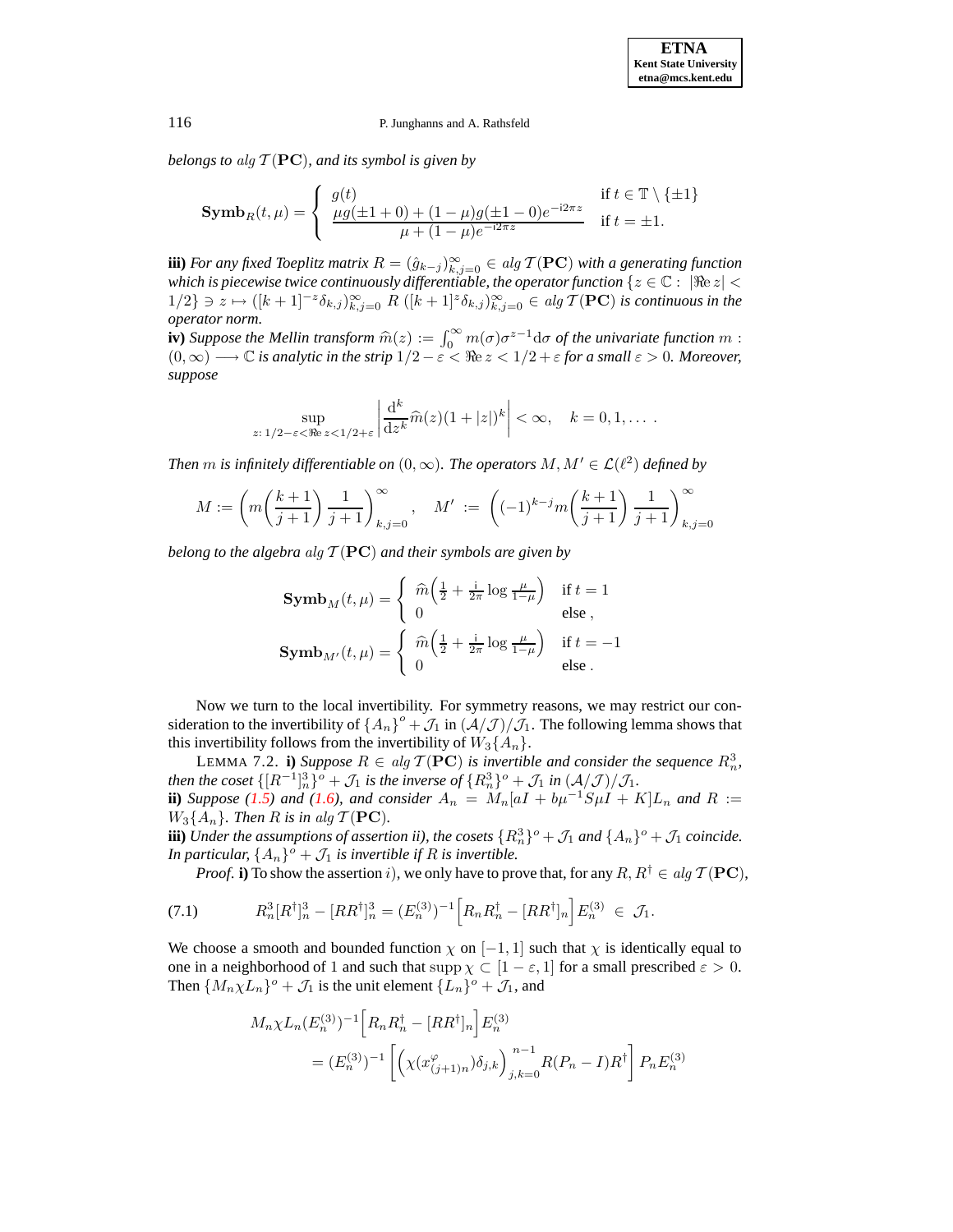A polynomial collocation method 117

However, for an arbitrarily prescribed small positive threshold and for sufficiently small  $\varepsilon$  in the restriction of the support of  $\chi$ , the norm of the matrix

$$
(\chi(x_{(j+1)n}^{\varphi})\delta_{j,k})_{j,k=0}^{n-1}R(P_n - I)
$$

is less than this threshold by the proof to part i) of Lemma [4.1.](#page-26-1) Consequently, [\(7.1\)](#page-37-0) is true.

**ii**) Now we prove  $R = W_3\{A_n\} \in alg \mathcal{T}(\mathbf{PC})$ . For the limits of the discretized multiplication operators (cf. Lemma [3.8\)](#page-10-0), this is obvious. It remains to consider the limit operators  $A_+$  and  $A_+^{\mu}$  (cf. the Lemmata [3.9](#page-10-5) and [3.10\)](#page-13-0). Moreover, since the diagonal entries in the diagonal matrices  $B_+$  and  $V_+$  tend to zero (cf. [\(3.31\)](#page-19-1) and [\(3.32\)](#page-19-2)) and since the compact operators belong to  $alg \mathcal{T}(\mathbf{PC})$ , we only have to show that  $A_+$ ,  $\mathbf{A}$ , and  $\mathbf{D}_+ \mathbf{A} \mathbf{D}_+^{-1}$  belong to alg  $T(PC)$  (cf. [\(3.13\)](#page-13-3) and [\(3.14\)](#page-13-4)). These three operators can be treated in the same manner. Hence, we consider only one of them. For definiteness, we take  $D_+AD_+^{-1}$ .

We start with a well-known formula for the Mellin transform (cf. e.g. [\[10,](#page-46-28) [11\]](#page-46-17))

$$
\frac{1}{\pi i} \frac{1}{1-x} = \frac{1}{2\pi i} \int_{\{z: \Re z = 1/2\}} x^{-z} \{-i \cot(\pi z)\} dz, \quad x > 0,
$$

and, by straightforward transformations and by the residue theorem (cf. [\(3.27\)](#page-18-0) for the analyticity of the integrand), we conclude

$$
\frac{1}{\pi i} \frac{2x^{2\chi_{+}}}{1 - x^{2}} = \frac{1}{2\pi i} \int_{\{z: \Re e z = 1/2\}} x^{-(2z - 2\chi_{+})} \{-i \cot(\pi z)\} 2dz
$$

$$
= \frac{1}{2\pi i} \int_{\{\zeta: \Re e \zeta = 1 - 2\chi_{+}\}} x^{-\zeta} \left\{-i \cot\left(\pi \left(\frac{\zeta}{2} + \chi_{+}\right)\right)\right\} d\zeta
$$

$$
= \frac{1}{2\pi i} \int_{\{\zeta: \Re e \zeta = 1/2\}} x^{-\zeta} \left\{-i \cot\left(\pi \left(\frac{\zeta}{2} + \chi_{+}\right)\right)\right\} d\zeta.
$$

Subtracting the similar formula for  $\frac{1}{\pi i} \frac{x^{[\chi_+ - 1/4]}}{1-x}$  $\frac{1}{1-x}$ , we obtain

<span id="page-38-0"></span>(7.2) 
$$
\frac{1}{\pi i} \frac{2x^{2\chi_+}}{1 - x^2} - \frac{1}{\pi i} \frac{x^{[\chi_+ - 1/4]}}{1 - x} = \frac{1}{2\pi i} \int_{\{\zeta : \Re \epsilon \zeta = 1/2\}} x^{-\zeta} \mathcal{B}(\zeta) d\zeta,
$$

$$
\mathcal{B}(\zeta) := -i \cot \left( \pi \left( \frac{\zeta}{2} + \chi_+ \right) \right) + i \cot \left( \pi \left( \zeta + \left[ \chi_+ - \frac{1}{4} \right] \right) \right).
$$

Note that  $(7.2)$  holds with the integral defined in the principal value sense. For  $x < 1$  resp.  $x > 1$ , formula [\(7.2\)](#page-38-0) can be derived rigorously by simply applying the residue theorem over  $\{\zeta : \Re \epsilon \leq 1/2\}$  resp.  $\{\zeta : \Re \epsilon \geq 1/2\}$  and by taking into account that  $\mathcal{B}(\zeta) =$  $O(e^{-|\Im m \zeta|})$  for  $|\Im m \zeta| \longrightarrow \infty$ . Choosing a  $\psi \in \mathbb{R}$  with  $\max\{-1/2, -2\chi_{+}\} < \psi$  $1/4 - \chi$  and applying, again, a simple transformation and the residue theorem, we arrive at

$$
\kappa(x) := (1-x) \left\{ \frac{2x^{1/2}}{1-x^2} x^{2[x_+-1/4]} - \frac{1}{1-x} x^{[x_+-1/4]} \right\}
$$
  
=  $\frac{1}{2} \int_{\{\zeta: \Re e \, \zeta = \psi\}} x^{-\zeta} \left\{ \mathcal{B}(\zeta) - \mathcal{B}(\zeta + 1) \right\} d\zeta - x^{[x_+-1/4]}.$ 

Consequently, we get

$$
\left(\frac{1}{\pi i} \frac{\left(\frac{j+1}{k+1}\right)^{2\chi_+} 2(k+1)(1-\delta_{k,j})}{(k+1)^2 - (j+1)^2}\right)_{j,k=0}^{\infty} - \left(\frac{1}{\pi i} \frac{\left(\frac{j+1}{k+1}\right)^{[\chi_+-1/4]} (1-\delta_{k,j})}{(k+1)-(j+1)}\right)_{j,k=0}^{\infty} =
$$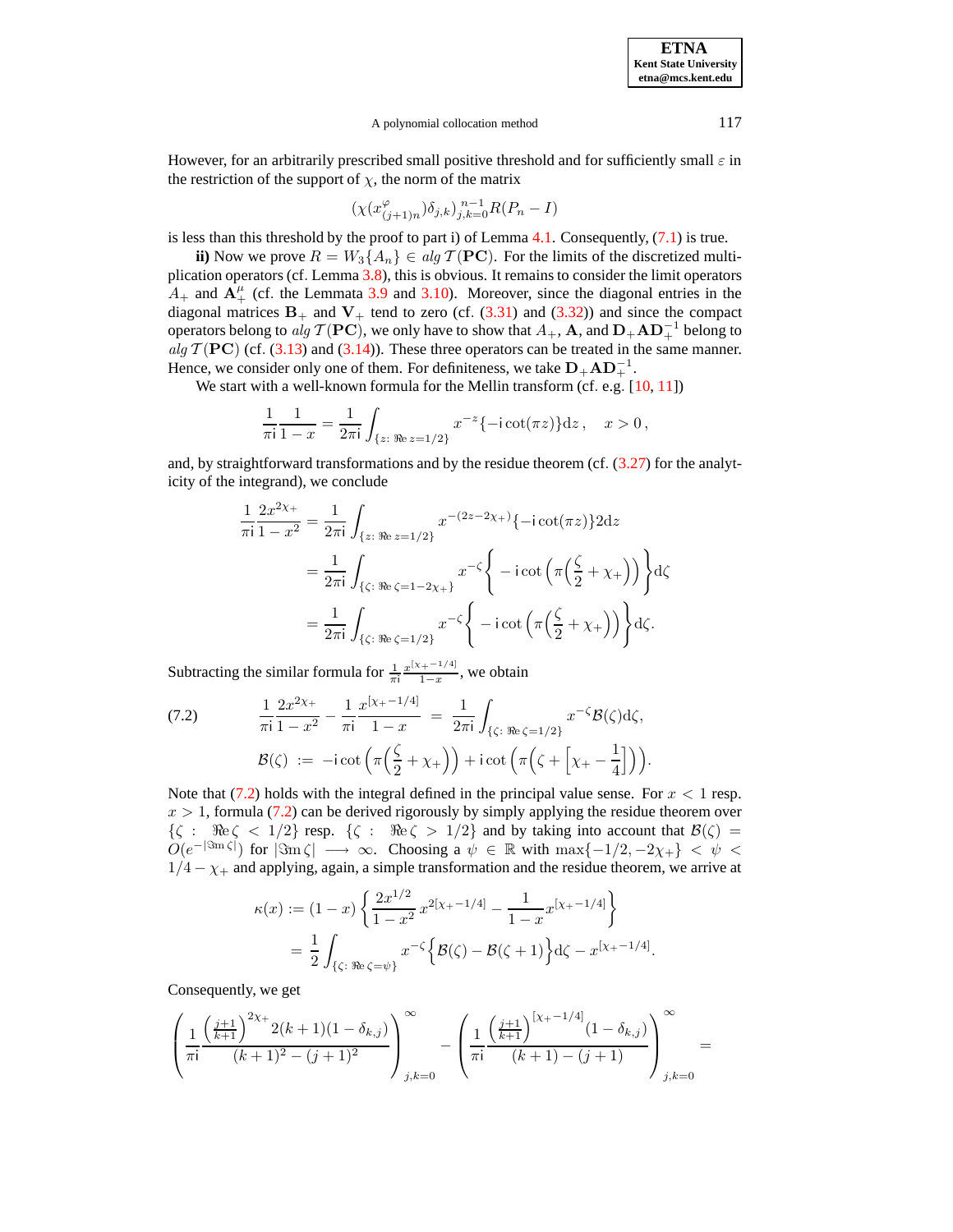#### 118 P. Junghanns and A. Rathsfeld

$$
\frac{1}{\pi i} \left( \frac{\left(\frac{j+1}{k+1}\right)^{2\left[\chi_{+}-1/4\right]} 2\left(\frac{j+1}{k+1}\right)^{1/2} (1-\delta_{k,j})}{1-\left(\frac{j+1}{k+1}\right)^{2}} \frac{1}{k+1} - \frac{\left(\frac{j+1}{k+1}\right)^{\left[\chi_{+}-1/4\right]} (1-\delta_{k,j})}{1-\frac{j+1}{k+1}} \frac{1}{k+1} \right)_{j,k=0}^{\infty}
$$
\n
$$
= \left( \frac{1}{\pi i} \kappa \left(\frac{j+1}{k+1}\right) \frac{1-\delta_{k,j}}{(k+1)-(j+1)} \right)_{j,k=0}^{\infty}
$$
\n
$$
= \frac{1}{2} \int_{\{\zeta: \Re e \, \zeta = \psi\}} \left( \frac{1}{\pi i} \frac{\left(\frac{j+1}{k+1}\right)^{-\zeta} (1-\delta_{k,j})}{(k+1)-(j+1)} \right)_{j,k=0}^{\infty} \left\{ \mathcal{B}(\zeta) - \mathcal{B}(\zeta+1) \right\} d\zeta
$$
\n
$$
- \left( \frac{1}{\pi i} \frac{\left(\frac{j+1}{k+1}\right)^{\left[\chi_{+}-1/4\right]} (1-\delta_{k,j})}{(k+1)-(j+1)} \right)_{j,k=0}^{\infty},
$$

 $\mathbf{D}_+ \mathbf{A} \mathbf{D}_+^{-1}$ 

<span id="page-39-0"></span>(7.3)

$$
= -\frac{1}{2} \int_{\{\zeta: \Re e \zeta = \psi\}} \left( \frac{1}{\pi i} \frac{\left(\frac{j+1}{k+1}\right)^{-\zeta} (1-\delta_{k,j})}{(k+1)-(j+1)} \right)_{j,k=0}^{\infty} \left\{ \mathcal{B}(\zeta) - \mathcal{B}(\zeta+1) \right\} d\zeta.
$$

Note that the last integral is to be understood in the sense of Bochner (cf. [\[32\]](#page-47-2)). This is possible since the operator function  $\{\zeta : \Re e \, \zeta = \psi\} \ni \zeta \mapsto (\frac{1}{\pi i})$  $\frac{[(j+1)/(k+1)]^{-\zeta}(1-\delta_{k,j})}{(k+1)-(j+1)}$ )<sub>j,k</sub> is continuous and uniformly bounded and since  $\{\zeta: \Re \epsilon \zeta = \psi\} \ni \zeta \mapsto [\mathcal{B}(\zeta) - \mathcal{B}(\zeta + 1)]$  is a continuous and absolutely integrable function. Obviously, the matrix  $\left(\frac{1}{\pi i}\right)\frac{(1-\delta_{k,j})}{(k+1)-(j+1)}j_{j,k}$ is a Toeplitz matrix and its generating function  $g(e^{i2\pi s}) = -\sum_{l\neq 0} \frac{1}{\pi i} \frac{1}{l} e^{i2\pi l s} = 2s - 1, 0 \leq$  $s < 1$  is piecewise continuous and continuous on  $\mathbb{T} \setminus \{1\}$ . Thus, in view of Lemma [7.1,](#page-36-1) the integral representation [\(7.3\)](#page-39-0) proves that the operator  $\mathbf{D}_+ \mathbf{A} \mathbf{D}^{-1}_{+}$  is in alg  $\mathcal{T}(\mathbf{P}\mathbf{C})$ .

**iii**) It remains to show the local equivalence of  $A_n$  and  $R_n^3$ , i.e. that  $\{R_n^3 - A_n\}^o \in \mathcal{J}_1$ . We show this result separately for (cf. the Lemmata [3.8,](#page-10-0) [3.9,](#page-10-5) and [3.10\)](#page-13-0)

<span id="page-39-1"></span>(7.4) 
$$
\left\{ [a(1)I]_n^3 - M_n a L_n \right\}^o \in \mathcal{J}_1,
$$

(7.5) 
$$
\left\{ [A_{+}]_{n}^{3} - M_{n}\rho^{-1}S\rho L_{n} \right\}^{o} \in \mathcal{J}_{1},
$$

(7.6) 
$$
\left\{ [\mathbf{A}_{+}^{\mu}]_{n}^{3} - (E_{n}^{(3)})^{-1} \mathbf{A}_{n}^{+} E_{n}^{(3)} \right\}^{o} \in \mathcal{J}_{1},
$$

where  $\mathbf{A}_{+}^{\mu}$  and  $\mathbf{A}_{n}^{+}$  are defined in [\(3.14\)](#page-13-4) and [\(3.25\)](#page-17-0), respectively. That is

$$
\begin{aligned}\n&\left[\mathbf{A}_{+}^{\mu}\right]_{n}^{3} - (E_{n}^{(3)})^{-1}\mathbf{A}_{n}^{+}E_{n}^{(3)}\\
&= (E_{n}^{(3)})^{-1}\left[P_{n}(\mathbf{B}_{+} + \mathbf{D}_{+}\mathbf{A}\mathbf{D}_{+}^{-1} - \mathbf{A} - \mathbf{D}_{+}\mathbf{A}\mathbf{W}\mathbf{V}_{+}\mathbf{D}_{+}^{-1} + \mathbf{V}_{+}\mathbf{A}\mathbf{W})\right.\\
&\left. - \mathbf{B}_{n} - \mathbf{D}_{n}\mathbf{A}_{n}\mathbf{D}_{n} + \mathbf{A}_{n} + \mathbf{D}_{n}\mathbf{A}_{n}\mathbf{W}_{n}\mathbf{V}_{n}\mathbf{D}_{n}^{-1} - \mathbf{V}_{n}\mathbf{A}_{n}\mathbf{W}_{n}\right]E_{n}^{(3)}.\n\end{aligned}
$$

Let  $C_1$  denote the class of continuous functions  $f : [-1, 1] \longrightarrow [0, 1]$  with  $f(1) = 1$ . Then, the first inclusion [\(7.4\)](#page-39-1) is an immediate consequence of the limit  $a(\tau) \rightarrow a(1)$  for  $\tau \rightarrow 1$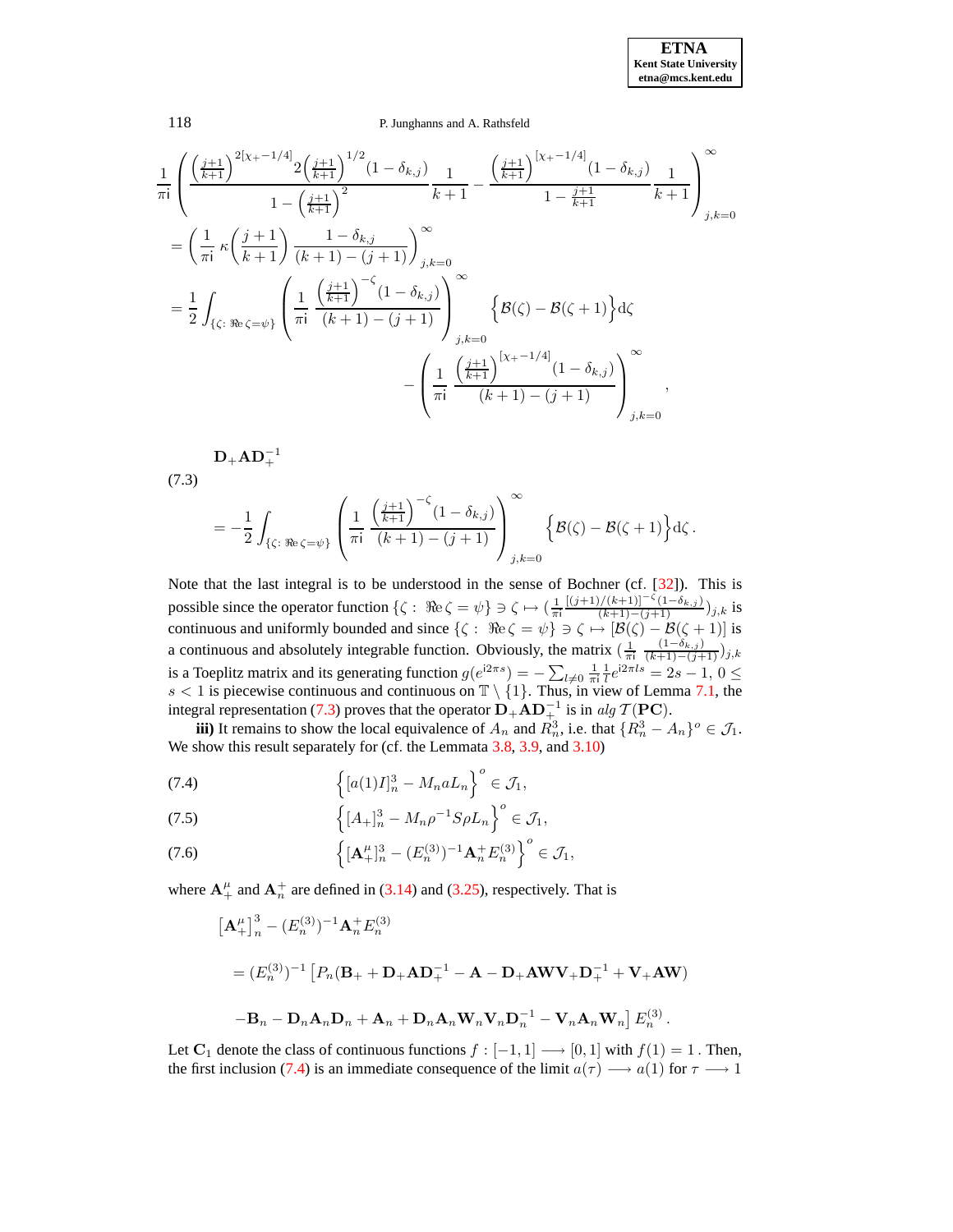## A polynomial collocation method 119

and the resulting relation (cf. the definition of the local ideal  $\mathcal{J}_1$  in [\(5.2\)](#page-32-2))

$$
\inf_{f \in \mathbf{C}_1} \left\| \left\{ M_n f L_n \right\}^o \left\{ [a(1)I]_n^3 - M_n a L_n \right\}^o \right\|
$$
\n
$$
\leq \inf_{f \in \mathbf{C}_1} \sup_{n=1,2,...} \left\| \left( f(x_{(k+1)n}^o) \left[ a(1) - a(x_{(k+1)n}^o) \right] \delta_{k,j} \right)_{k,j=0}^{n-1} \right\|_{\mathcal{L}(\ell^2)} = 0.
$$

Next we turn to [\(7.5\)](#page-39-1). We introduce the function  $\Phi(s) = \cos \sqrt{s}$ ,  $s \in [0, \pi^2/4]$ . Then

$$
h(s',r') := \frac{\Phi'(s')}{\Phi(s') - \Phi(r')} - \frac{1}{s' - r'}
$$

is bounded for  $s', r' \in [0, \pi^2/4]$  and, for  $s, r \in [0, \pi/2]$ ,

$$
\frac{\sin s}{\cos r - \cos s} - \frac{2s}{s^2 - r^2} = \frac{2s\Phi'(s^2)}{\Phi(s^2) - \Phi(r^2)} - \frac{2s}{s^2 - r^2} = 2s h(s^2, r^2).
$$

Hence, due to the definition of  $A_+$  and due to [\(3.10\)](#page-12-2), the entries of

$$
E_n^{(3)}\left([A_+]_n^3 - M_n \rho^{-1} S \rho L_n\right) (E_n^{(3)})^{-1}
$$

can be estimated by

$$
\left| \frac{\varphi(x_{kn}^{\varphi})}{n+1} \frac{1}{x_{kn}^{\varphi} - x_{jn}^{\varphi}} - \frac{2k}{\pi(j^2 - k^2)} \right|
$$

$$
= \left| \frac{\sin \frac{k\pi}{n+1}}{(n+1)\left(\cos \frac{k\pi}{n+1} - \cos \frac{j\pi}{n+1}\right)} - \frac{2\frac{k\pi}{n+1}}{(n+1)\left[\left(\frac{j\pi}{n+1}\right)^2 - \left(\frac{k\pi}{n+1}\right)^2\right]} \right|
$$

<span id="page-40-0"></span>
$$
(7.7) \qquad = \left| \frac{1}{n+1} \frac{2k\pi}{n+1} h\left( \left( \frac{k\pi}{n+1} \right)^2, \left( \frac{j\pi}{n+1} \right)^2 \right) \right| \leq \frac{C k}{(n+1)^2}, \ 1 \leq k \leq \frac{n+1}{2}.
$$

Consequently, we get

$$
\inf_{f \in \mathbf{C}_{1}} \left\| \{ M_{n} f L_{n} \}^{\circ} \{ [A_{+}]_{n}^{3} - M_{n} \rho^{-1} S \rho L_{n} \}^{\circ} \right\|
$$
\n
$$
\leq \inf_{f \in \mathbf{C}_{1}} \sup_{n=1,2,...} \left\| \left( f(x_{(k+1)n}^{\varphi}) \delta_{k,j} \right)_{j,k=0}^{n-1} E_{n}^{(3)} \left( [A_{+}]_{n}^{3} - M_{n} \rho^{-1} S \rho L_{n} \right) (E_{n}^{(3)})^{-1} \right\|_{\mathcal{L}(\ell^{2})}
$$
\n
$$
\leq \inf_{f \in \mathbf{C}_{1}} \sup_{n=1,2,...} \left\| \left( f(x_{(k+1)n}^{\varphi}) \frac{C k}{(n+1)^{2}} \right)_{j,k=0}^{n-1} \right\|_{\mathcal{L}(\ell^{2})}.
$$

Using a Frobenius norm estimate and choosing f with a support supp( $f \circ \cos$ )  $\subset [0, \varepsilon]$  with an arbitrarily prescribed small  $\varepsilon$ , we get a bound less than  $C\varepsilon^{3/2}$ , and the inclusion [\(7.5\)](#page-39-1) follows.

For a fixed  $k_0$ , the projection  $P_{k_0} \in \mathcal{L}(\ell^2)$  is compact. Hence,

$$
\{(E_n^{(3)})^{-1}P_nP_{k_0}E_n^{(3)}\}\in\mathcal{J},\,
$$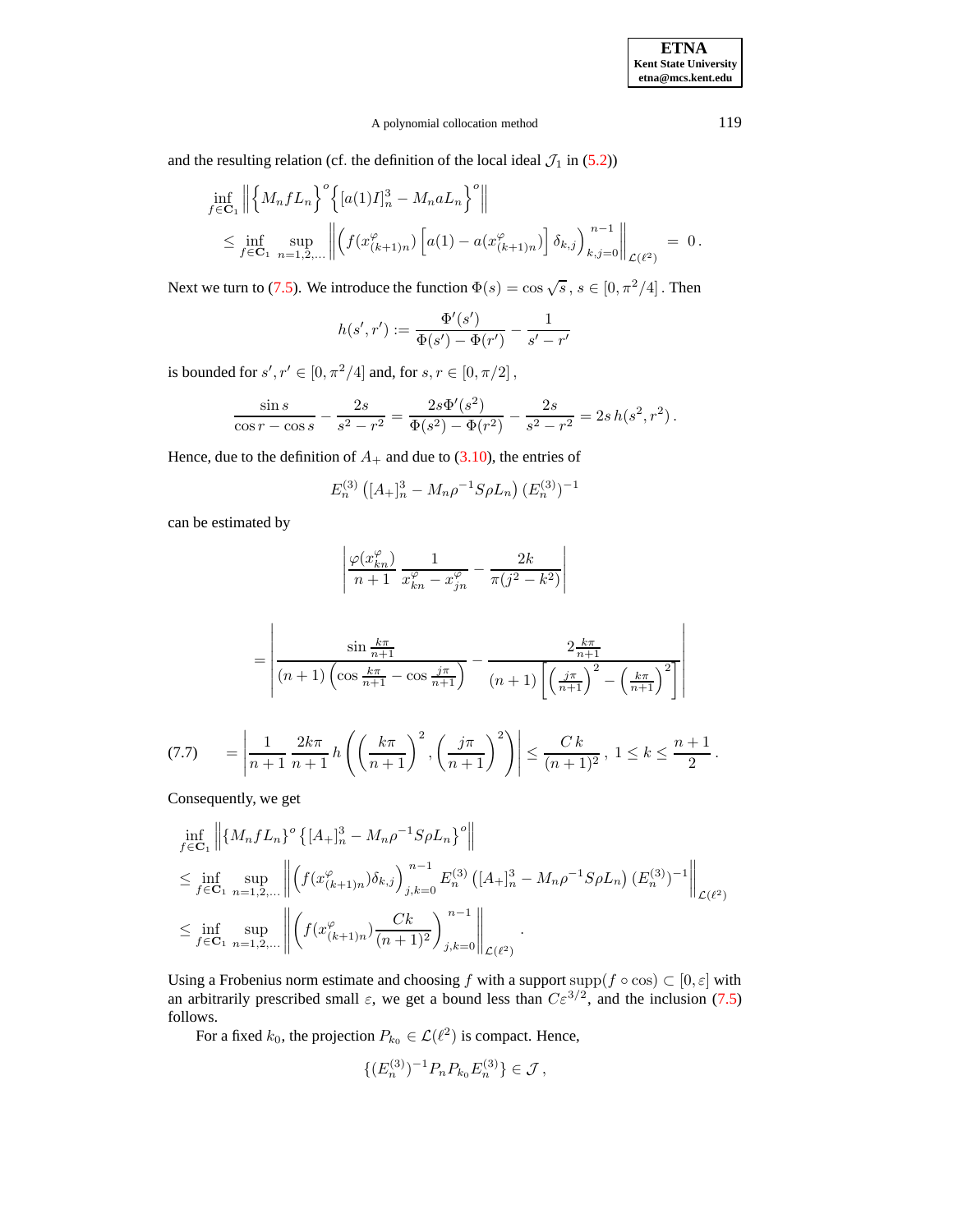and, for  $f \in \mathbf{C}_1$  with  $\text{supp}(f \circ \cos) \subset [0, \varepsilon]$ , we arrive at (cf. [\(3.32\)](#page-19-2))

<span id="page-41-0"></span>
$$
\left\| \left\{ M_n f L_n \right\}^o (E_n^{(3)})^{-1} \mathbf{V}_n E_n^{(3)} \right\}^o \right\|
$$
\n
$$
\leq \sup_{n=1,2,...} \left\| P_n \left( I - P_{k_0} \right) \left( f(x_{(k+1)n}^o) | d_k^n | \delta_{k,j} \right)_{k,j=0}^{n-1} \right\|_{\mathcal{L}(\ell^2)} \leq \sup_{k_0 \leq k \leq \frac{\varepsilon}{\pi} (n+1)} \left| \frac{C}{k^{\varepsilon_0}} \right| \leq \frac{C}{k_0^{\varepsilon_0}}
$$

for some  $\varepsilon_0 > 0$ . Replacing  $V_n$  by  $[V_+]_n^3$ ,  $B_n$ , and  $[B_+]_n^3$ , respectively, we obtain the bounds

(7.9) 
$$
\left\| \left\{ M_n f L_n \right\}^o \left\{ [\mathbf{V}_+]_n^3 \right\}^o \right\| \leq \frac{C}{k_0^{\varepsilon_0}},
$$

(7.10) 
$$
\left\| \left\{ M_n f L_n \right\}^o \left\{ (E_n^{(3)})^{-1} \mathbf{B}_n E_n^{(3)} \right\}^o \right\| \leq \frac{C}{k_0^{\varepsilon_0}},
$$

(7.11) 
$$
\left\| \left\{ M_n f L_n \right\}^o \left\{ [\mathbf{B}_+]_n^3 \right\}^o \right\| \leq \frac{C}{k_0^{\varepsilon_0}}.
$$

which are analogous to that in  $(7.8)$ .

The entries of  $P_n \mathbf{D}_+ \mathbf{A} \mathbf{D}_+^{-1} P_n - \mathbf{D}_n \mathbf{A}_n \mathbf{D}_n^{-1}$  can be written in the form

$$
\begin{split}\n&\left(\frac{j}{k}\right)^{2\chi_{+}} \frac{2k(1-\delta_{j,k})}{\pi i(j^{2}-k^{2})} - \frac{\chi(x_{jn}^{\varphi})}{\chi(x_{kn}^{\varphi})} \frac{\varphi(x_{kn}^{\varphi})}{i(n+1)} \frac{1-\delta_{j,k}}{x_{kn}^{\varphi} - x_{jn}^{\varphi}} \\
&= \frac{\chi(x_{jn}^{\varphi})}{\chi(x_{kn}^{\varphi})} \left[ \frac{2k}{\pi i(j^{2}-k^{2})} - \frac{\varphi(x_{kn}^{\varphi})}{i(n+1)} \frac{1}{x_{kn}^{\varphi} - x_{jn}^{\varphi}} \right] (1-\delta_{j,k}) \\
&+ \left[ 1 - \frac{\chi(x_{jn}^{\varphi})}{\left(\frac{j\pi}{n+1}\right)^{2\chi_{+}} 2\chi_{-} - \chi_{+}} \right] \left(\frac{j}{k}\right)^{2\chi_{+}} \frac{2k(1-\delta_{j,k})}{j^{2}-k^{2}} \frac{\left(\frac{k\pi}{n+1}\right)^{2\chi_{+}} 2\chi_{-} - \chi_{+}}{\chi(x_{kn}^{\varphi})} \\
&+ \left[ 1 - \frac{\left(\frac{k\pi}{n+1}\right)^{2\chi_{+}} 2\chi_{-} - \chi_{+}}{\chi(x_{kn}^{\varphi})} \right] \left(\frac{j}{k}\right)^{2\chi_{+}} \frac{2k(1-\delta_{j,k})}{j^{2}-k^{2}}.\n\end{split}
$$

Denoting the first addend on the right-hand side by  $r_{jk}$ , using [\(7.7\)](#page-40-0), and taking into account [\(3.27\)](#page-18-0), we get the Frobenius norm estimate

$$
\sup_{n=1,2,...} \left\| \left( f(x^{\varphi}_{(j+1)n}) r_{(j+1)(k+1)} f(x^{\varphi}_{(k+1)n}) \right)_{j,k=0}^{n-1} \right\|_{\mathcal{L}(\ell^2)}
$$
\n
$$
\leq \sup_{n=1,2,...} \frac{C}{n^2} \sqrt{\sum_{1 \leq j \leq \frac{\varepsilon}{\pi}(n+1)} j^{4\chi_+}} \sqrt{\sum_{1 \leq k \leq \frac{\varepsilon}{\pi}(n+1)} k^{2-4\chi_+}}
$$
\n
$$
\leq \sup_{n=1,2,...} \frac{C \sqrt{(n\varepsilon)^{4\chi_++1}} \sqrt{(n\varepsilon)^{3-4\chi_+}}}{n^2} = C \varepsilon^2
$$

for any  $f \in \mathbf{C}_1$  with  $\text{supp}(f \circ \cos) \subset [0, \varepsilon]$ . This results in

<span id="page-41-1"></span>
$$
(7.12) \quad \left\| \{M_n f L_n\} \left\{ (E_n^{(3)})^{-1} (P_n \mathbf{D}_+ \mathbf{A} \mathbf{D}_+^{-1} - \mathbf{D}_n \mathbf{A}_n \mathbf{D}_n^{-1}) E_n^{(3)} \right\} \{M_n f L_n\} \right\| \leq C \varepsilon.
$$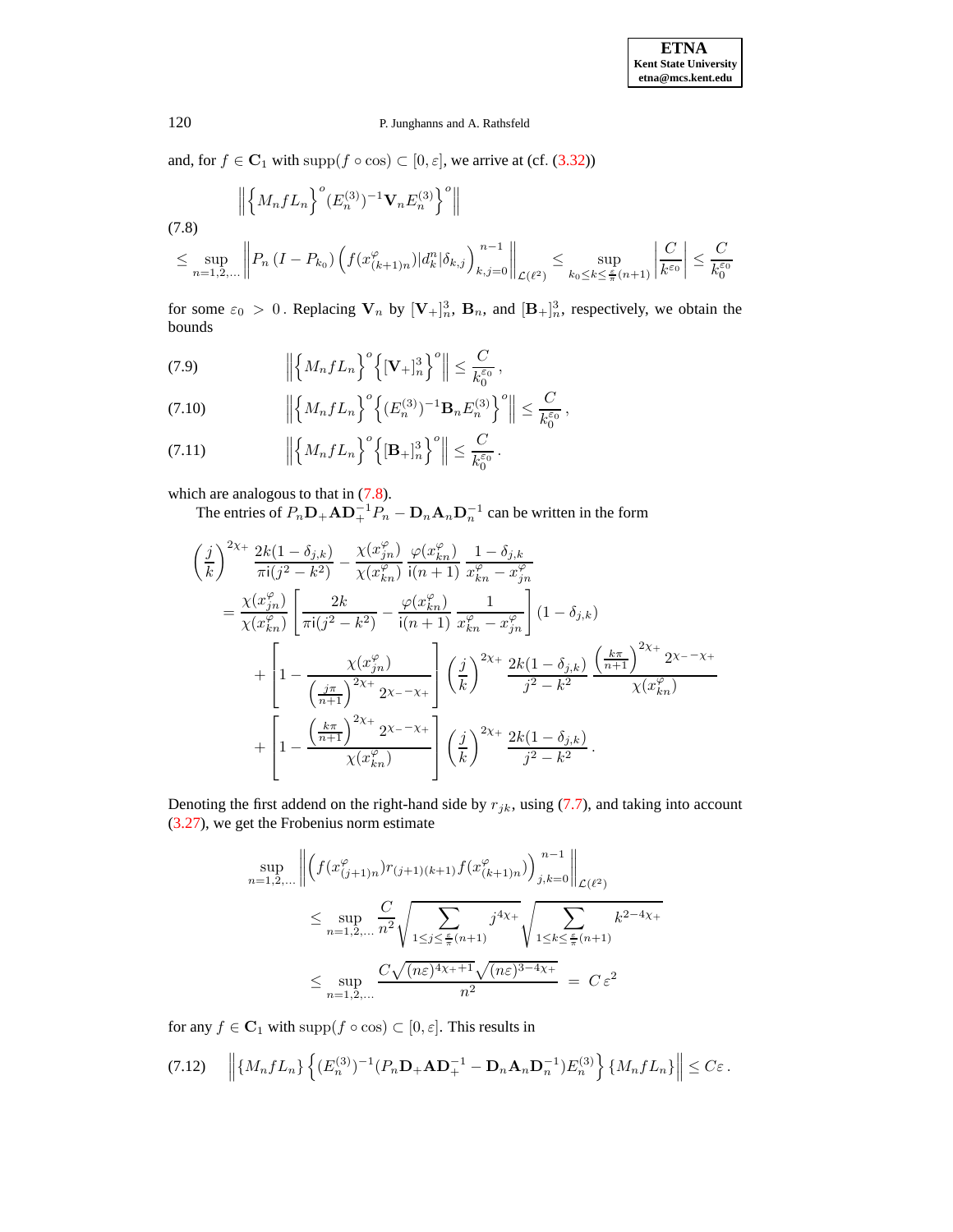A polynomial collocation method 121

In particular, the choice  $\chi_+ = \chi_- = 0$  gives the same bound  $C\varepsilon$  for the sequence  $\{P_n\mathbf{D}_+\mathbf{A}\mathbf{D}_+^{-1} - \mathbf{D}_n\mathbf{A}_n\mathbf{D}_n^{-1}\}\$  replaced by the sequence  $\{P_n\mathbf{A} - \mathbf{A}_n\}\$ . This and the estimates  $(7.8)$ – $(7.12)$  lead us to

$$
\left\| \{M_n f L_n\}^o \left\{ [\mathbf{A}_+^{\mu}]_n^3 - (E_n^{(3)})^{-1} \mathbf{A}_n^+ E_n^{(3)} \right\}^o \{M_n f L_n\}^o \right\| \leq C\varepsilon + C \frac{1}{k_0^{\varepsilon_0}},
$$

<span id="page-42-0"></span>and [\(7.6\)](#page-39-1) follows.  $\Box$ 

**8. The Conditions in the Main Theorem.** Due to the Sections [6](#page-32-1) and [7,](#page-36-0) the necessary and sufficient condition for the convergence of the collocation method is the invertibility of the four limit operators  $W_{\omega}\{A_n\}$ ,  $\omega \in T$  which are defined in the Lemmata [3.8](#page-10-0) and [3.10.](#page-13-0) The first  $W_1\{A_n\} := A \in \mathcal{L}(\mathbf{L}^2_\sigma)$  is the operator of the original equation and the second is  $W_2 \{A_n\} := aI - b[\sigma\varphi]^{-1/2} S[\sigma\varphi]^{1/2} I \in \mathcal{L}(\mathbf{L}^2_{\sigma}).$  The third and fourth operators  $W_3 \{A_n\}$  and  $W_4 \{A_n\}$  are operators in the discrete  $\ell^2$  space. In this section we show that the invertibility of the operators  $W_3 \{A_n\}$  and  $W_4 \{A_n\}$  are equivalent to the conditions ii) and iii) in Theorem [1.1.](#page-2-3) Moreover, we show that the conditions i) and ii) imply the invertibility of  $W_2 \{A_n\}$ . This completes the proof to Theorem [1.1.](#page-2-3)

First we turn to the invertibility of  $W_3 \{A_n\}$  and  $W_4 \{A_n\}$ . Due to part ii) of Lemma [7.2,](#page-37-1) they belong to the algebra generated by Toeplitz matrices with piecewise continuous generating function. Therefore, their Fredholm property and their index can be expressed in terms of the symbol due to Gohberg and Krupnik (cf. Lemma [7.1\)](#page-36-1). We apply part i) of Lemma [7.1](#page-36-1) to reformulate the condition on the invertibility of  $W_3\{A_n\}$  and  $W_4\{A_n\}$ . Again, for symmetry reasons we concentrate on  $W_3\{A_n\}$ . Clearly, the operator  $W_3\{A_n\}$  is invertible if and only if the null space ker  $W_3\{A_n\}$  is  $\{0\}$  and if  $W_3\{A_n\}$  is a Fredholm operator with index zero. Since ker  $W_3\{A_n\} = \{0\}$  is contained in the conditions of Theorem [1.1,](#page-2-3) we have to analyze the Fredholm property and the index. Thus, in view of part i) of Lemma [7.1,](#page-36-1) we need the symbol of  $W_3\{A_n\}$ . The symbols of the compact operators  $\mathbf{B}_+$ ,  $\mathbf{D}_+ \mathbf{A} \mathbf{D}_+^{-1} \mathbf{W} \mathbf{V}_+$ , and  $V_+AW$  are zero. For  $D_+AD_+^{-1}$ , we infer from [\(7.3\)](#page-39-0) that

$$
\mathbf{Symb}_{\mathbf{D}_{+}\mathbf{AD}_{+}^{-1}}(t,\mu) = -\frac{1}{2} \int_{\{\zeta: \Re e \, \zeta = \psi\}} \mathbf{Symb}_{T_{\zeta}}(t,\mu) \Big\{ \mathcal{B}(\zeta) - \mathcal{B}(\zeta + 1) \Big\} d\zeta,
$$

$$
T_{\zeta} := \left( \frac{1}{\pi i} \frac{\left(\frac{j+1}{k+1}\right)^{-\zeta} (1 - \delta_{k,j})}{(k+1) - (j+1)} \right)_{j,k=0}^{\infty},
$$

$$
\begin{aligned} \mathbf{Symb}_{T_{\zeta}}(t,\mu) &= \left\{ \begin{array}{ll} 2s-1 & \text{if } t = e^{i2\pi s} \in \mathbb{T} \setminus \{1\} \\ \frac{-\mu + (1-\mu)e^{-i2\pi\zeta}}{\mu + (1-\mu)e^{-i2\pi\zeta}} & \text{if } t = 1 \end{array} \right. \\ & = \left\{ \begin{array}{ll} 2s-1 & \text{if } t = e^{i2\pi s}, \ 0 < s < 1 \\ -(-\mathrm{i})\cot\left(\pi\left(\frac{1}{2} + \zeta + \frac{1}{2\pi\mathrm{i}}\log\left(\frac{\mu}{1-\mu}\right)\right)\right) & \text{if } t = 1. \end{array} \right. \end{aligned}
$$

We observe that  $\text{Symb}_{T_{\zeta}}$  is 1-periodic with respect to variable  $\zeta$ , and, applying the residue theorem, we arrive at

$$
\begin{aligned} & \text{Symb}_{\mathbf{D}_+\mathbf{AD}_+^{-1}}(t,\mu) \\ & = -\frac{1}{2}\Bigg\{\int_{\{\zeta:\:\:\Re\mathbf{c}=\psi\}} \mathbf{Symb}_{T_\zeta}(t,\mu)\mathcal{B}(\zeta)\mathrm{d}\zeta - \int_{\{\zeta:\:\:\Re\mathbf{c}=\psi+1\}} \mathbf{Symb}_{T_\zeta}(t,\mu)\mathcal{B}(\zeta)\mathrm{d}\zeta \Bigg\} \end{aligned}
$$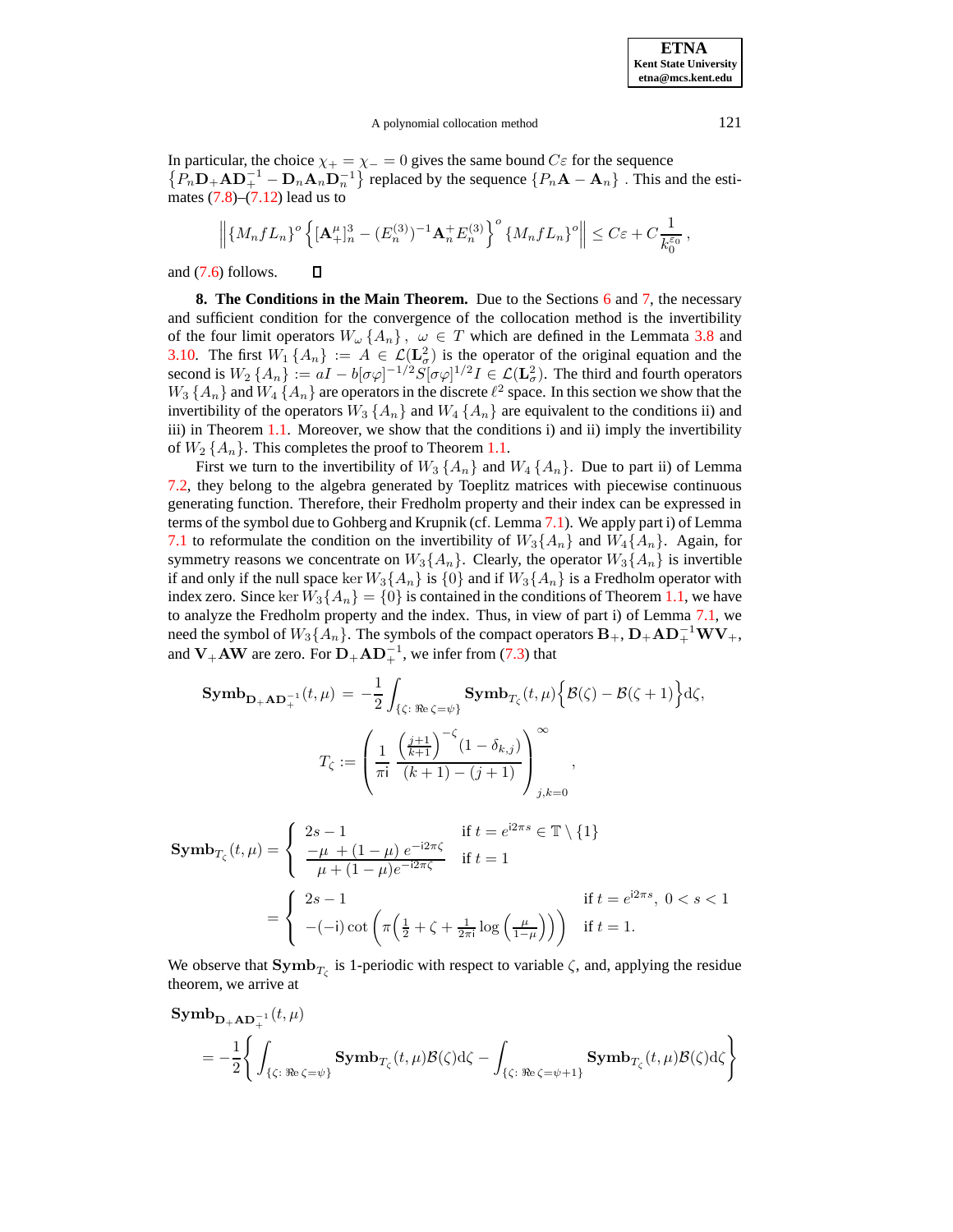$$
= -\text{Symb}_{T_{[1/4-\chi_+]}}(t,\mu) - \begin{cases} 0 & \text{if } t \in \mathbb{T} \setminus \{1\} \\ \mathcal{B}\left(\frac{1}{2} + \frac{i}{2\pi} \log \frac{\mu}{1-\mu}\right) & \text{if } t = 1. \end{cases}
$$

Completely analogous derivations lead to the formulas

$$
\begin{aligned}\n\textbf{Symb}_{\mathbf{A}}(t,\mu) &= -\textbf{Symb}_{T_{1/4}}(t,\mu) - \left\{ \begin{array}{ll} 0 & \text{if } t \in \mathbb{T} \setminus \{1\} \\ \mathcal{B}^{\dagger} \left(\frac{1}{2} + \frac{\mathrm{i}}{2\pi} \log \frac{\mu}{1-\mu}\right) & \text{if } t = 1, \end{array} \right. \\
\textbf{Symb}_{A_{+}}(t,\mu) &= -\textbf{Symb}_{T_{1/4}^{\dagger}}(t,\mu) - \left\{ \begin{array}{ll} 0 & \text{if } t \in \mathbb{T} \setminus \{\pm 1\} \\ \pm \mathcal{B}^{\dagger} \left(\frac{1}{2} + \frac{\mathrm{i}}{2\pi} \log \frac{\mu}{1-\mu}\right) & \text{if } t = \pm 1, \end{array} \right. \\
\mathcal{B}^{\dagger}(\zeta) &:= -\mathrm{i} \cot \left(\pi \left(\frac{\zeta}{2}\right)\right) + \mathrm{i} \cot \left(\pi \left(\zeta - \frac{1}{4}\right)\right).\n\end{aligned}
$$

Here the operator  $T^{\dagger}$  is the Toeplitz matrix  $\left(\frac{1}{\pi i} \frac{\tilde{\delta}_{j,k}}{(k+1)-(j+1)}\right)_{j,k=0}^{\infty}$  with the generating function defined by  $g^{\dagger} (e^{i2\pi s}) = -\sum_l \frac{1}{\pi i} \frac{\delta_{l,0}}{l} e^{i2\pi ls} = \text{sign}(s - 1/2), 0 \le s < 1$ , and  $T_{\zeta}^{\dagger} \in$ alg  $\mathcal{T}(\mathbf{PC})$  is the matrix operator given by

$$
T_{\zeta}^{\dagger} := ((j+1)^{-\zeta} \delta_{j,k})_{j,k=0}^{\infty} T^{\dagger} ((k+1)^{\zeta} \delta_{j,k})_{j,k=0}^{\infty}
$$

and the symbol (cf. part ii) of Lemma [7.1\)](#page-36-1)

$$
\mathbf{Symb}_{T_{\zeta}^{\dagger}}(t,\mu) = \begin{cases} g^{\dagger}(t) & \text{if } t \in \mathbb{T} \setminus \{1\} \\ \frac{\mu g^{\dagger}(1 \pm 0) + (1 - \mu)g^{\dagger}(1 \mp 0)e^{-i2\pi\zeta}}{\mu + (1 - \mu)e^{-i2\pi\zeta}} & \text{if } t = \pm 1 \end{cases}
$$

$$
= \begin{cases} -1 & \text{if } t \in \mathbb{T}, \ \Im \mathbf{m} \, t > 0 \\ +1 & \text{if } t \in \mathbb{T}, \ \Im \mathbf{m} \, t < 0 \\ \mp(-\mathrm{i}) \cot \left(\pi \left(\frac{1}{2} + \zeta + \frac{1}{2\pi\mathrm{i}} \log \left(\frac{\mu}{1 - \mu}\right)\right)\right) & \text{if } t = \pm 1. \end{cases}
$$

Putting the symbols for all ingredients together (cf. the Lemmata [3.8,](#page-10-0) [3.9,](#page-10-5) and [3.10\)](#page-13-0), we finally obtain

$$
\begin{aligned}\n\text{Symb}_{W_3\{A_n\}}(t,\mu) & \text{if } t \in \mathbb{T}, \ \Im \text{m } t > 0 \\
&= a(1) - b(1) \begin{cases}\n-1 & \text{if } t \in \mathbb{T}, \ \Im \text{m } t > 0 \\
(-i) \cot \left(\pi \left(\frac{1}{4} + \chi_+ + \frac{i}{4\pi} \log \left(\frac{\mu}{1-\mu}\right)\right)\right) & \text{if } t = 1 \\
i \cot \left(\pi \left(\frac{1}{4} + \frac{i}{4\pi} \log \left(\frac{\mu}{1-\mu}\right)\right)\right) & \text{if } t = -1.\n\end{cases}\n\end{aligned}
$$

Hence (cf. Lemma [7.1\)](#page-36-1), the limit operator  $W_3 \{A_n\}$  is a Fredholm operator with index zero if the curve

<span id="page-43-0"></span>(8.1) 
$$
\Gamma_3 := \left\{ a(1) - b(1)(-i) \cot \left( \pi \left( \frac{1}{2} + \frac{\alpha}{2} - \gamma + \lambda i \right) \right) : -\infty \le \lambda \le \infty \right\}
$$

$$
\cup \left\{ a(1) + b(1)(-i) \cot \left( \pi \left( \frac{1}{2} - \frac{1}{4} + \lambda i \right) \right) : -\infty \le \lambda \le \infty \right\}
$$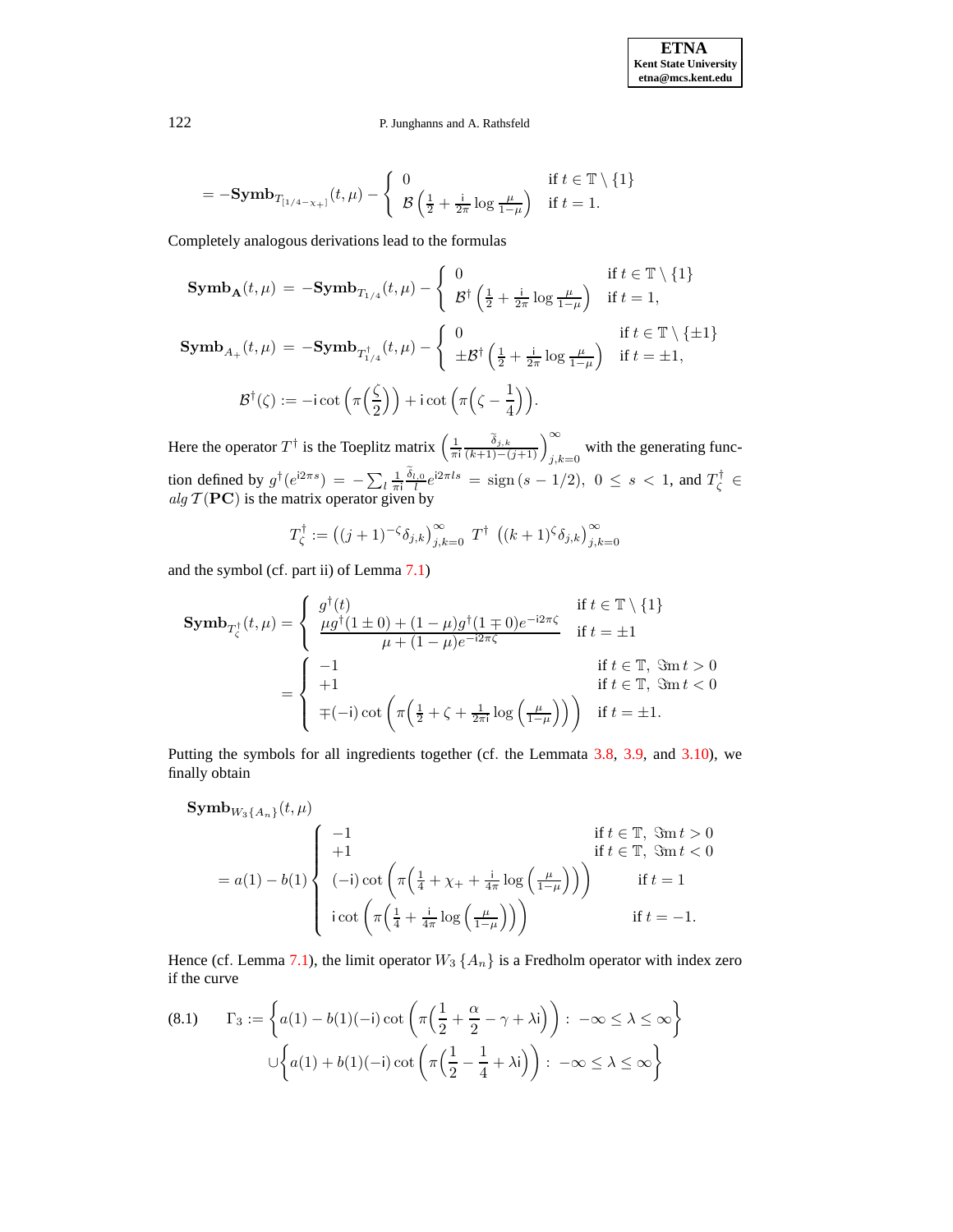#### A polynomial collocation method 123

determined by the symbol function  $\text{Symb}_{W_3{A_n}}$  does not run through the zero point and if the winding number wind  $\Gamma_3$  with respect to zero vanishes.

Similarly, for the limit operator  $W_4$   $\{A_n\}$ , we get that  $W_4$   $\{A_n\}$  is a Fredholm operator with index zero if the curve

<span id="page-44-0"></span>(8.2) 
$$
\Gamma_4 := \left\{ a(-1) + b(-1)(-i) \cot \left( \pi \left( \frac{1}{2} + \frac{\beta}{2} - \delta + \lambda i \right) \right) : -\infty \le \lambda \le \infty \right\}
$$

$$
\cup \left\{ a(-1) - b(-1)(-i) \cot \left( \pi \left( \frac{1}{2} - \frac{1}{4} + \lambda i \right) \right) : -\infty \le \lambda \le \infty \right\}
$$

does not run through the zero point and if the winding number wind  $\Gamma_4$  with respect to zero vanishes.

Hence, it turns out that the operators  $W_3 \{A_n\}$  and  $W_4 \{A_n\}$  are invertible if and only if their null spaces ker  $W_3 \{A_n\}$  and ker  $W_4 \{A_n\}$  are trivial and if the winding numbers wind  $\Gamma_3$  and wind  $\Gamma_4$  of the curves  $\Gamma_3$  and  $\Gamma_4$  surrounding the essential spectra vanish. We observe that each of the two curves  $\Gamma_3$  and  $\Gamma_4$  is the union of two circular arcs, which, of course, may degenerate to a straight line segment. Indeed, setting  $e^{2\pi\lambda} = \mu/(1 - \mu)$ ,  $\mu \in$ [0, 1] and choosing  $\kappa$  with  $|\kappa|$  < 1/2, we get

$$
(-i)\cot\left(\pi(\frac{1}{2}+\kappa+i\lambda)\right) = \frac{(1-\mu)-\mu e^{-i2\pi\kappa}}{(1-\mu)+\mu e^{-i2\pi\kappa}},
$$

$$
\frac{a(-1)+b(-1)(-i)\cot\left(\pi(\frac{1}{2}+\kappa+i\lambda)\right)}{a(-1)-b(-1)} = \left\{f_{\kappa}(\mu)1 + \frac{a(-1)+b(-1)}{a(-1)-b(-1)}(1-f_{\kappa}(\mu))\right\},
$$

$$
f_{\kappa}(\mu) := \frac{\mu}{\mu+(1-\mu)e^{i2\pi\kappa}}.
$$

Clearly,  $1-f_{\kappa}(\mu) = f_{-\kappa}(1-\mu)$  and the linear rational function  $[0,1] \ni \mu \mapsto f_{\kappa}(\mu)$  describes the circular arc connecting the points zero and one such that the straight line segment  $[0, 1]$ is seen from the points of the arc under an angle of  $\pi(1 - 2\kappa)$ . The point zero is not in the closed convex hull of the circular arc

$$
\{a(-1)+b(-1)(-i)\cot(\pi(\frac{1}{2}+\kappa+i\lambda)):\ \lambda\in\mathbb{R}\}
$$

if and only if

$$
\nu 1 + (1 - \nu) \left\{ f_{\kappa}(\mu) 1 + \frac{a(-1) + b(-1)}{a(-1) - b(-1)} (1 - f_{\kappa}(\mu)) \right\} \neq 0, \quad 0 \le \nu, \mu \le 1,
$$

i.e., if and only if

$$
\nu1+(1-\nu)\frac{a(-1)+b(-1)}{a(-1)-b(-1)}\neq -\frac{f_{\kappa}(\mu)}{1-f_{\kappa}(\mu)},\quad 0\leq\nu,\mu\leq 1,
$$

This holds if and only if  $(cf. (1.7))$  $(cf. (1.7))$  $(cf. (1.7))$ 

$$
\nu 1 + (1 - \nu) \frac{a(-1) + b(-1)}{a(-1) - b(-1)} = \nu 1 + (1 - \nu) \left| \frac{a(-1) + b(-1)}{a(-1) - b(-1)} \right| e^{i2\pi\kappa_{-}} \notin e^{-i2\pi\kappa}[-\infty, 0],
$$
  

$$
0 \le \nu \le 1,
$$

which is, in case of  $-1/2 - \kappa < \kappa_- \leq 1/2 - \kappa$ , equivalent to  $-1/2 < \kappa_- < 1/2 - \kappa$ for  $\kappa > 0$  and to  $-\kappa - 1/2 < \kappa$   $< 1/2$  for  $\kappa < 0$ . Furthermore, zero is not at the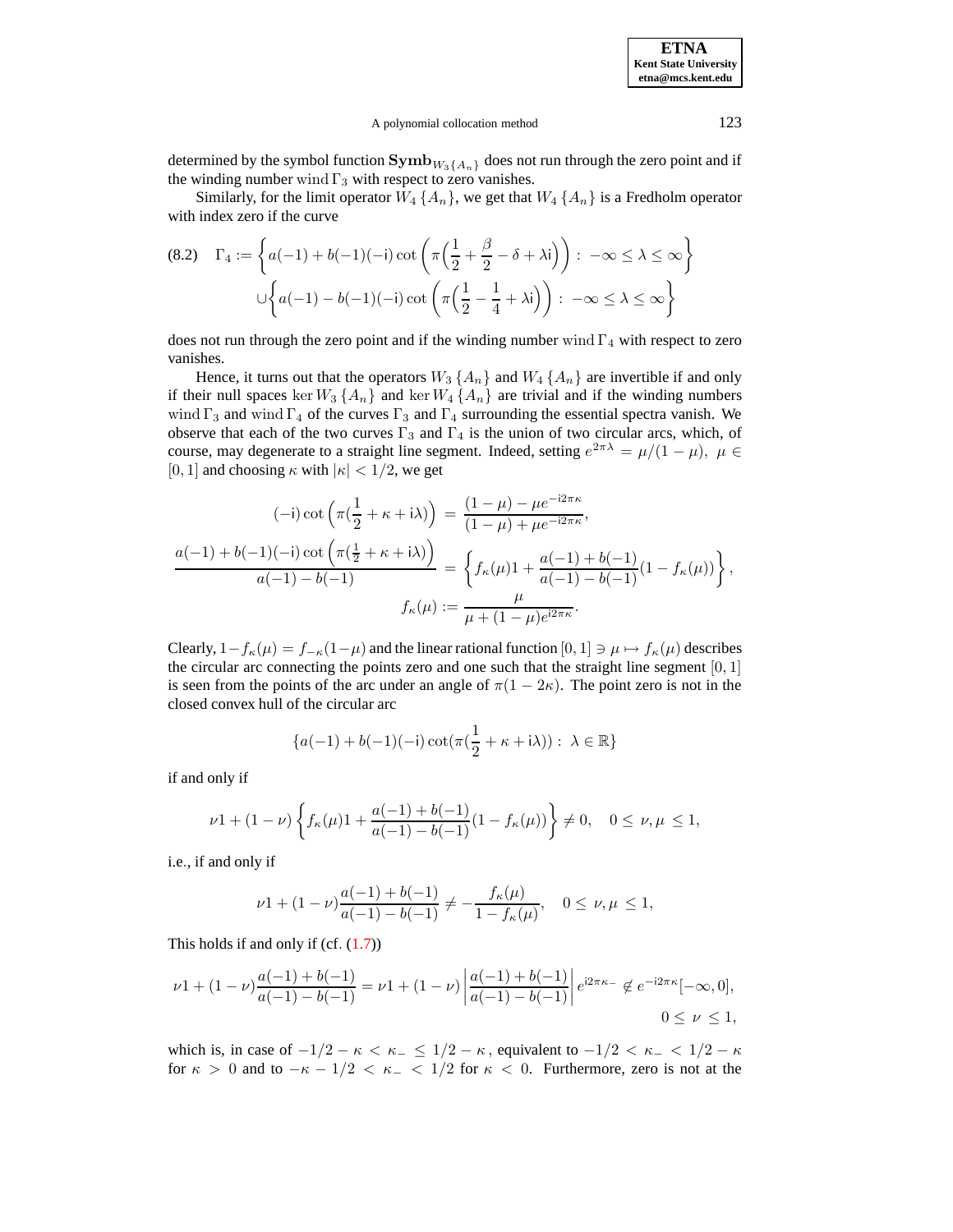curve  $\Gamma_4$  or in its interior if and only if either zero is not contained in the convex hulls of  ${a(-1)+b(-1)(-i)\cot(\pi(\frac{1}{2}+\frac{\beta}{2}-\delta+i\lambda)):\ \lambda\in\mathbb{R}}$  and of  ${a(-1)-b(-1)(-i)\cot(\pi(\frac{1}{2}-\delta+i\lambda)):\ \lambda\in\mathbb{R}}$  $(\frac{1}{4} + i\lambda)$ :  $\lambda \in \mathbb{R}$ , or zero is contained in the interior of both convex hulls, or, if  $\beta/2 - \delta > 0$ , zero is on the straight line from  $a(-1) - b(-1)$  to  $a(-1) + b(-1)$ . In other words, zero is not at the curve  $\Gamma_4$  or in its interior if and only if [\(1.8\)](#page-2-2) is satisfied for  $\kappa$ <sub>−</sub>. Similarly, zero is not at the curve  $\Gamma_3$  or in its interior if and only if [\(1.8\)](#page-2-2) is satisfied for  $\kappa_+$ . The invertibility of  $W_3\{A_n\}$  and  $W_4\{A_n\}$  is equivalent to the conditions ii) and iii) in Theorem [1.1.](#page-2-3)

Now we consider the invertibility of  $W_2\{A_n\} := \{aI - b[\sigma\varphi]^{-1/2}S[\sigma\varphi]^{1/2}\} \in \mathcal{L}(\mathbf{L}^2_{\sigma})$ . From the general theory of one-dimensional singular integral equations (cf. [\[11\]](#page-46-17), Theorem 9.4.1) we infer that  $W_2\{A_n\}$  is invertible if and only if its symbol

$$
\mathbf{Symb}_{W_2\{A_n\}}(t,\mu)
$$

$$
\begin{cases}\n\frac{a(t) + b(t)}{a(t) - b(t)} & \text{if } a, b \text{ are continuous at} \\
(1 - \mu) \frac{a(t - 0) + b(t - 0)}{a(t - 0) - b(t - 0)} + \mu \frac{a(t + 0) + b(t + 0)}{a(t + 0) - b(t + 0)} & \text{if } a \text{ or } b \text{ not continuous at} \\
(1 - f_{-1/4}(\mu))1 + f_{-1/4}(\mu) \frac{a(-1) + b(-1)}{a(-1) - b(-1)} & \text{if } t = -1 \\
(1 - f_{-1/4}(\mu)) \frac{a(1) + b(1)}{a(1) - b(1)} + f_{-1/4}(\mu)1 & \text{if } t = 1\n\end{cases}
$$

does not vanish for  $(t, \mu) \in [-1, 1] \times [0, 1]$  and if the winding number is zero. Note that, if  $-1 < t_1 < t_2 < \ldots < t_k < 1$  is the grid of discontinuity points, then the winding number of the symbol is the winding number of the closed curve

$$
{\bf \{Symb}_{W_2\{A_n\}}(-1,\mu): 0 \leq \mu \leq 1\} \cup {\bf \{Symb}_{W_2\{A_n\}}(t,0): -1 < t < t_1\} \cup {\bf \{Symb}_{W_2\{A_n\}}(t_1,\mu): 0 \leq \mu \leq 1\} \cup {\bf \{Symb}_{W_2\{A_n\}}(t,0): t_1 < t < t_2\} \cup {\bf \{Symb}_{W_2\{A_n\}}(t_2,\mu): 0 \leq \mu \leq 1\} \cup {\bf \{Symb}_{W_2\{A_n\}}(t,0): t_2 < t < t_3\} \cup \cdots \cup {\bf \{Symb}_{W_2\{A_n\}}(t,0): t_k < t < 1\} \cup {\bf \{Symb}_{W_2\{A_n\}}(1,\mu): 0 \leq \mu \leq 1\}
$$

with respect to zero. Now suppose condition ii) of Theorem [1.1](#page-2-3) is satisfied. Hence, zero is not contained in the domains enclosed by the curves  $\Gamma_3$  and  $\Gamma_4$  (cf. [\(8.1\)](#page-43-0) and [\(8.2\)](#page-44-0)), and the non singularity and the vanishing winding number for the symbol  $\text{Symb}_{W_2\{A_n\}}$  is equivalent to the non singularity and the vanishing winding number for the symbol function

$$
\mathbf{Symb}_A(t,\mu)
$$

$$
\begin{cases}\n\frac{a(t) + b(t)}{a(t) - b(t)} & \text{if } a, b \text{ are continuous at} \\
(1 - \mu) \frac{a(t - 0) + b(t - 0)}{a(t - 0) - b(t - 0)} + \mu \frac{a(t + 0) + b(t + 0)}{a(t + 0) - b(t + 0)} & \text{if } a \text{ or } b \text{ not continuous at} \\
(1 - f_{[\delta - \beta/2]}(\mu))1 + f_{[\delta - \beta/2]}(\mu) \frac{a(-1) + b(-1)}{a(-1) - b(-1)} & \text{if } t = -1 \\
(1 - f_{[\gamma - \alpha/2]}(\mu)) \frac{a(1) + b(1)}{a(1) - b(1)} + f_{[\gamma - \alpha/2]}(\mu)1 & \text{if } t = 1\n\end{cases}
$$

corresponding to the singular integral operator  $A$ . Since  $A$  is invertible by condition i) of Theorem [1.1,](#page-2-3) the symbol does not vanish and the winding number is zero. Hence, the conditions i) and ii) imply the invertibility of  $W_2\{A_n\}$ .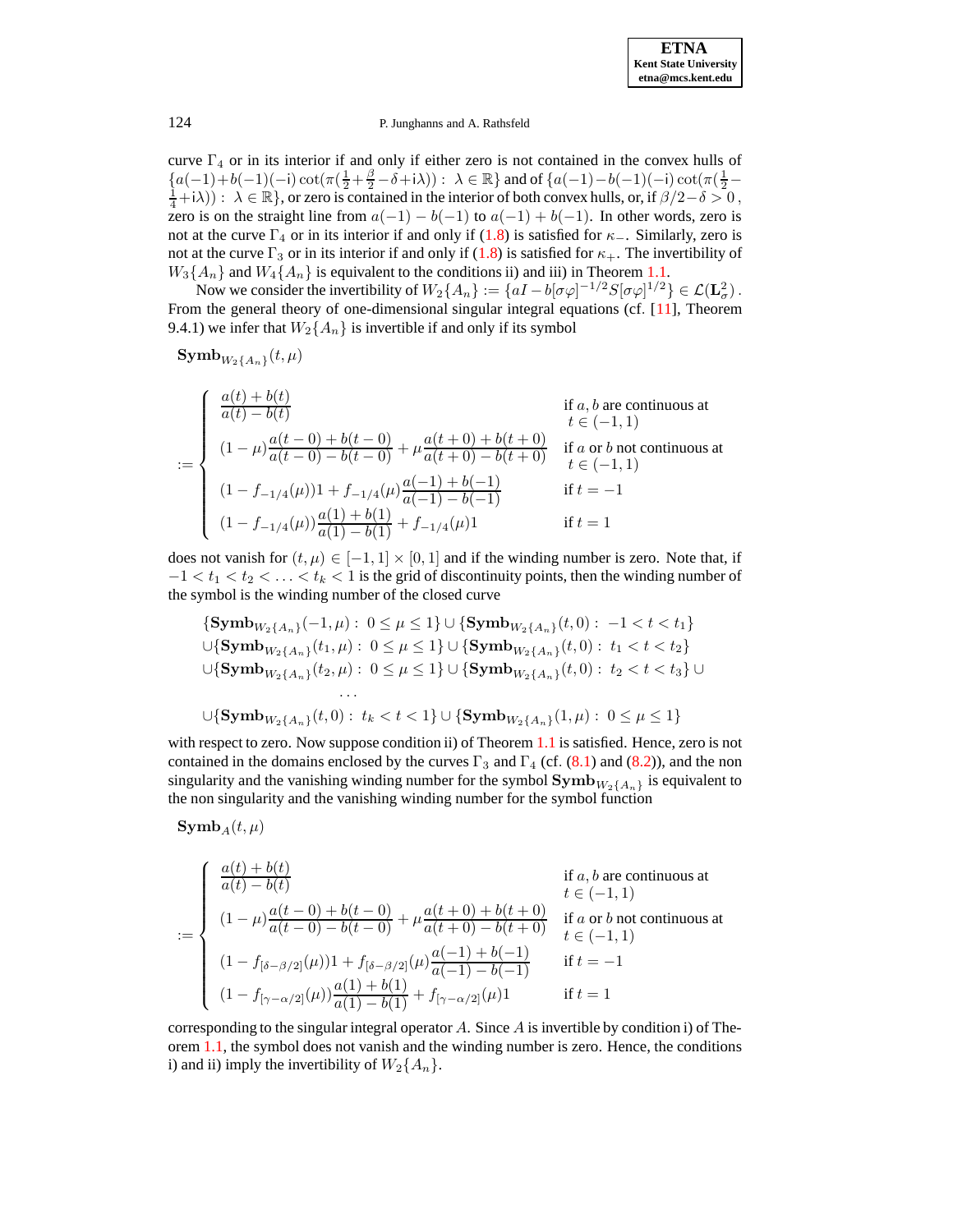### A polynomial collocation method 125

#### REFERENCES

- <span id="page-46-0"></span>[1] S. U. BELOTSERKOVSKY AND I. K. LIFANOV, *Method of discrete vortices*, CRC Press, Boca Raton, Ann Arbor, London, Tokyo, 1993.
- <span id="page-46-1"></span>[2] D. BERTHOLD AND P. JUNGHANNS,*New errors bounds for the quadrature method for the solution of Cauchy singular integral equations*, SIAM J. Numer. Anal., 30 (1993), pp. 1351–1372.
- <span id="page-46-25"></span>[3] A. BÖTTCHER AND B. SILBERMANN, *Analysis of Toeplitz operators*, Springer Verlag, Berlin, Heidelberg, New York, London, Paris, Tokyo, Hong Kong, 1990.
- <span id="page-46-2"></span>[4] M. R. CAPOBIANCO, P. JUNGHANNS, U. LUTHER, AND G. MASTROIANNI,*Weighted uniform convergence of the quadrature method for Cauchy singular integral equations*, in Singular Integral Operators and Related Topics, A. Böttcher and I. Gohberg, eds., Operator Theory: Advances and Applications, Vol. 90, Birkhäuser Verlag, Basel, Boston, Berlin, 1996, pp. 153-181.
- <span id="page-46-26"></span><span id="page-46-3"></span>[5] R. G. DOUGLAS, *Banach algebra techniques in operator theory*, Academic Press, New York, 1972.
- <span id="page-46-4"></span>[6] M. L. DOW AND D. ELLIOTT, *The numerical solution of singular integral equations*, SIAM J. Numer. Anal., 16 (1979), pp. 115–134.
- [7] D. ELLIOTT, *The classical collocation method for singular integral equations having a Cauchy kernel*, SIAM J. Numer. Anal., 19 (1982), pp. 816–832.
- <span id="page-46-5"></span>[8] D. ELLIOTT, *Orthogonal polynomials associated with singular integral equations*, SIAM J. Math. Anal., 13 (1982), pp. 1041–1052.
- <span id="page-46-6"></span>[9] D. ELLIOTT, *A comprehensive approach to the approximate solution of singular integral equations over the arc* (−1, 1), J. Integral Equations Appl., 2 (1989), pp. 59–94.
- <span id="page-46-28"></span>[10] A. ERDE´ LYI, W. MAGNUS, F. OBERHETTINGER, AND F. TRICOMI, *Tables of integral transforms*, Vol. 1, McGraw-Hill Book Company Inc., New York, Toronto, London, 1954.
- <span id="page-46-17"></span>[11] I. GOHBERG AND N. KRUPNIK, *One-dimensional linear singular integral equations*, Birkhauser ¨ Verlag, Basel, Boston, Berlin, 1992.
- <span id="page-46-18"></span>[12] I. GRAHAM AND G. CHANDLER, *Higher order methods for linear functionals of solutions of second kind integral equations*, SIAM J. Numer. Anal., 25 (1988), pp. 1118–1137.
- <span id="page-46-7"></span>[13] P. JUNGHANNS AND U. LUTHER, *Cauchy singular integral equations in spaces of continuous functions and methods for their numerical solution*, J. Comp. Appl. Math., 77 (1997), pp. 201–237.
- <span id="page-46-20"></span>[14] P. JUNGHANNS AND G. MASTROIANNI,*On the stability of collocation methods for Cauchy singular integral equations on an interval*, in S. Prößdorf Memorial Volume, J. Elschner and B. Silbermann, eds., Operator Theory: Advances and Applications, Birkhäuser Verlag, to appear.
- <span id="page-46-10"></span>[15] P. JUNGHANNS AND K. MU¨ LLER, *A collocation method for nonlinear Cauchy singular integral equations*, J. Comp. Appl. Math., 115 (2000), pp. 283–300.
- <span id="page-46-21"></span>[16] P. JUNGHANNS AND A. RATHSFELD,*On polynomial collocation for Cauchy singular integral equations with fixed singularities*, Integr. Equ. Oper. Theory, 43 (2002), pp. 155–176.
- <span id="page-46-15"></span>[17] P. JUNGHANNS, S. ROCH, AND B. SILBERMANN, *On the stability of collocation methods for systems of Cauchy singular integral equations on the interval*, Comp. Technologies, 6 (2001), pp. 88–124.
- <span id="page-46-8"></span>[18] P. JUNGHANNS AND B. SILBERMANN, *Zur Theorie der Naherungsverfahr ¨ en fur¨ singular¨ e Integralgleichungen auf Intervallen*, Math. Nachr., 103 (1981), pp. 109–244.
- <span id="page-46-16"></span>[19] P. JUNGHANNS AND U. WEBER, *Banach algebra techniques for Cauchy singular integral equations on an interval*, in Boundary Element Technology XII, J.I. Frankel, C.A. Brebbia, and M.A.H. Aliabadi, eds., Computational Mechanics Publications, Southampton, Boston, 1997, pp. 419–428.
- <span id="page-46-19"></span>[20] N. KRUPNIK, *Banach algebras with a symbol and singular integral operators*, Shtiintsa, Kishinev, 1984 (in Russian), (Engl. translation, Birkhäuser Verlag, Basel, 1987).
- <span id="page-46-13"></span>[21] G. MASTROIANNI AND G. MONEGATO, *Nystrom¨ interpolants based on the zeros of Legendre polynomials for a non-compact integral equation*, IMA J. Numer. Anal., 14 (1994), pp. 81–95.
- <span id="page-46-23"></span>[22] G. MASTROIANNI AND M. G. RUSSO, *Lagrange interpolation in weighted Besov spaces*, Constr. Approx., 15 (1999), pp. 257–289.
- <span id="page-46-14"></span>[23] G. MONEGATO, *A stable Nystrom¨ interpolant for some Mellin convolution equations*, Numer. Algorithms, 11(1996), pp. 271–283.
- <span id="page-46-11"></span>[24] G. MONEGATO AND L. SCUDERI, *Higher order methods for weakly singular integral equations with nonsmooth input functions*, Math. Comp., 67 (1998), pp. 1493–1515.
- <span id="page-46-12"></span>[25] G. MONEGATO AND L. SCUDERI, *Approximation of non-smooth solutions of linear integral equations on bounded intervals*, Suppl. Rend. Circ. Mat. Palermo, serie II, 52 (1995), pp. 101–124.
- <span id="page-46-27"></span><span id="page-46-22"></span>[26] P. NEVAI, *Orthogonal polynomials*, Mem. Amer. Math. Soc., 213, 1979.
- [27] S. C. POWER, *Hankel operators on Hilbert spaces*, Pitman Research Notes, 64, Pitman, Boston, London, Melbourne, 1982.
- <span id="page-46-9"></span>[28] S. PRO¨ SSDORF AND B. SILBERMANN, *Numerical analysis for integral and related operator equations*, Birkhäuser Verlag, Basel, Boston, Berlin, 1991.
- <span id="page-46-24"></span>[29] A. RATHSFELD, *Eine Quadraturformelmethode fur¨ Mellin-Operatoren nullter Ordnung*, Math. Nachr., 137 (1988), pp. 321–354.